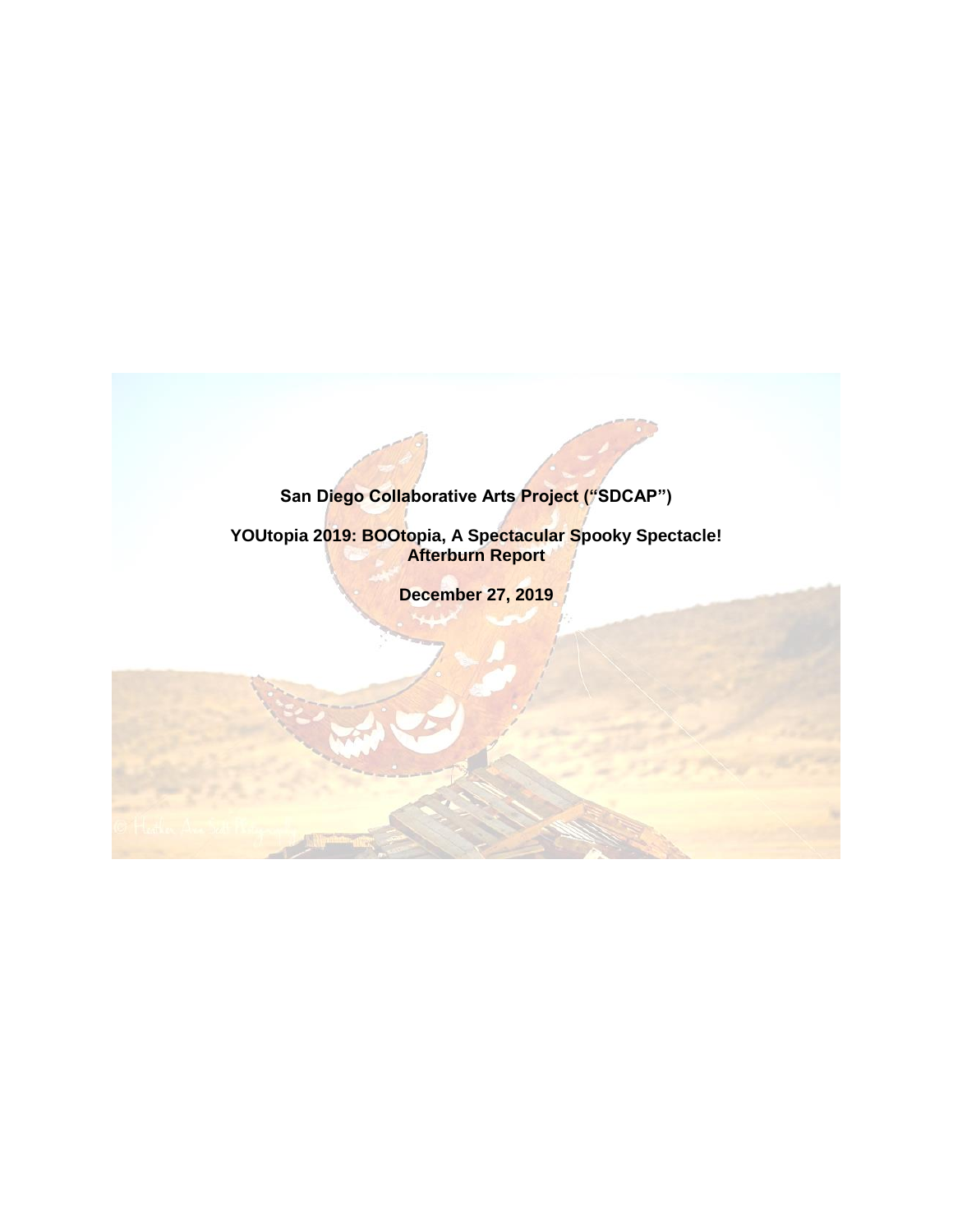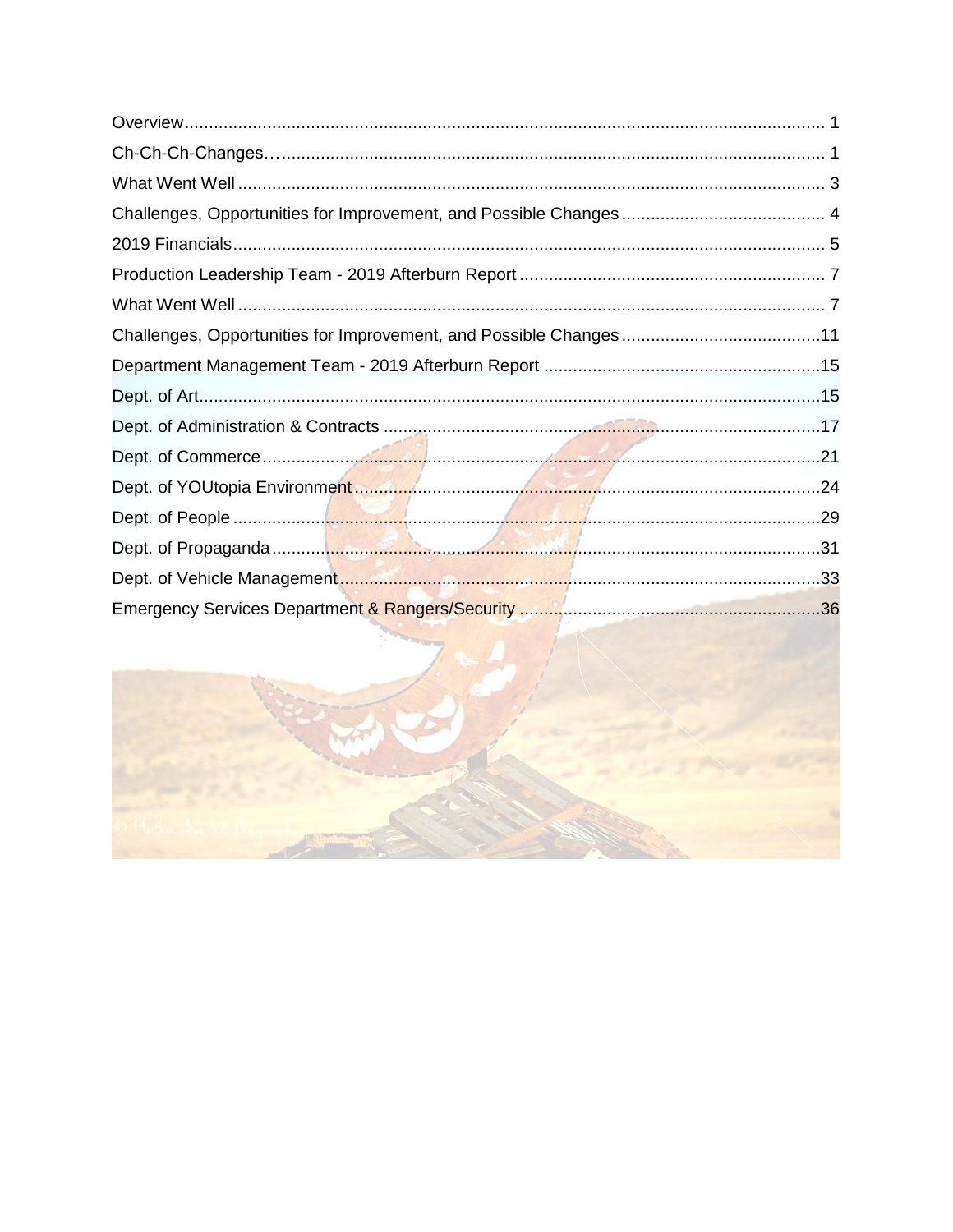### **San Diego Collaborative Arts Project ("SDCAP") YOUtopia 2019: The Little Regional That Could**

## **Afterburn Report**

### **Overview**

<span id="page-2-0"></span>Despite many obstacles, some of which seemed insurmountable, we did it. YOUtopia 2019 happened! This year, 1,277 people attended YOUtopia, including our Production Team, On-Site Volunteers, and Participants. In addition, YOUtopia also had approximately 25 persons working for YOUtopia's Emergency Services Department, approximately 15 persons working the event from Kern County Sheriff Department and Kern County Fire Department, and 14 visitors from other organizations. During the event, Participants and Volunteers alike were happy and having fun. The Production team heard from many, many people, including volunteers and other Production staff and managers, that this event was one of the best, if not THE best they'd ever attended. Kudos were abundant during and after the event.

# **Ch-Ch-Ch-Changes…**

<span id="page-2-1"></span>Burning Man 2019 had nothing on YOUtopia's 2019 metamorphosis. About the only thing that didn't change for us this year was the name!

### **Production Model/Structure**

In late 2018, SDCAP publicly shared with the San Diego and surrounding regional communities that the SDCAP Board had a transition plan to flatten the YOUtopia production team. In doing so, YOUtopia production leadership would move from a Co-Producer led event to a team led event over the course of two years, which would also include eliminating previous "Hub Level" positions. As the time to plan for 2019 was upon us, SDCAP intended on keeping the same Co-Producer structure as previous years but use 2019 as a transition year to prepare for the new structure in 2020. What ultimately turned out to be the theme for 2019, those well laid plans were a bust!

When the call went out for the 2019 Co-Producer applications, no one applied for the job. When we realized we had no applicants for the Co-Producer roles, SDCAP held an open meeting to talk about the path forward. We invited everyone who'd previously expressed interest in YOUtopia 2019 leadership as well as prior Hub & Department Leads. The meeting was comprised of the SDCAP Board plus people who've been in various YOUtopia leadership roles. In the course of that meeting, we decided to forge ahead with the team model for 2019, a full year ahead of schedule. At that time, no one knew what this team would look like or how it would operate. In the end, SDCAP considered it a collaborative endeavor and up to the team to design itself: its culture, its policies & procedures, and its methods for accountability. At the meeting, the new team was named the "Production Leadership Team" ("PLT") and a role description and application were created and disseminated to the community. Lo and behold, SDCAP received several applications and conducted interviews.

And, just like that a new team was created! The PLT was comprised of people with overall leadership ability and experienced in Emergency Services (fire/medical), Rangers/Security, People (volunteers, enculturation) and Admin (admin, ticketing, social media, contracts, & insurance).

### **Volunteer Numbers**

Typically, YOUtopia is organized and staffed by nearly 500 volunteers. Historically, we've had 2 Co-Producers, approximately 10-12 Hub Leads, approximately 45-50 Department Leads, and 400+ on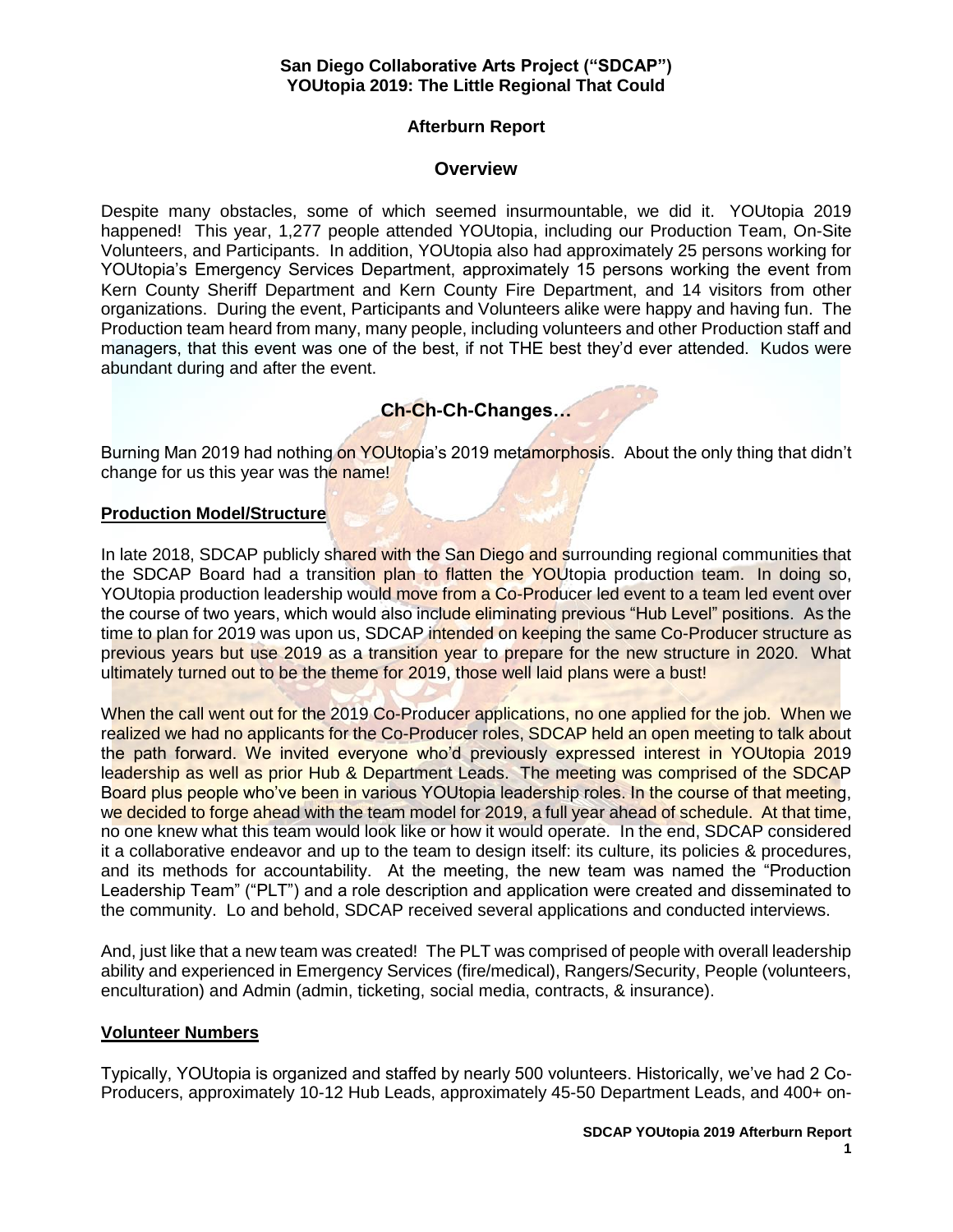site volunteers. In 2019, we had 37 members on the Production Team (and this included the PLT). Prior to the event, we had 211 volunteers scheduled. After the event, we totaled 158 volunteers. We also had approximately 30 Rangers that worked the event.

## **Venue**

For the past 9 years, YOUtopia's home has been the La Jolla Indian Campground. We've enjoyed a good relationship with the Tribe and took pride in our additional donations as well as our Leave No Trace efforts, always leaving the campground in better condition than we found it. As one would expect, the cost to rent the campground has gone up significantly over the years, but it's always been a relatively predictable increase. This year, when we contacted the Tribe to begin our annual contract negotiation, they informed us they wanted more than double the amount we paid them last year. We attempted to negotiate, and they then informed us that they are considering no longer hosting any festivals at all due to sound complaints from residents, but if we were willing to pay their asking price, they would still have us back in 2019. We reviewed our financials and determined we could not pay that amount without dramatically raising ticket prices, so we exited the negotiation and immediately commenced working on finding a new location.

We shared the situation with the community and solicited their help to find a location. We are so grateful to the community for their outpouring of thoughts, support and suggestions! Due to the community's suggestions and our own diligence, we explored all manner of other options for rental venues. Among numerous other locations and venues in San Diego County, we reached out to another local tribe that has been known to host festivals and we also reached out to our regional neighbors to the north. We were not successful in securing either of those locations. The process took months and we hit roadblock after roadblock. As time was ticking away, SDCAP set a hard date of August 1st deadline. SDCAP decided that if we did not have a venue secured by August 1st, YOUtopia 2019 would not happen. As it turned out, in late June/early July, due to the suggestion of several community members, we contacted a property owner in Kern County (approximately 3.5 hours north of San Diego) to inquire about renting their venue (they hold an annual post-apocalyptic festival on their property). Much to our surprise (and joy!), the property owner said yes! We then spent the remainder of July feverishly working through contract negotiations and updating our new website to remove all references to La Jolla Indian Campground (yes, we designed a new website this year too!). We signed the contract for the venue on August 1st, the same date we released tickets for sale.

## **Permits**

YOUtopia has never faced the task of having to permit the event but with the new venue came new challenges. One of the challenges was permitting and working with public agencies and law enforcement. The PLT worked with the property owner to wind through the permitting process in order to get the event properly approved. There were several last-minute issues that came up but the PLT managed to pull it off through sheer determination and teamwork.

### **Website**

We created a new website in 2017 as our previous website was hacked. The 2017 website was beautiful but proved too difficult for unskilled or semi-skilled volunteers to manage. In some sections, it was impossible for even skilled web designers to edit. Therefore, in early 2019, SDCAP engaged the services of a 2018 Communications Lead to design and create a new YOUtopia website that would be easier for volunteers to manage going forward. The timeline to deliver the website was April and it was ready as promised. That said, our previous venue was all over the website. Unfortunately, until a new venue was found the site couldn't be scrubbed of the former venue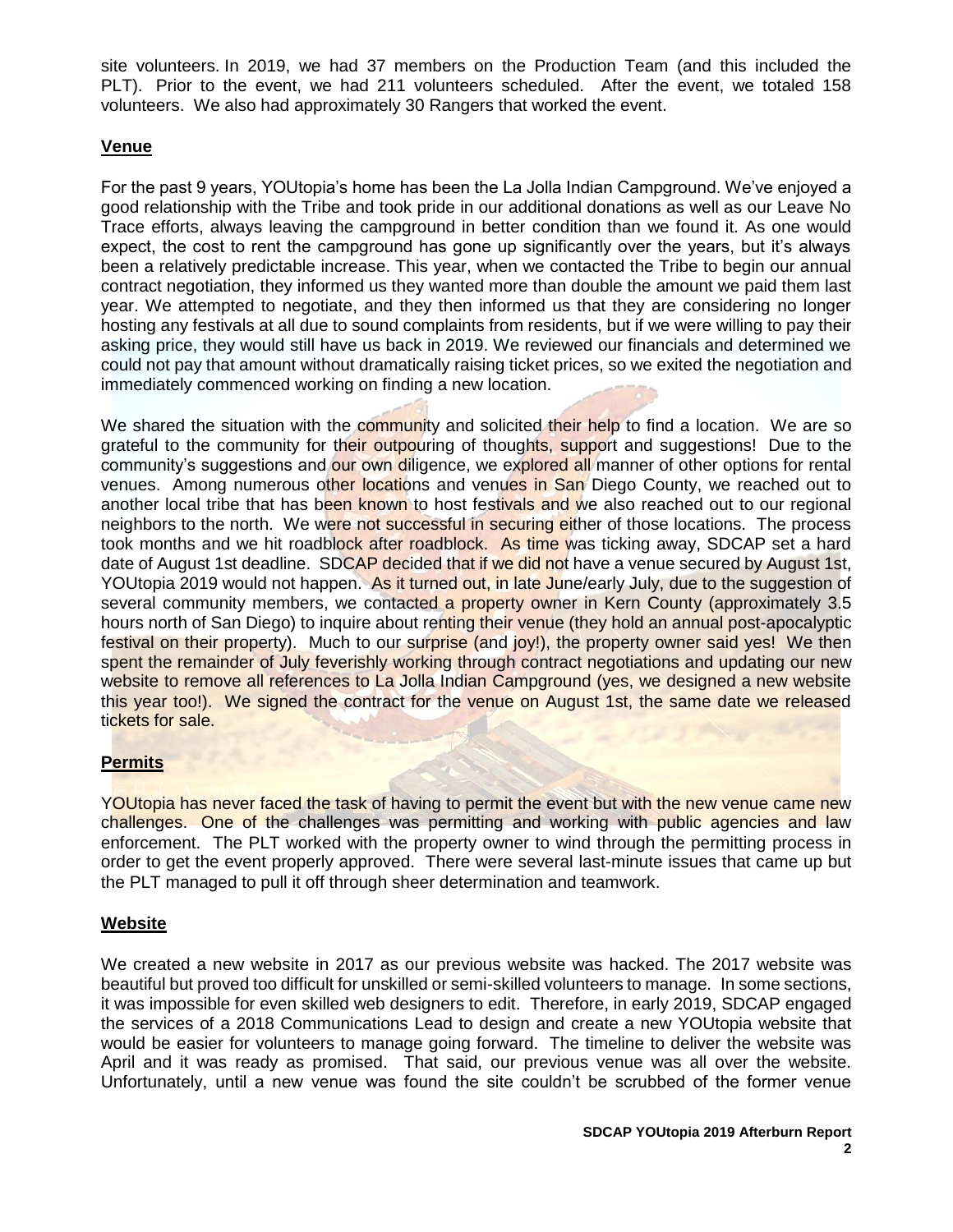information. The PLT came through and managed to get the website ready for the August 1st ticket launch.

### **Date & Event Length Change**

For as long as we can remember, the event has always taken place the 3rd weekend in October, starting on the Thursday (making the event approximately 3.5 days). Given the time crunch and the distance of the location from San Diego, the PLT suggested (and the Board agreed) to move the event out by a week and to add another day to the event. Coincidentally, the event dates ended up being observed Halloween weekend. The proximation to Halloween created a fun holiday atmosphere full of haunted houses and trick or treating at the event!

### **What Went Well**

<span id="page-4-0"></span>After all those changes, it would seem like there would be little to brag about. Au contraire, but there is!

### **PLT & DMT**

To address concerns and with the hope of improving community relations, SDCAP chose PLT members that are generally respected members of the community. As so many previous leads had burned out and the impression from previous teams were that the Co-Producer model created too many layers, SDCAP's decision to flatten the structure to remove the Hub Lead level seemed to help the 2019 team flourish. With the PLT and the production team, named the Department Management Team ("DMT") by the PLT, came new ideas about how to build a better mousetrap. Some ideas worked and some didn't, but overall very positive results came about from the decision to change things up. Especially given the challenges the team faced this year, the inaugural PLT did very well. The PLT faced very tough odds, but they came through.

#### **Venue**

Being forced to change venues was very difficult. However, when it all came together the 2019 venue was great. For the first time in YOUtopian history, there was an effigy burn! The San Diego Regional has never been able to have an effigy burn or much fire art due to the fire risk at previous locations. The ability to create and burn an effigy resulted in some very collaborative community efforts. When the burn happened, the energy of the crowd was electric as almost everyone knew that this burn was YOUtopia's first. It was an absolutely wonderful experience and everyone that attended the burn enjoyed it very much.

Being able to burn was not the only positive outcome of the new venue. The terrain was flat and very playa like. Repeatedly people were heard saying that this event was just like being at Burning Man. Participants and volunteers alike were able to reach all points of the city with little effort. The flat terrain also allowed YOUtopia to have several art cars, some of which would've never been able to navigate the terrain of the previous venue. It was such a delight seeing participants having fun riding around on the various art cars that were able to make it.

### **Volunteers**

The changes made by the PLT (and approved by SDCAP) to enhance the volunteer experience were well received. As far as we can tell, these changes were overwhelmingly positive.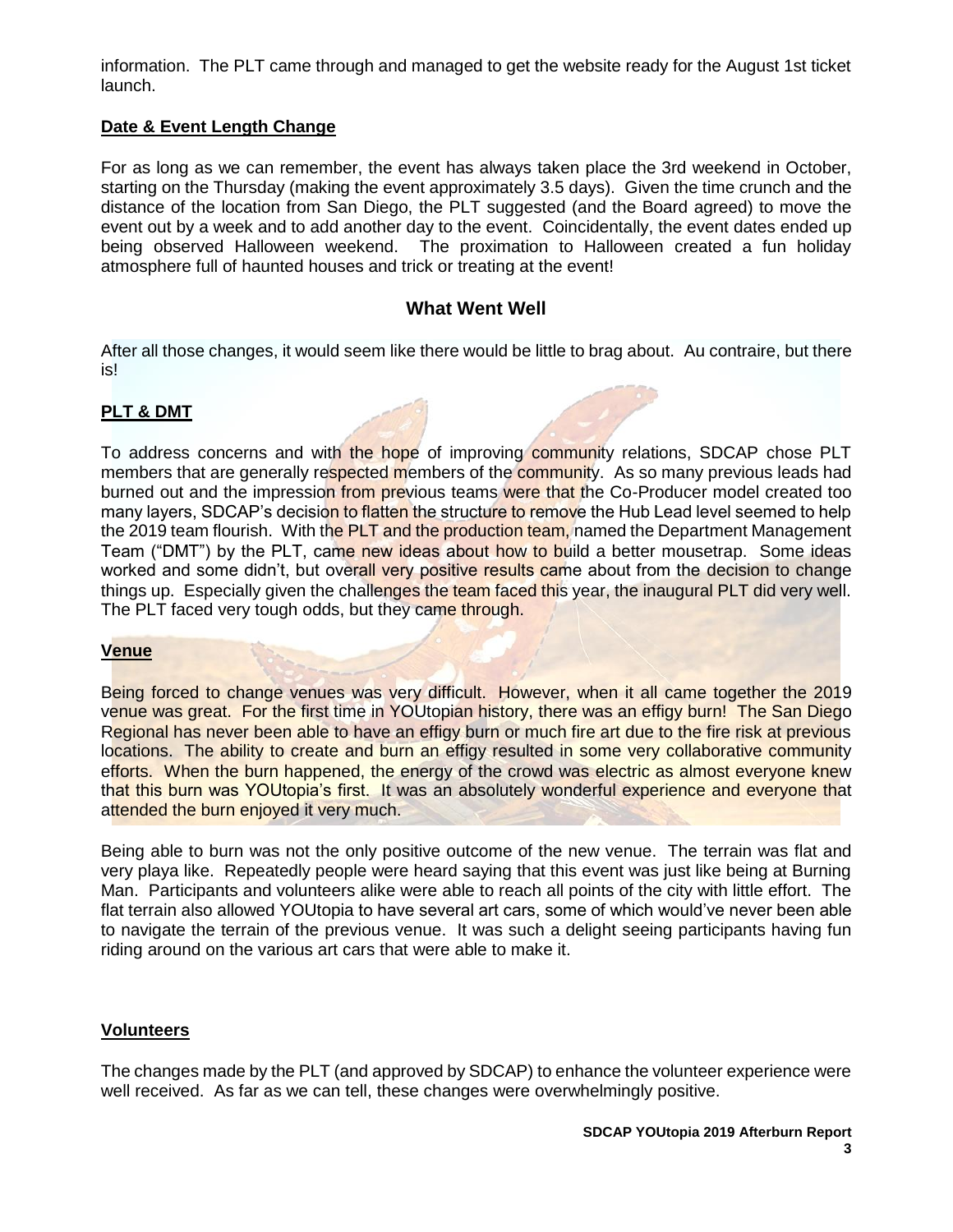### **Website**

Hindsight being what it is, if we'd know all the challenges the Production team would face this year, SDCAP might not have decided to have a new website created. However, in the end, we have a beautiful new site that's easily managed and includes several upgrades to other systems that the previous site did not include.

### **Challenges, Opportunities for Improvement, and Possible Changes**

## <span id="page-5-0"></span>**PLT**

The SDCAP Board is very pleased with the PLT and the decisions they made. The fortitude and grit of this team is unparalleled. The PLT experienced more challenges and obstacles than any other YOUtopia producer (or decom producer) has ever faced. The SDCAP Board is very fortunate that the 4 individuals on the PLT worked so well together. However, we already know for sure that 1 member of the PLT will most likely not return. One PLTr has said yes. This means we must coax the remaining PLTr's from maybe to yes and then find 2 or 3 more like minded and tempered people to add to the PLT. Based upon feedback from the PLT, there are certain areas of expertise that we will need to look for when creating the 2020 PLT team. This task may be very challenging.

### **Venue**

YOUtopia will still need to find a location for 2020. Since we just went through the process of finding a suitable venue for the 2019 event, we know what we're up against. The SDCAP Board has already begun discussions about 2020. Although the 2019 was great in many ways, it is located quite a distance from San Diego which makes it a hindrance for many people that reside in San Diego County. Additionally, nearly all locations in San Diego County will be subject to fire restrictions. Now that YOUtopia has an effigy burn under its belt, it will be difficult to return to hosting an event in a little to no burn zone. Given that fire isn't a problem in the desert, it's really something to consider. All of these factors will go into the decision for the 2020 event.

### **Planning & Permits**

**Planning**: The contract for the 2019 venue was signed on 8/1/19. As we now realize that August is just too late to allow our team to do the job without inflicting even more stress, the SDCAP Board has agreed that June 1st is the deadline. Meaning, if a venue is not secured by June 1st, then the event will not happen.

**Permits/Approvals**: Due to the timing (there was none left), SDCAP had to agree to contract terms regarding permitting and the requirement that the host's team were used to process permitting with Kern County (they didn't want us to do anything to screw up their Conditional Use Permit). It made sense at the time. The host's team did their best to assist us but, in hindsight, we should not have agreed to put the fate of our event in the hands of the property owner. We won't do that again. We will control our own fate.

### **Event Size**

For the past few years, YOUtopia grew exponentially. Over the past few years, we've heard that YOUtopia had become diluted. That it was just a rave in the forest, not a Burning Man regional. We could and have argued against these claims. That said, there was something very special and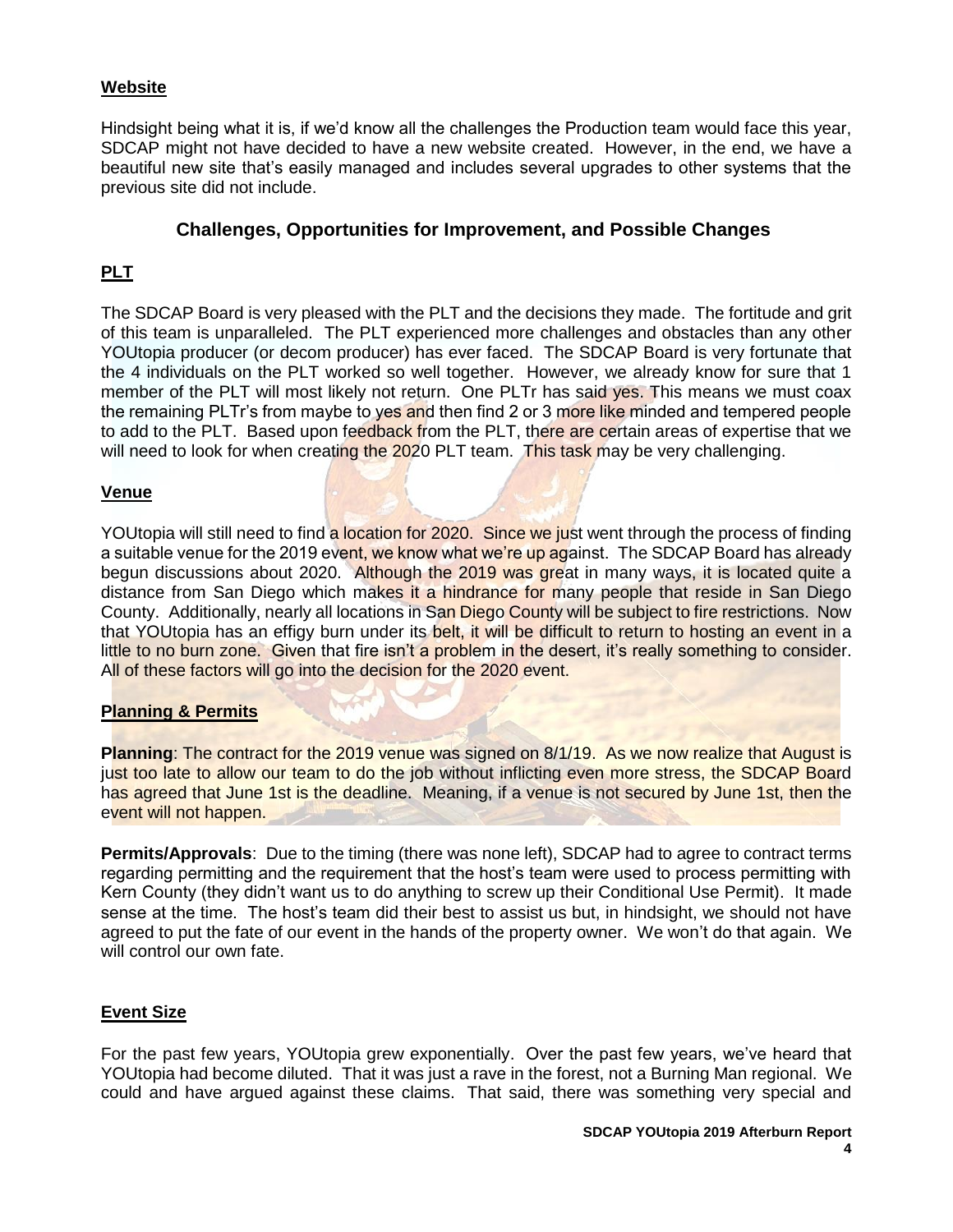unique about the 2019 event. Everyone that was there really wanted to be there. People travelled the distance from San Diego and even further (Las Vegas, Arizona, etc.) to bring their art and their camps. It was intimate and it felt like there were less tourists and much more art and participation. Seeing and participating in the event made us sit back and think that maybe YOUtopia really needs to limit its population for the immediate future. This is something we're seriously considering for 2020 and beyond. Bigger is not always better.

## **Ticketing**

When we did the budget for 2019, we really didn't know what we were getting into with permitting and the venue challenges. We have a lot to work on for 2020 and we believe there will be ticketing changes to either eradicate ticketing types leftover from the previous venue or just a revamp of how we approach ticketing.

## **Internet**

Due to issues with the site, we didn't have internet access to scan tickets in and it was very difficult for gate. We need to find solutions to this problem.

## **Regional Contacts**

YOUtopia 2019 seemed to have little support from the San Diego Regional Contact team ("RCs"). SDCAP understands that the San Diego RC team went through some changes this year but there were a multitude of items that the RCs are generally responsible for that simply either didn't happen or SDCAP was led to believe was a non-issue. For example:

• In April prior to securing the venue, SDCAP reached out to the RCs about status of approval of regional status. SDCAP was informed that regional status had been granted in January. It wasn't until SDCAP was contacted on October 3rd by BMorg that we realized that this was not the case.

• On August 4th an RC sent out an 'Events Announce' email blast and social media blast that didn't mention that YOUtopia tickets were on sale (tickets went on sale on 8/1/19).

In late September the PLT discovered that YOUtopia was not listed on the Regional Events calendar.

• In early October, the PLT discovered that the RC newsletter didn't include YOUtopia.

SDCAP and the San Diego Burning Man community had a rough year and we understand it was similar for the RCs in 2019. Going forward, SDCAP would appreciate more involvement from the RCs, especially with any enculturation pre-event on social media or a town hall. Meaning, it's the Board's position that the San Diego RCs need to be more involved with ensuring YOUtopia's event gets posted to the Burning Man website, and other regionals' social media groups, newsletters (i.e. Regional Scoop) and email lists (RC networking). Additionally, San Diego has a fairly constant flow of new people to our community and/or Burners relocating from other areas. Although San Diego has a robust Burner community, there really isn't much RC involvement, at least publicly. SDCAP believes it will benefit YOUtopia and the San Diego community as a whole if there was overall more RC involvement.

## **2019 Financials**

<span id="page-6-0"></span>For the past two years ticket sales have been good and allowed SDCAP to fund large art projects and continue to fund CoLab (the San Diego Burning Man build space). In 2018, YOUtopia nearly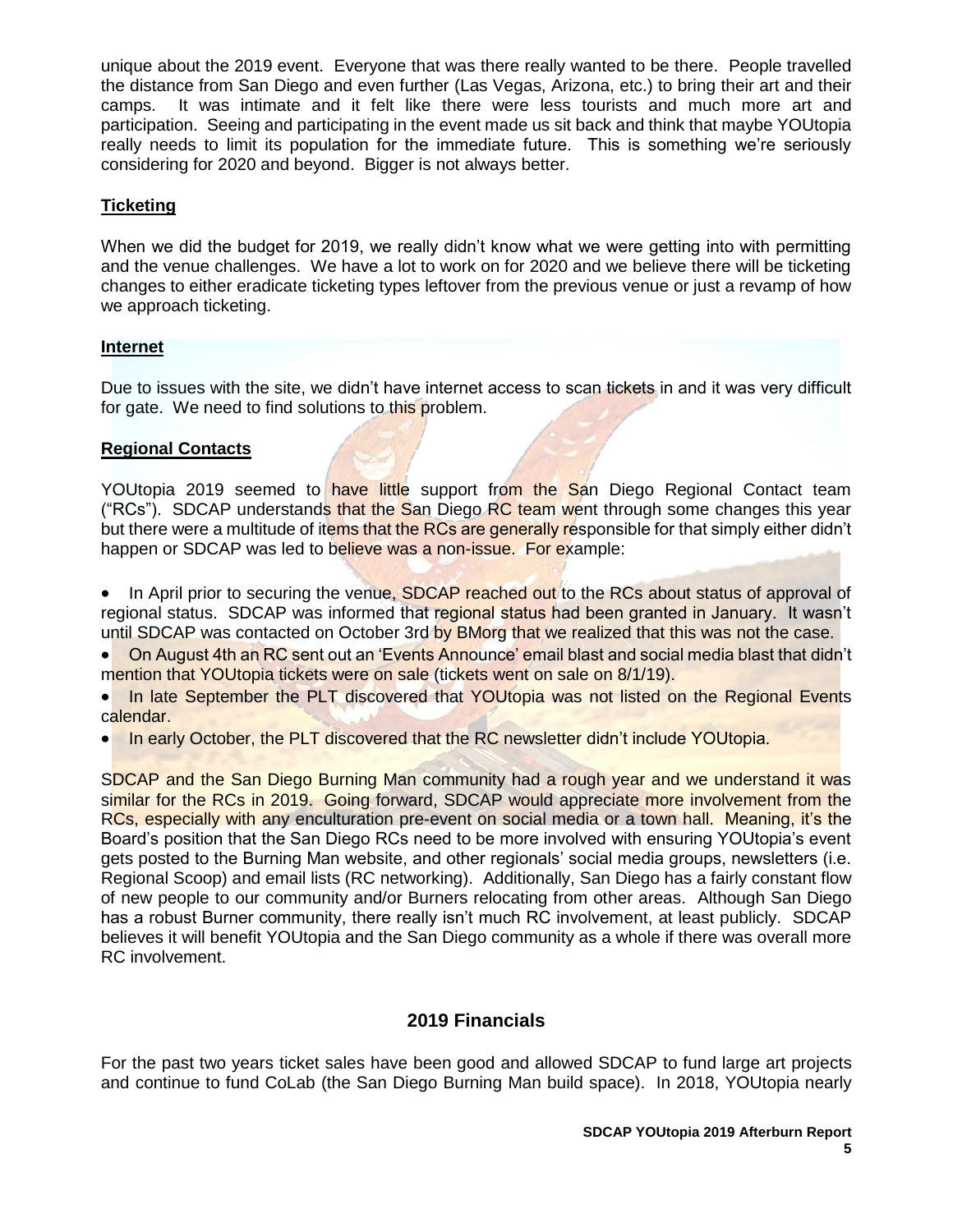sold out and had a population of nearly 3,500 people (participants and volunteers). However, after the 2018 event, there was a significant community outcry over several issues that created general unrest and bitterness towards SDCAP and YOUtopia. As we shared in our 2018 Afterburn Report (and mentioned above), the 2018 volunteer experience was not great. In addition to overall volunteer unhappiness and production lead burnout, there were several large long-standing camps that were not happy with how 2018 turned out. Therefore, even without the venue issue, SDCAP expected a population contraction for 2019, we just didn't know how much it would contract and were uncertain how 2019 would fare. It was for these reasons and the venue change (located several hours drive away from San Diego) that YOUtopia 2019 was a much smaller event. Even though we expected contraction, we planned site and infrastructure for a population of approximately 2,000-2,500 participants and volunteers. In the end, however, the event was much smaller than our projections.

Fortunately, our surplus from last year allowed us the opportunity to show our appreciation to volunteers, Theme Camps and artists this year. We made a commitment early on to show a commitment to our community. Even after we realized that 2019 was going to be a red year, we chose to support our participants and let them make YOUtopia 2019 their own. While some may view this as problematic and may have chosen to cancel the event, SDCAP takes another viewpoint. A successful event should be measured by more than ticket sales. We were successful monetarily last year but it cost us more than it did this year. In 2018 we sacrificed collective happiness for fundamental stability. For 2019, basically what we're saying is...community happiness > than monetary success. Notwithstanding, for 2020, now that our team has experience and knowledge under their belts relating to venue specific requirements (i.e. event size, permitting costs, agency costs, ticket types, etc.), we will adjust how we plan the event to hopefully avoid a monetary loss so that we can continue to fund art and support CoLab.

As of this report, we have accounted for nearly all budgeted costs for YOUtopia 2019. Fortunately, the event came in under budget in nearly every controllable category and also in some uncontrollable (aka unknown but projected expenses at time of budget creation). All in all, the event came in under budget in 8 of 9 categories. While these numbers are mostly accurate, there may be some small changes once all costs are in.

| <b>Total Income</b>                                                      | \$178,041.98   |
|--------------------------------------------------------------------------|----------------|
| <b>Total Expenses</b>                                                    | \$308,024.26   |
| <b>Art Grants</b>                                                        | \$59,025.71    |
| <b>Land Contracts; Permits</b>                                           | \$76,685.18    |
| Equipment: Contracted Services (Power, Heavy Equip, Tents, Portos, etc.) | \$47,711.66    |
| <b>Equipment: Owned/Replaced</b>                                         | \$3,707.54     |
| Equipment: Transportation (Kubotas, Box Truck, Fuel, etc.)               | \$28,698.56    |
| <b>Commissary; Coffee/Ice</b>                                            | \$31,161.58    |
| Security; Law Enforcement; Fire Dept.; Medical                           | \$34,365.34    |
| Overhead (Ins., Training, Schwag, Wristbands, Printing)                  | \$23,627.74    |
| Contingency                                                              | \$3,040.95     |
| <b>Total Proceeds</b>                                                    | $-$129,982.28$ |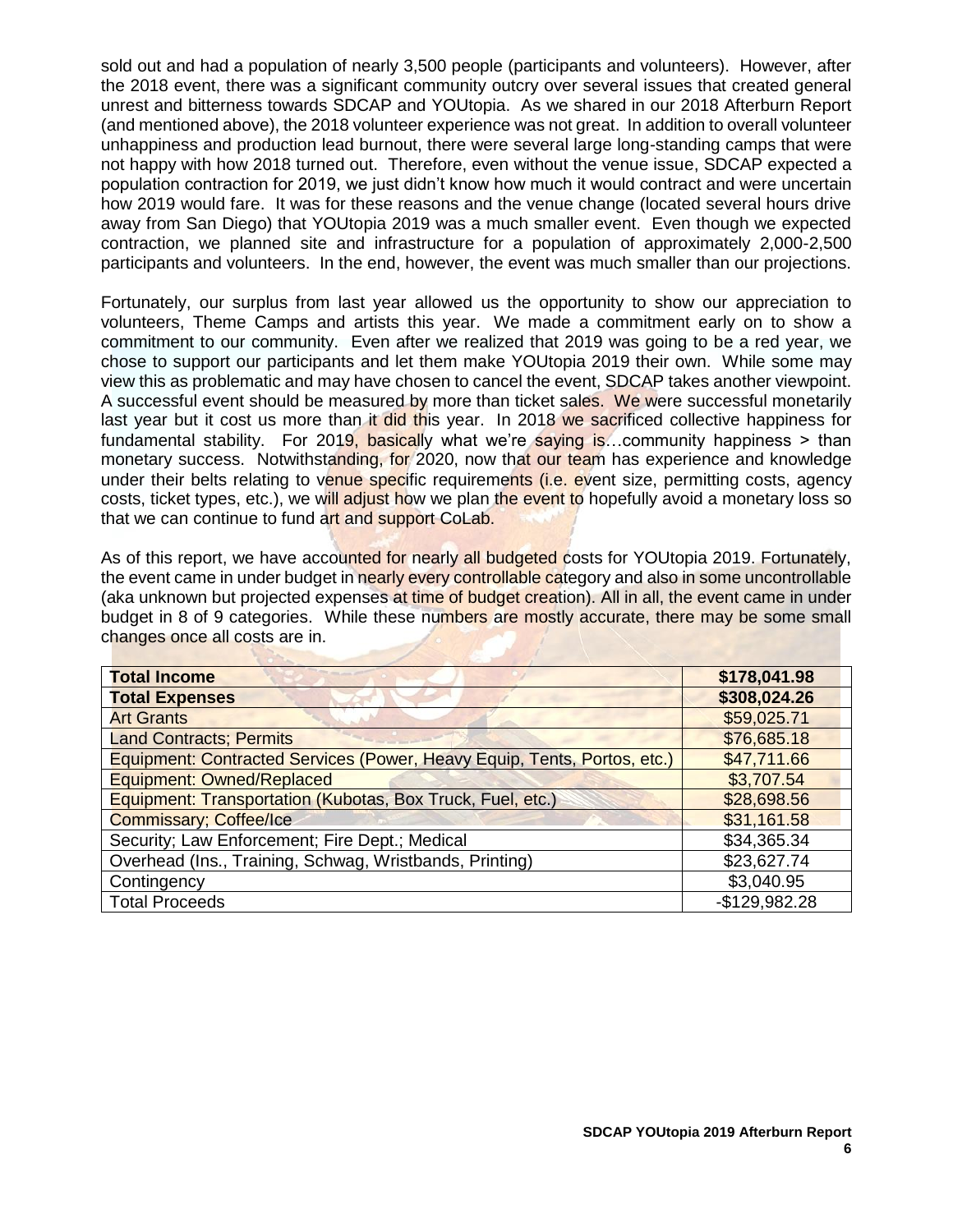# **Production Leadership Team - 2019 Afterburn Report**

<span id="page-8-0"></span>**Production Leadership Team's Mission & Goals**: The PLT is tasked with the selection of the DMT for the event, with providing guidance and oversight to the DMT, coordinating with the SDCAP Board of Directors, being the point of contact for interactions and negotiations with the property owner and staff, signing contracts, create and maintain the budget in order to provide a stable platform for the community to create YOUtopia. At the onset of planning the PLT created several goals for itself: (a) address the volunteer concerns from 2018 (and previous years); (b) community building; (c) create a self-managed production team to do the job with minimal oversight; (d) work harmoniously/collaboratively within the PLT and SDCAP Board; and, (e) produce a profitable event.

**PLT Members**: Dave Bever (51), Ken Klausen (Mystic), Alicia Bishop-Smith (Ali) and Cassy Haynes (Cassa Frass).

**Production Team Structure**: In 2019, there were 8 Production divisions/sections (Depts of: Art, Admin & Contracts, Commerce, YOUtopia Environment, Emergency Services, Vehicle Management, Propaganda, and People). The DMT was comprised of 28 people, 11 of which were returning YOUtopia leads encompassing 21 sub-departments (under each main section/division). The duties of each department are outlined in the individual DMT Afterburn Reports to follow.

# <span id="page-8-1"></span>**PLT**

**What Went Well**

The PLT was comprised of people with experience in Emergency Services, Rangers/Security, People and Admin/Contracts.

The PLT knit the parachute as we fell. At times it was smooth and at others it was very difficult (but not because of the team—more so the situation). We were put up against very tough odds, but we came through. For the most part, there was little to no conflict within the PLT. We worked together in harmony and collaboratively before and during the event to address issues head-on as they arose. Working through things was the constant thread that bound us together. When we didn't have a venue, we kept meeting and working on trying to find one. When we were experiencing a lack of people to put on the team, we put out the call and kept at it until we had a full team (albeit lean). When we ran into lack of experience issues, we learned or took on tasks ourselves. When we encountered the bureaucracy that threatened to shut down the event, the PLT pulled together and made phone calls to county officials and Theme Camps, filled out forms, and drove hours to obtain the appropriate approvals. We all pulled together, and each contributed in some manner to overcome the obstacle. If we didn't know something, one of us would learn and share with the others. There were no egos to manage. We were/are just hard workers and we gelled as a team. Onsite during the event, the PLT also worked well together to deal with real-time stressful matters that arose.

We were of the mindset that we succeed as a team or failed as a team. Overall, we think this team succeeded.

## **DMT**

Over the past couple of years, the YOUtopia production leads team simply burned out for one reason or the other. In 2018, YOUtopia had several returning production leads. However, many refused to return for 2019. Accordingly, there was fairly an underwhelming response when the 2019 applications went public. The PLT reached out to those that had timely applied and interviewed several people to fill positions. There were also 2 people that were recruited by the PLT for key roles that needed to be filled (Volunteer Coordination and Placement). As a result, the 2019 team the PLT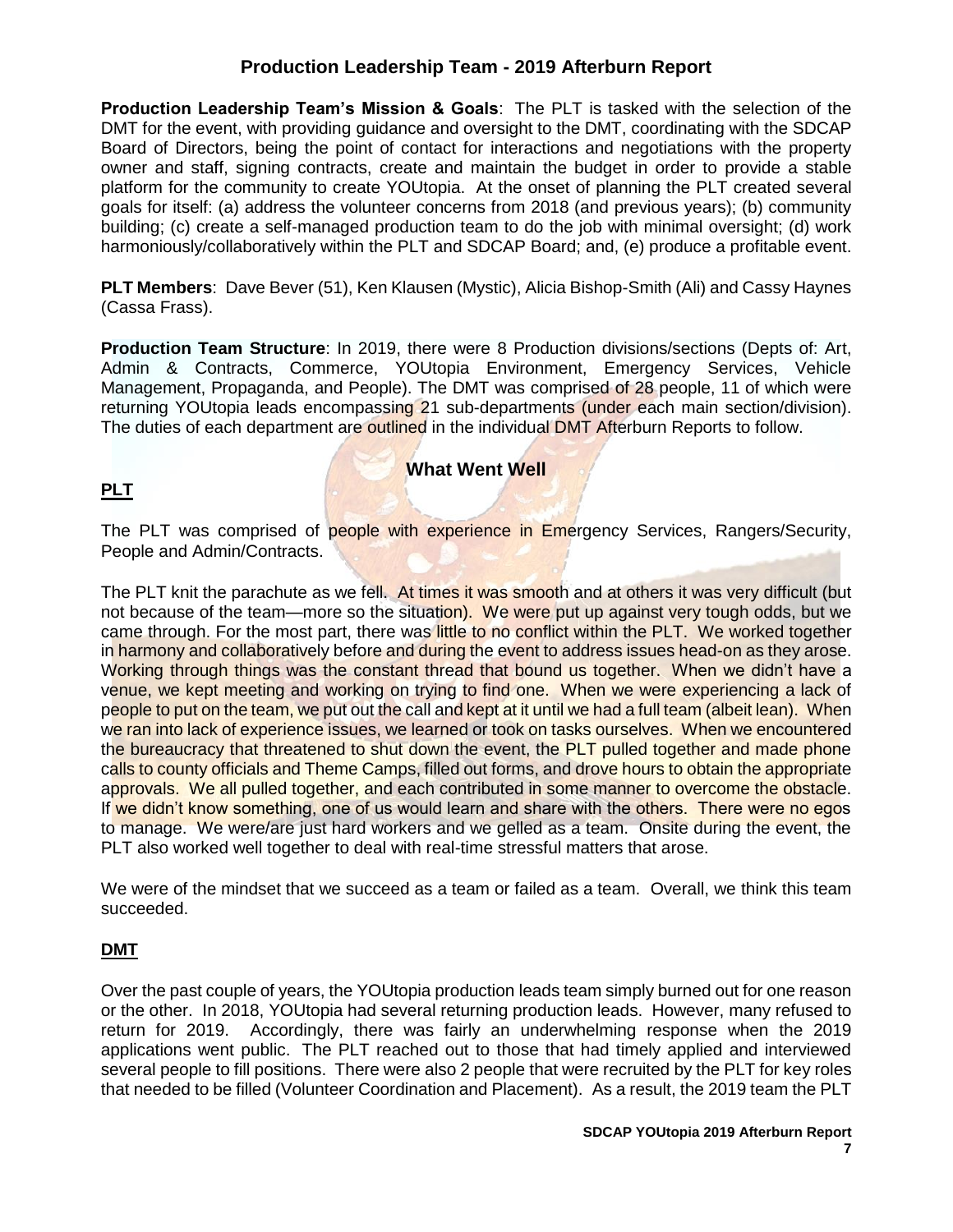put together was largely comprised of people that had neither led volunteer teams or were generally new to leading a YOUtopia department. All of them had volunteered for YOUtopia or other regionals in some capacity or the other, but more than half were new to the YOUtopia production team. Even so, 99% of the team performed well in their roles.

Flattening the leadership structure helped build direct interaction between the PLT and the DMT. Decisions were made efficiently and with minimal conflict. The flattened management style coupled with the approach by the PLT to empower the DMT, allowed for inspired leadership opportunities. Choosing managers with leadership focus provided a greater volunteer satisfaction. Additionally, there was greater intra-departmental and interdepartmental satisfaction and performance.

The 2019 DMT truly was a team and we didn't need team building games to build a team. Keeping many lines of communication open (emails, calls, in-person meetings, messenger and texts) helped department managers ("DM" or "DMs") know they were being heard and that we were working on their issues. Onsite they kicked ass and it was glorious to see them all working together collaboratively.

As mentioned, the entire team did a fantastic job dealing with ambiguity and an incredibly compressed timeline. We feel it's necessary to give shout outs to a few DMs that really went above and beyond:

• **Yeah Tom, Grid Manager**. Tom jumped in throughout the planning process to help in areas that weren't in his purview. He saved the YOUtopia equipment trailer from kidnappers. He helped load and unload the YOUtopia box truck. He jumped in halfway through equipment procurement process and used his expertise in this arena to negotiate reduced fees for heavy equipment. Onsite, he was constantly working and moving things around to try to help not only production but also Theme Camps/participants. He loaned his personal equipment to the event. He helped doing roles that weren't within his scope (i.e. placing traffic signage). He was instrumental in helping to reach creative solutions for the fueling of equipment onsite. He saved a Theme Camp from an exploding generator.

• **Trixxy, Theme Camp Liaison**. We don't know what we would have done without Trixxy's help. Her role was intended to just be the person to communicate with Theme Camps, keep them updated, provide assistance, etc. She did all that and more. Trixxy created a Facebook page for Theme Camps and kept in constant communication with the camps with information about the event and venue. She helped create/update applications. She ran the art grant committee meetings. She communicated with art grant recipients (in addition to Theme Camps). She jumped in and helped with getting ticketing codes out to Theme Camps and artists. If not for her, our jobs would've been even more difficult. She rockstarred her face off!

• **Split, Perimeter Manager**. YOUtopia has never had a perimeter. Split came on the team late because of 51's request and he killed it. He jumped in and worked very closely with Brenda to get his team staffed. He communicated with his team before and during the event. He worked the event like a champ. So grateful he joined the team as we don't know where we would've been without him and his expertise.

• **Brendizzle, Volunteer Coordinator**. There is practically no one that came to YOUtopia or volunteered for YOUtopia that doesn't know Brenda. Her enthusiasm is infectious, and she made sure that she was in constant contact with volunteers and the DMT before, during and after the event. When certain DMs were struggling, she jumped in and helped them secure volunteers, communicated with their volunteers and also made their schedules for them. Onsite she spent most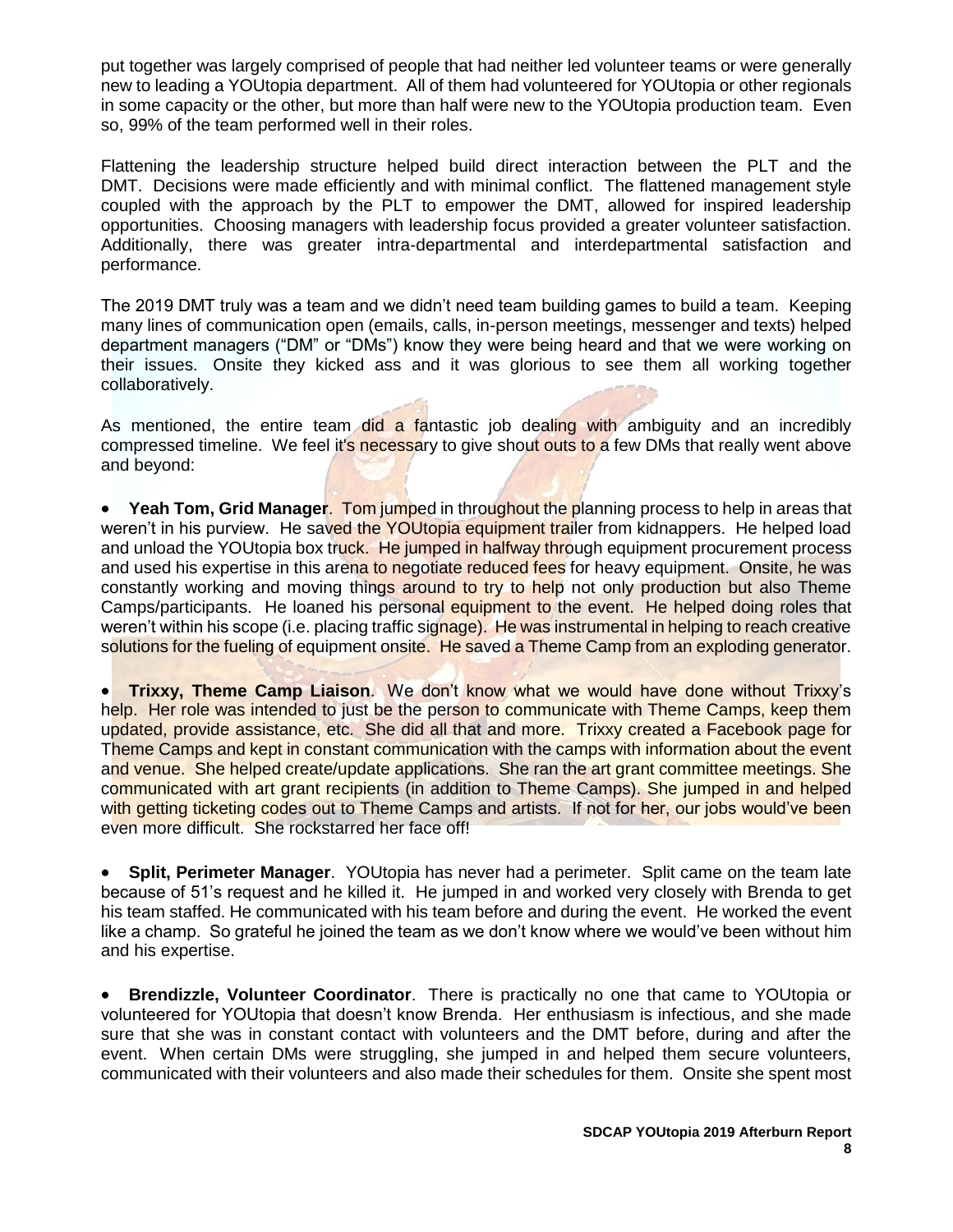of her time at gate handling ticketing. She is a gem and this event is so much better for having her on the team.

• **Jamie Rage, Greeters**. Jamie not only nearly single handedly managed her own department, she jumped in and helped others when/where needed. She made all of the signage for the YOUtopian city. She helped Professor with inventory. She helped Dispensary onsite. She helped load and unload the YOUtopia truck, including doing the post-load sort. Jamie was positive, energetic and her help was invaluable to this team and event. We're very grateful to all of the extra work that Jamie put in to help create the 2019 event.

• **MoMo, LNT**. MoMo rocked it as a first year LNT Lead. She knew she had a lot to learn and completely embraced the job. MoMo had a great attitude and pitched in where needed. MoMo was also great **support** to others when most needed.

• **Sabella, Gate**. Sabella lost her co-manager halfway through planning but still managed to crush it. Sabella has one of the best attitudes, if not THE best of anyone on the team. Sabella worked hard and worked long hours and was NEVER without a smile on her face.

### **Volunteer Experience**

One of the PLT's most important goals was to address volunteer experience complaints head-on.

The volunteer requirements for years 2017 and 2018 ultimately created problems with recruitment. When the changes were initiated in 2017/2018, event producers were attempting to circumvent the 'flake factor' of volunteers being granted a volunteer ticket then not showing up. Ultimately, it backfired and YOUtopia ended up having issues filling volunteer teams. In 2018, YOUtopia was short about 100 people and the volunteers that did show up had a difficult time as they were often overworked. Additionally, the volunteer requirements of the 2017/2018 events left many people with poor opinions of the event. One of the biggest complaints from 2018 was that the 16-hour (or 18 in some cases) requirement to qualify for a discounted volunteer ticket was ludicrous given the event is only 3.5 days.

Moreover, the PLT decided to revamp the volunteer requirements and attempt to find better ways to encourage volunteers to participate and complete their shifts. For 2019, we reduced the required volunteer working hours to 12 hours to qualify for a discounted ticket (considered a Level 2 volunteer—see below). We were willing to risk the 'flake factor' as we figured we'd be more likely to attract dedicated volunteers to work fewer hours and have more time enjoying the event than we did with the longer hours. The 12 hours could be worked pre-event (such as organizing equipment, loading the box truck, unloading and building the city), during the event (which was now 4.5 days) or post-event (re-organizing equipment, re-loading/unloading the box-truck and returning equipment to storage). We also allowed a combination of the 3 ways to earn a discounted volunteer ticket. In addition, we not only had some universal schwag (t-shirts for volunteers) we also gave each DM a budget so that they could choose something for their team.

In addition to flattening the team structure, the PLT proposed and the SDCAP Board approved that certain categories of volunteers be granted a gratis ticket for the work they performed for the event. Therefore, we categorized volunteers as either Level 1 or Level 2. A Level 1 volunteer qualified to receive a gratis ticket and it was someone that either worked year-round (i.e. SDCAP Board), worked a minimum of 30 hours for the event (before, during or after) or had a specialized skill (i.e. certified forklift operator, electrician, etc.). A Level 2 volunteer was only required to work 12 hours and no specialized skills were necessary.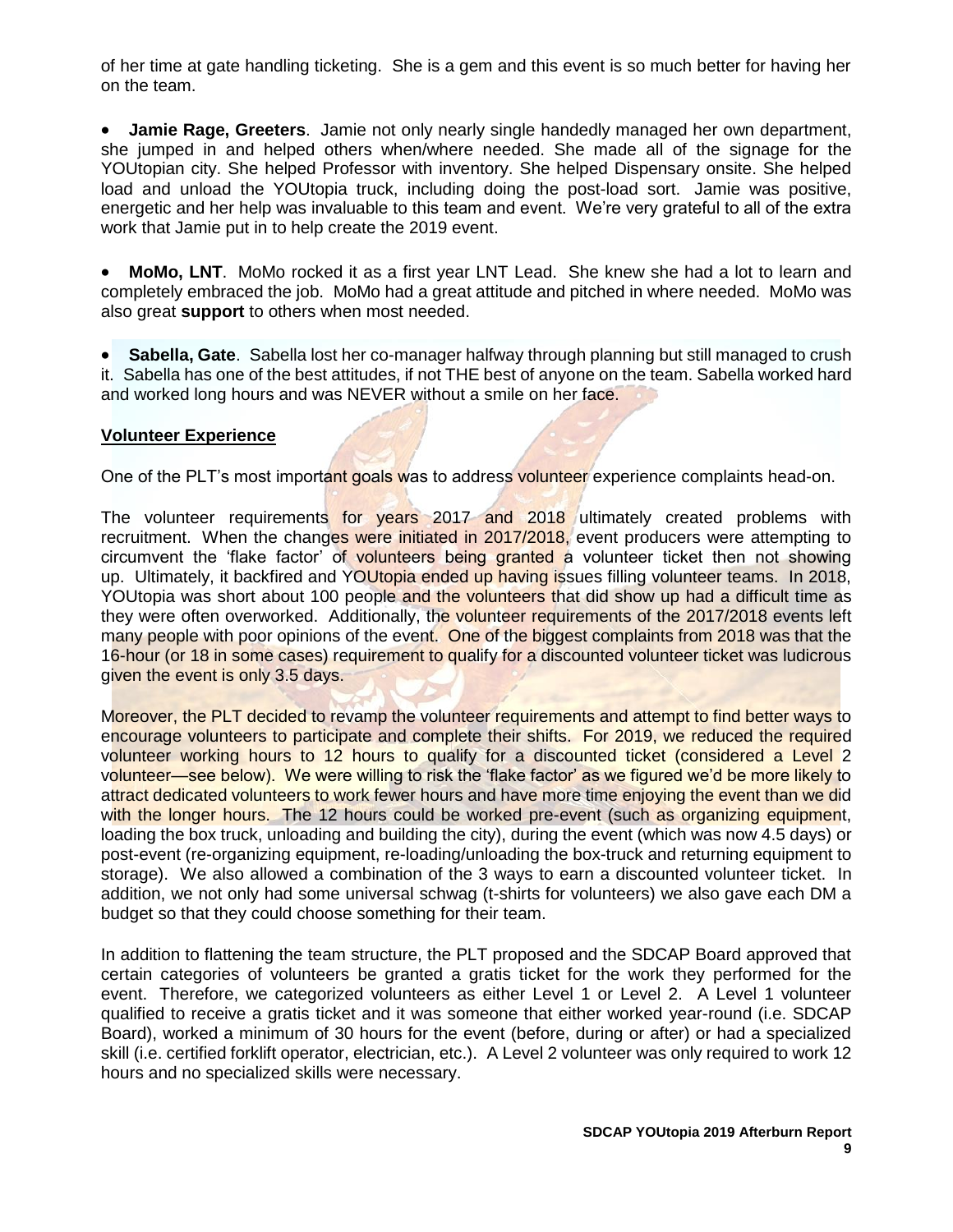The volunteer online chatter before the event was positive and the post-event chatter was even better. Almost without exception, post-event the volunteers raved about the experience and their DMs. The Volunteer Coordination Manager also sent out a volunteer experience survey and the results were very positive. It was very refreshing to have happy volunteers that want to come back. That's what it's all about!

### **Artists, Participants, and Theme Camps**

Communication: The PLT recognized the fall out that happened with participants and camps from previous years. There were various reasons for the fallout, but one of the reasons was communications between production and the artists and camps. Over the past few years, consistent communications with YOUtopia camps and artists has, frankly, been lacking. The PLT worked together to try to address this head on. One of the decisions we made was to create positions called "Theme Camp Liaison" and "Art Grant Administrator". The purpose of these roles was to effectuate better communication with artists, participants and Theme Camps throughout the process. We realized much success with creating these roles. Unfortunately, the person we put in the Art Grant Administrator position experienced some personal issues and was unable to fulfill the role as originally intended. In the end, the majority of the tasks for both roles ended up being managed by one person (Trixxy) and she did an **OUTSTANDING** job. She constantly communicated with artists and Theme Camps throughout the process. The response by artists and Theme Camps was very positive and you could really feel the collaboration between production and the artists and camps.

Ticketing: For the past several years, the trend at YOUtopia has been to steadily decrease the discounted tickets for artists and Theme Camps. While the rationale at the time made sense, over time it became clear that the issue needed to be revisited. As with the decision to create specific roles to work directly with artists and Theme Camps, the PLT made the decision to create discounted ticket types for art leads, Theme Camp leads and build teams. The reason for creating these discounted ticket categories were to  $(a)$  help ease the burden of the change of venue; and, (b) recognize that these people are the ones putting in the effort to build the city and perform for participants. We wanted to recognize those efforts and assist by granting a limited number of discounted tickets to artists and Theme Camps. As with the increased communications with artists and Theme Camps, the decision to recognize the efforts with discounted tickets went over swimmingly.

We believe the combination of increased communication and recognizing the efforts of our YOUtopian citizens created much good will. People were happy and that made us happy.

## **Placement**

In addition to ESD/Ops being well placed, overall the city was thoughtfully designed. As with any event, there were a few things that looked better on paper but had to be adjusted on site. That's to be expected. However, the design and layout of camps and art was generally well done. Given the compressed timeline, it makes it even more impressive that the Placement Manager (Di) gave us a well mapped city and our Communications Manager (Zack) designed a fun printed map for YOUtopians to navigate their way around the city.

### **Emergency Services Department/Operations**

**ESD**: Over the past 2 years YOUtopia's Safety Team, renamed ESD for 2019, has improved incrementally. YOUtopia's 2019 ESD team was outstanding. The venue for 2019 had no existing resources (just like Burning Man). This year YOUtopia offered the following services at this location: (a) fire suppression and prevention w/ a type VI engine and water tender, plus Fire Chief; (b) Medical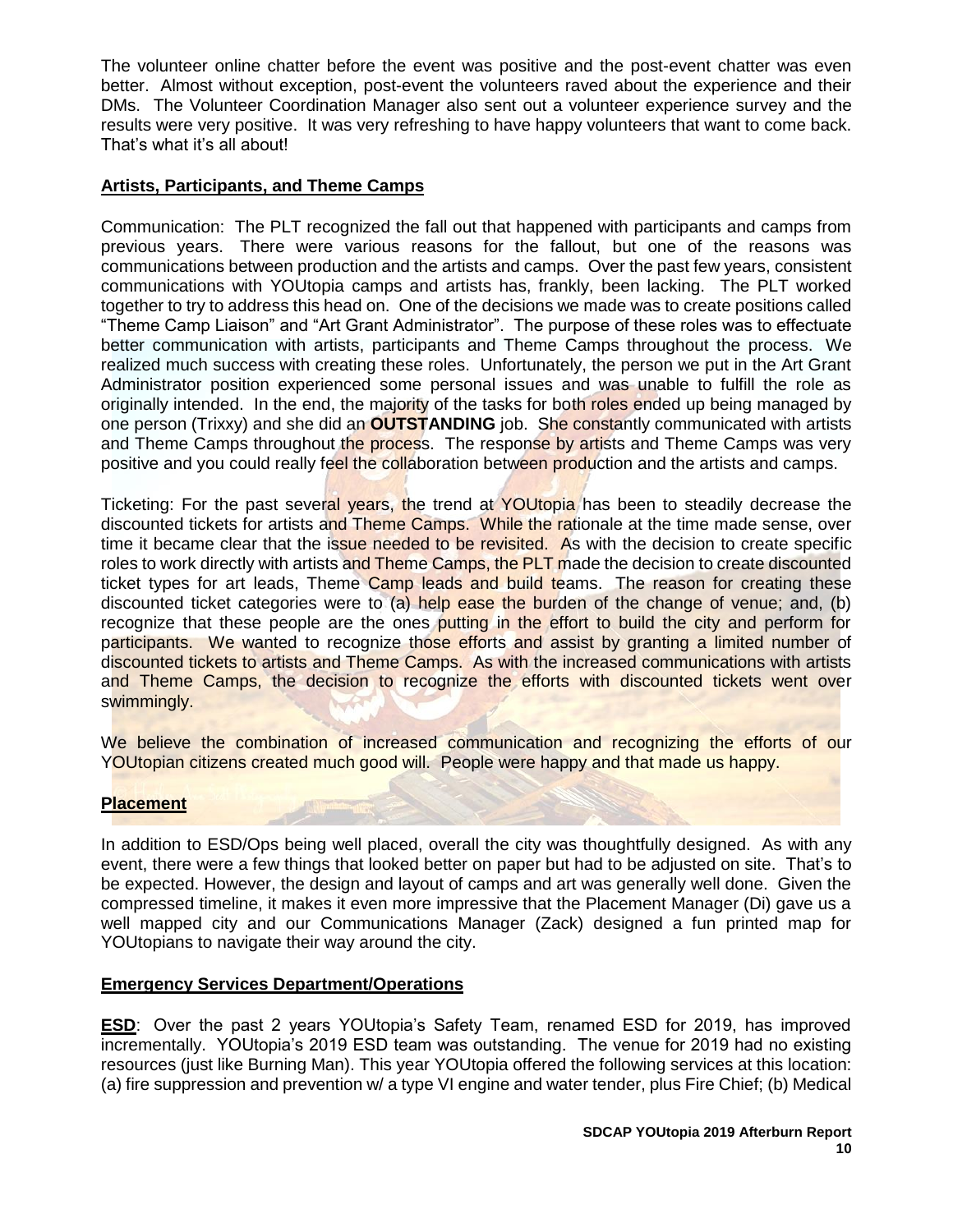tent plus two roving medical rescue teams; (c) Crisis Intervention team (for Domestic Violence, Sexual Assault and 5150s); (d) Fire Art Safety Team (FAST) and, (e) Dispatch services. As a direct result of 51's direct leadership of the ESD team, YOUtopia established very positive relationships with Kern County EMS and positive relationships with Kern County Fire Department and the Kern County Sheriff's Office (Sergeant on scene).

**Safety Row/Ops Row**: The placement of the city included placing the ESD teams and Operations in the same area. The line-up of tents, vehicles and personnel sent a message to local agencies and participants that the safety of the event was covered and easily accessible. The practicality of close proximity of departments and separate camping provided efficient practices and a level of security for the volunteers to best perform their duties.

**Security:** The use of the Guardian Team as security was a wise choice for the following reasons: (a) they provided YOUtopia the lowest bid (by 50%); (b) instead of being a separate entity with redundancy with the Rangers, they ultimately were a force multiplier through communications and support, but still able to provide unique services delegated to licensed security guards and beyond the purview of Rangers; and, (c) during a potential security threat, two agents worked additional hours, at their own expense, to ensure the safety of the community by their own ethical choices and love of the community.

## **Challenges, Opportunities for Improvement, and Possible Changes**

<span id="page-12-0"></span>**Venue**: The loss of venue put significant pressure on the PLT. At the beginning of the production cycle, the Board took the position that the Board would take the lead on venue contract negotiations. However, when the negotiations with the Tribe broke down, it was left to the PLT to pick up the pieces and do the work to find a venue. We believe this was somewhat due to a 'blurring the lines' as there were two Board members on the PLT. As such, it seemed like the remainder of the Board left it to the PLT to figure it out. That being said, when the PLT reached out to the Board requesting assistance, the Board acted. For 2020, there needs to be clearly defined roles between the PLT and SDCAP Board relating to (a) venue search; and, (b) contract negotiation.

### **Permitting, Approvals, Etc.**

• **Planning**: The contract for the venue was signed on 8/1/19. Until a venue was secured, the PLT did not want to put the DMT through the paces to plan an event that might not happen. The PLT kept in constant communication with the DMT as things evolved, including conducting all-hands meetings in May and July. As a result of the venue issue, the timeline for everything was significantly compressed and both the PLT and the DMT had to scramble. Among others, planning for the following areas were considerably impacted: finishing the website, setting up Eventbrite, marketing, performing equipment needs analysis (venue specific) & procurement, insurance, and volunteer recruitment. For 2020, if a venue has not been secured by June 1st, then the decision must be made to forego the event.

• **Permits and Approvals**: When we signed the venue contract, our venue host/property owner was already in high preparation and focused on their event, which was to happen in late September. Due to the timing (there was none left), SDCAP had to agree to contract terms regarding permitting and the requirement that the property owner's personnel were used to process permitting with Kern County. Although the property owner's team had been thoroughly briefed on the type of event we are (and some of them are long-term Burners and familiar with Burning Man type of events), their inexperience in hosting another event on their land impacted our event (we were the first event other than their own held on their property). We had concerns regarding food and alcohol from day one and had several conversations with the host about how it was handled at their event and how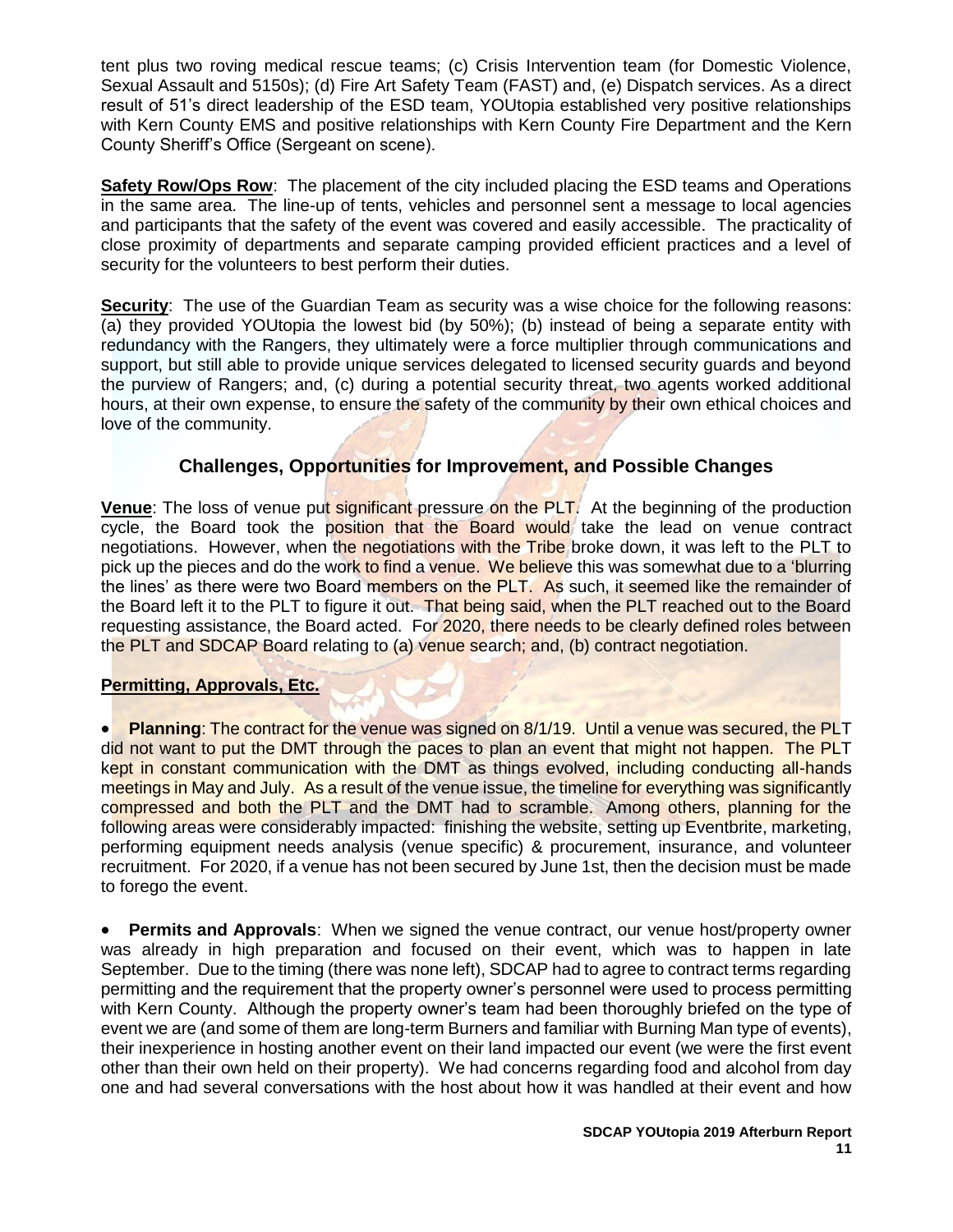we should handle it. Each time we were reassured that it was no issue and they explained how their participants also gift food and drinks with no problem (and no permits). Our relationship and interactions with the host's team was great. We never had a problem with them, and our exchanges were always pleasant. That said, their lack of experience coupled with compressed timing created significant problems regarding permitting. It was only after things appeared to be unraveling regarding the Health permit issues just days before gates open that they admitted their oversight on how they processed our event with the county and how they worked with us regarding answering express questions regarding food and alcohol. Speaking of alcohol, we also had ABC contact us less than 24 hours before gates open to discuss permitting (yes, we obtained ABC permits in 5 hours—a world record!). This was also another herculean task the PLT had to overcome. In hindsight, we should've taken a more proactive role in the permitting with the county and not agreed to put the fate of our event in their hands. Accordingly, for 2020, we need to ensure that we are responsible for processing permitting and approvals for our event.

## **Experience**

The PLT members have great experience within their respective areas. However, there were significant experience gaps in both the PLT and the DMT in key areas needed to run a successful event. Although we learned as we went, it is really necessary to have people on the team that has experience in areas such as logistics and communications. For example:

**Event Logistics:** One of the PLT members worked with the Grid Manager and the Purchasing DM to grind out what equipment we thought we needed. However, the inexperience in equipment procurement and overall logistics showed at times. Additionally, we had a Site Ops Manager, but she wasn't involved in anything pre-event regarding logistics. This was probably an oversight on the part of the PLT and the Site Ops Manager should've been right in the middle of all of things logistics so that she could manage equipment procurement, delivery and return. Mostly due to inexperience, we had some equipment failures (ESD pre-approved ac/heater for medical didn't work) or goof-ups (missed the tent walls for commissary). Going forward the PLT should have some experience in all mission critical areas and the DMT roster needs to be deep enough to manage key areas. The PLT doesn't have to be a pro in the given areas but having more than just minimal knowledge goes a long way.

**Post Event/Exodus: Rangers and Security cleared 98% of Participants. The Participants that** remained onsite required a higher level of extraction. It was too much for the one authority that was left on site. Additional Ranger resources, an extended security contract and/or additional authority personnel might be helpful to address stragglers.

## **Ticketing**

• **RV & Car Camping Tickets**: When we were planning the event, we knew we'd have population contraction due to distance and other reasons (community uproar, etc.) but we weren't really sure how it would turn out. We visited the venue and knew we could fit quite a large population, but we were just not certain how it would all fit as the property owner's event isn't quite like ours. So, we took a similar approach to planning for this venue as we had the past venue. Although we charged half the amount of the previous year's tickets for RVs and car camping, we charged for RVs, car camping and parking. When we created those ticket types, we were really just trying to control vehicles onsite as we weren't sure how we'd all fit. This approach didn't go over well with many participants as they felt they were being penalized for wanting to have their RVs or wanting to car camp. Depending on where we end up in 2020, we should revisit the issue and have a healthy discussion as to whether or not we'll charge for RVs and car camping.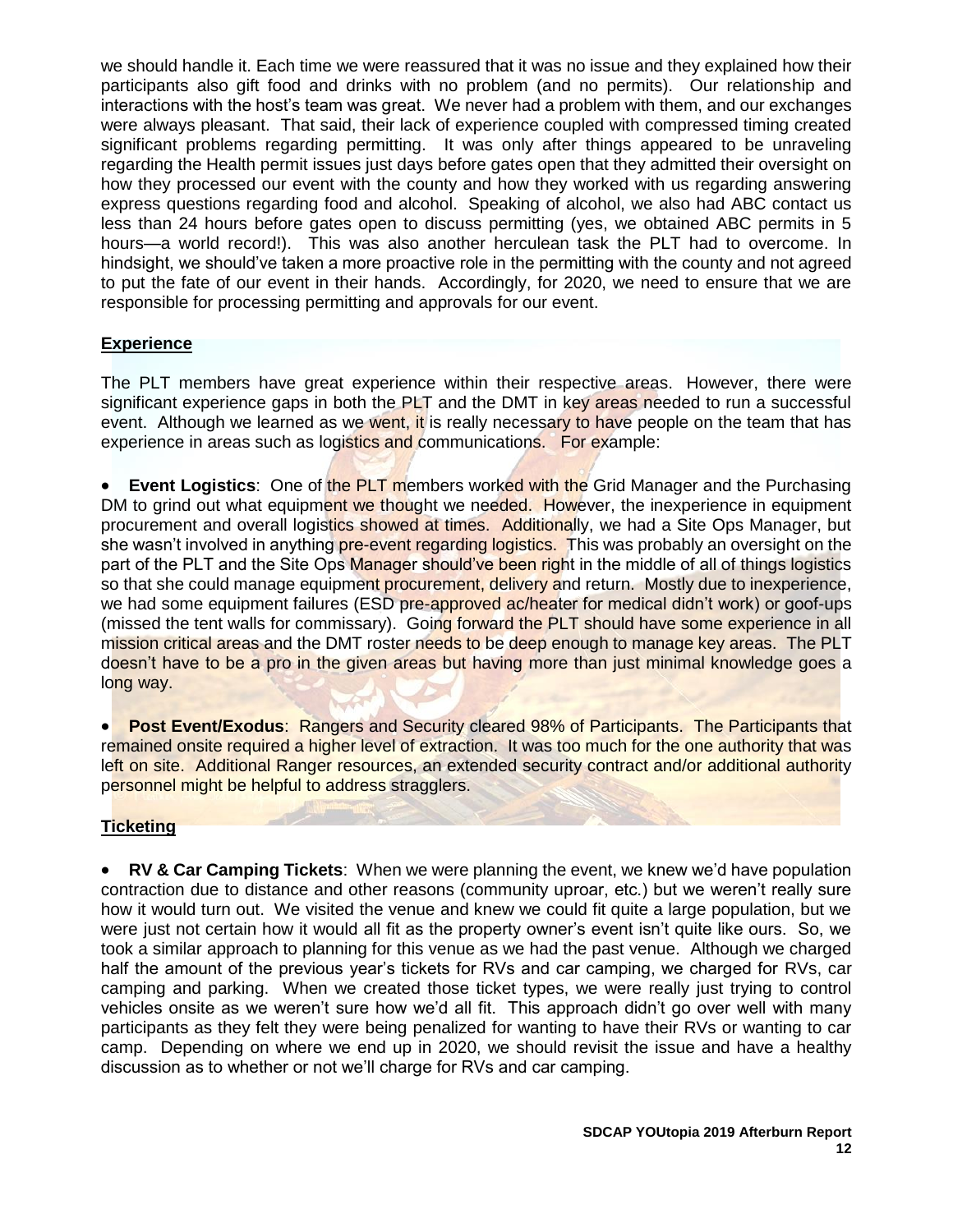• **Multiple Discounted Tickets**: The PLT's intent with creating discounting ticket categories for artists, Theme Camps and build teams was a good idea. As originally intended, the discounted tickets would be granted to a few members of artists, Theme Camps and build teams. The discounted ticket categories were created with certain allotments based upon overall admission tickets of 3,470. Once ticket sales indicated that YOUtopia was going to be a much smaller event, the number of discounted tickets for artists and theme camps should've been adjusted accordingly. The situation being what it was (we were moving so fast and under such pressure), we didn't consider the impact until the event was concluded. Meaning, we probably took it a little too far given the population contraction we had this year. As it turned out, entire camps and art projects were granted discounted tickets. Going forward, there should be a policy that is flexible depending on population and/or a strict limit on the number of tickets granted for size of camps (i.e. camp of 10 gets 2 tickets, camps of 30 get 6, etc.).

## **DMT**

The decision to flatten the team was a good one. However, it had an unintended consequence of over burdening some on the PLT. Additionally, over the past few years some of us have noticed a trend that there are people who either have great admin skills or great onsite skills. It's not often, however, that a person has both skills. There also seems to be a lack of consistency and transfer of institutional knowledge. We've given all of this some thought and offer the following suggestions:

• **Communication**: Communication can always be better. At times it was good, at times it wasn't. No one should assume that someone else knows their respective job or area and what's required to perform that job (especially given the team's inexperience in certain areas). Some DMs were not very good at communicating—at all. They didn't respond to multiple emails or messages at times. We can work on communicating better with DMs about expectations and preferred communication methods with the PLT and each other when information is needed.

• **Time Commitment**: When selecting the DMT, the PLT needs to do its best to ensure that DMs know they're obligated to make meetings and phone calls, even if they have alternative living situations, live far away, or have work commitments. If a person cannot commit to the required meetings, etc. then the PLT really needs to take that into consideration when filling the role, especially if the person is applying to fill any mission critical areas.

• **DMT Numbers**: Although the team did a great job overall, the fact remains that the team was lean. It's become clear that certain departments must have 2 leads, if not for anything else but to help manage departments onsite. Additionally, though not an onsite role, the Communications/Marketing team really needs to have at least 2 people (if not more) to manage the graphics/art/mapping, etc. and one to do social media/communication management. Simply put, there are several departments that can't function well without a two-person team. Since the team was so lean this year, often PLT members had to perform multiple DM roles. This was incredibly stressful at times. We really need to do some outreach and do our best to make sure to support the PLT in getting the DMT fully staffed.

• **Experience, Manual & Training**: Often there is turnover in the DMT, some years are less, others more. Although returning DMs will bring institutional knowledge with them, new DMs need more encouragement and direction (naturally!). In most processes, consistency is key. YOUtopia has suffered from a lack of consistency for a while. YOUtopia also suffers from a lack of process manual or 'how to". Each year (or couple of years) when there is turnover, institutional knowledge is lost. We really need to work on creating some sort of basic framework for each job/role that we have so that someone stepping in can at least have some idea of how to do their job.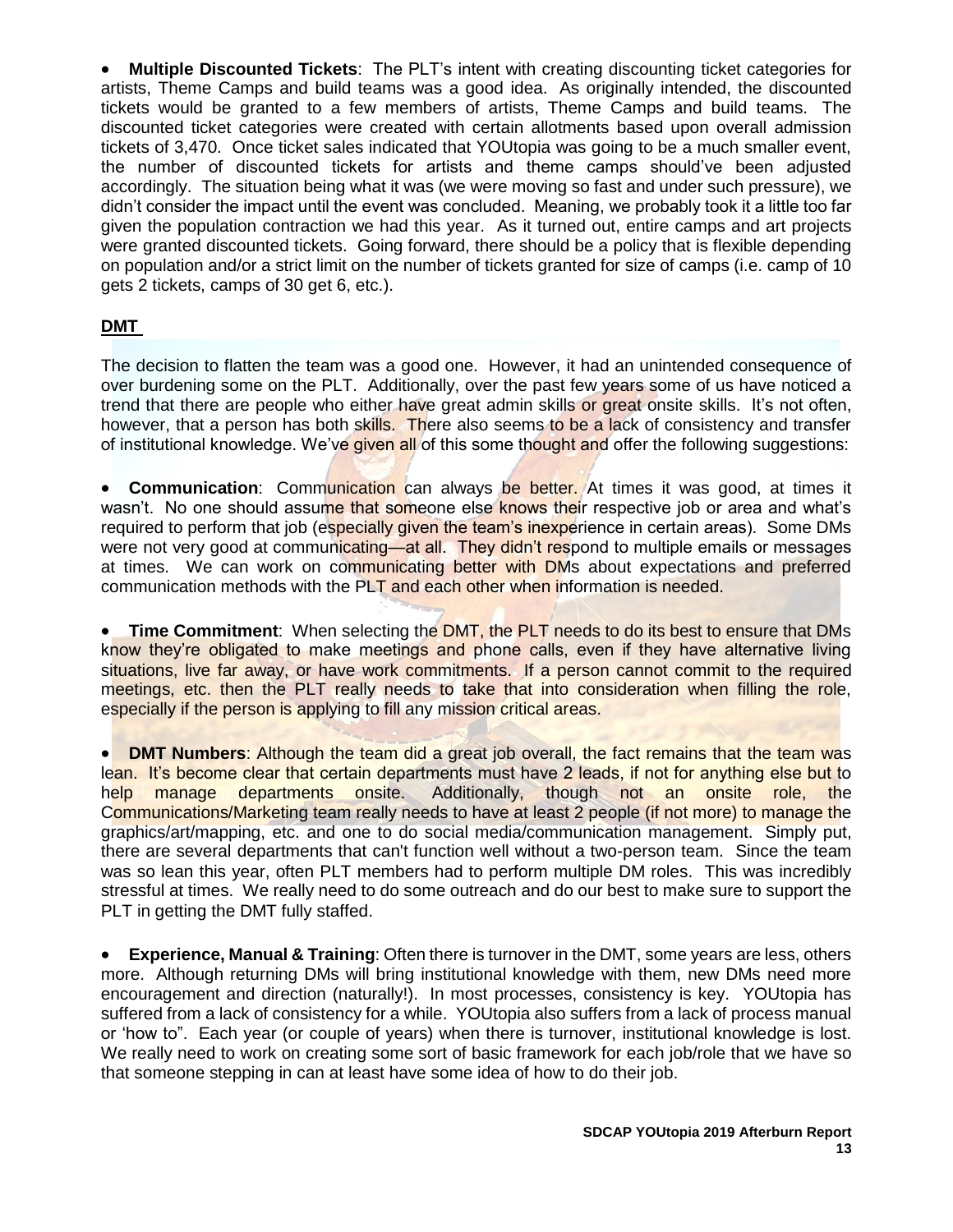• **Admin**: As managed today, Admin really supports just the PLT (and previously event producers) and does other admin work that doesn't fall under anyone else's purview. We think by centralizing "Admin" by having the Admin doing all event admin work (including helping DMs), then it would help create some consistencies with practices, processes and forms. It's possible this could be managed by two people as well (unless one person was a super organized admin type of person and not a busy day job). Additionally, the event Admin could create forms for consistency purposes (i.e. roster, logistics needs, hoodies, badge names, photos, etc.).

For art related admin work, we were on to something this year when we had an Art Grant Administrator. For us it didn't work out as theorized due to the person, but the role worked.

• **Volunteer Management**: We suggest that the Volunteer Coordination ("VC") position be led by two people with significant administration and people skills. Furthermore, VC should manage ALL aspects of the volunteer experience. Meaning, VC should (a) recruit; (b) assign; (c) communication; (d) do scheduling (with collaboration with respective DMs); and, (d) manage the schwag for each volunteer group (with collaboration with DMs). Post event, the VC should do the volunteer survey, an Afterburn Report and maintain the volunteer database. Also, post event the VC should obtain information and communicate swiftly and accurately to a volunteer of their status (if they'll not be allowed to volunteer again).

• **DM Removal:** If a DM has a history of poor performance and applies for the job again, have the courageous conversations. Afterwards, if hired and they fail again, we cannot be afraid to fire the volunteer mid-cycle. However, it is of utmost importance that if this DM is the lead of a mission critical department, that you take swift action to obtain pertinent information and have a backup plan before inviting them to leave.

#### **Regional Contacts**

San Diego's RCs seemed largely absent this year. It's entirely possible that this was a result of the venue issue and compressed timeline. However, we would like to see more community engagement and activity out of the RCs, especially when it comes to the promotion of YOUtopia. It would be great to have RC hosted pre-event enculturation activities such as a town hall or meet-ups. In the future, the RCs need to be more involved with ensuring YOUtopia is posted and announced, especially areas that the production team cannot reach (i.e. BMorg calendar, regional events calendar, etc.)

### **Website**

Due to the timing of securing the venue, the team was unable to really get to work on the website until late July. It was a real scramble as we had a hard date of August 1st for tickets to go on sale. We made the date, but it was incredibly stressful to get it all managed. For 2020, the Communications team should have at least 30 days lead-time to get the website updated before launching ticket sales.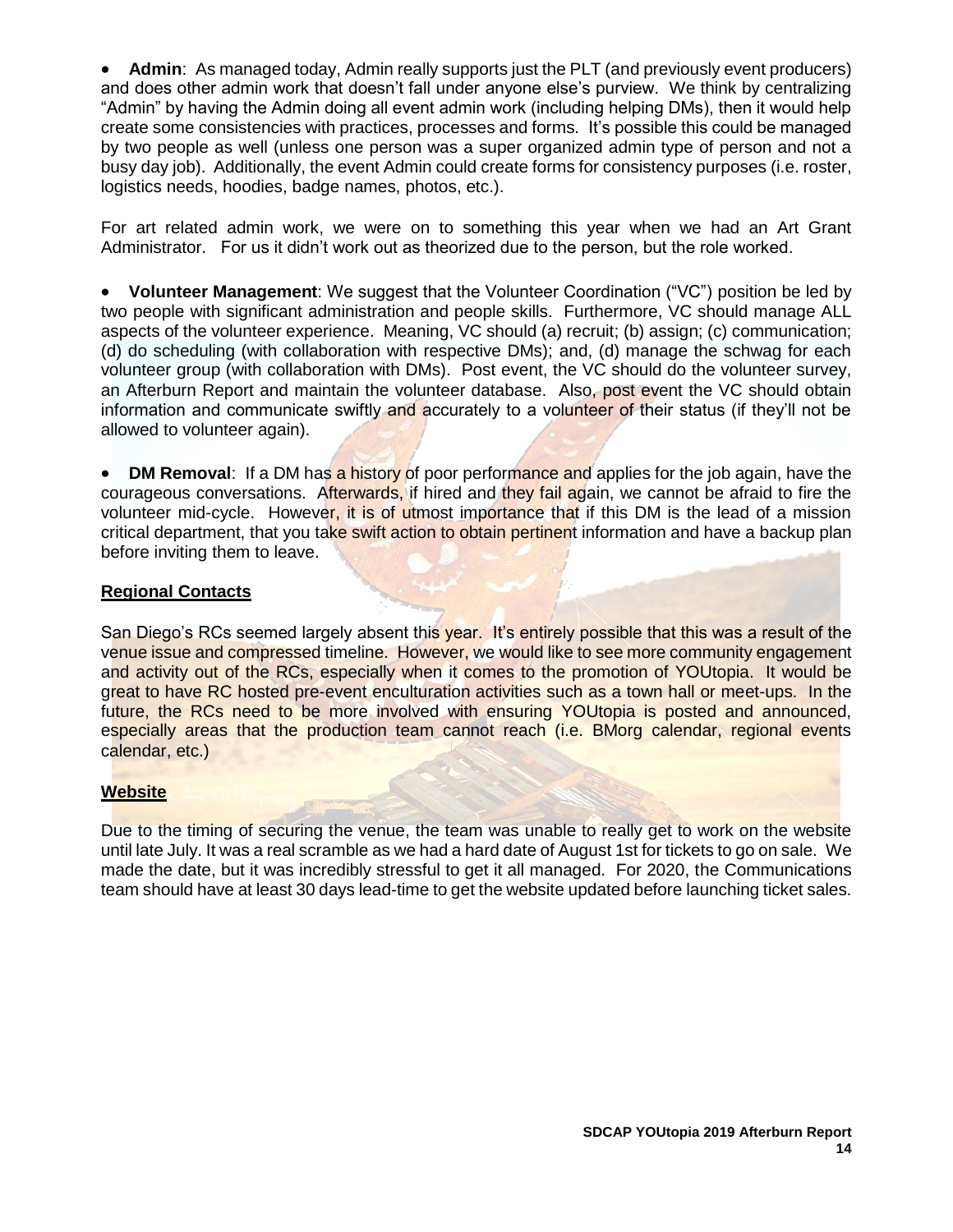## **Dept. of Art (Placement, Sound & Center Camp)**

## <span id="page-16-1"></span><span id="page-16-0"></span>**Placement (city, art, camps)**

**Placement Team's Mission & Goals**: The Placement team is responsible for placing infrastructure, grid layout and naming streets, and placement of Theme Camps and art. Placement maps the city in a manner that allows for the most flow. My goal this year was to have a reasonably interesting and walkable city, reduce neighbor conflicts, put interesting neighbors next to each other.

**Department Manager**: Di Ionescu ("Do or Di")

### **Thoughts on PLT Structure**

It worked for me! It was nice having multiple people to go to if we needed anything. I felt supported and appreciated. I was sometimes a little confused just because this was a new event for me, but people were always responsive to my questions and it was almost always easy to get answers or information when I needed it.

#### **What Went Well**

**Volunteer Shout Outs:** Ryan and Keith were both amazing. Keith directed people from the gate and MOOP'd (including picking up the survey flags) all week long. Ryan escorted camps to their places and helped out for longer than his assigned shifts. Both are rock stars for sure.

**City Design/Placement:** Everything looked great! I kept getting compliments for some reason all week, even though it's the artists and Theme Camps that made it happen. I was so happy to see the "playa" look so much like Black Rock City with art and the effigy.

### **Challenges, Opportunities for Improvement, and Possible Changes**

**RV Placement/Separate RV Area**: I'm not opposed to having an RV area and/or an RV camping fee, but the placement applications created what I believe was unnecessary admin work for multiple people. Participants could have the option to purchase an RV pass when they buy their tickets without having to go through an application process. This would still give us a count of RVs in case space is an issue, and the number of RV passes sold can be capped as needed.

### **Forms**:

• We should make sure the Google forms are set up to always send form confirmations; we had a lot of doubled-up RV applications, possibly because people didn't get a confirmation, so they thought they didn't go through.

• Too many applications make it difficult to keep track of things - e.g. we had the volunteer RV pass mix-up; we should consider consolidating applications and also creating a master spreadsheet with formulas that collects everything in one place and can be used year to year. I'm willing to work on this in the "off-season."

• Going along with the above, Theme Camp/Art Placement and Theme Camp/Art Grant applications shouldn't be separate apps; they ask for a lot of the same info and people got confused, and it made it harder for us. There should just be an additional optional section at the end of the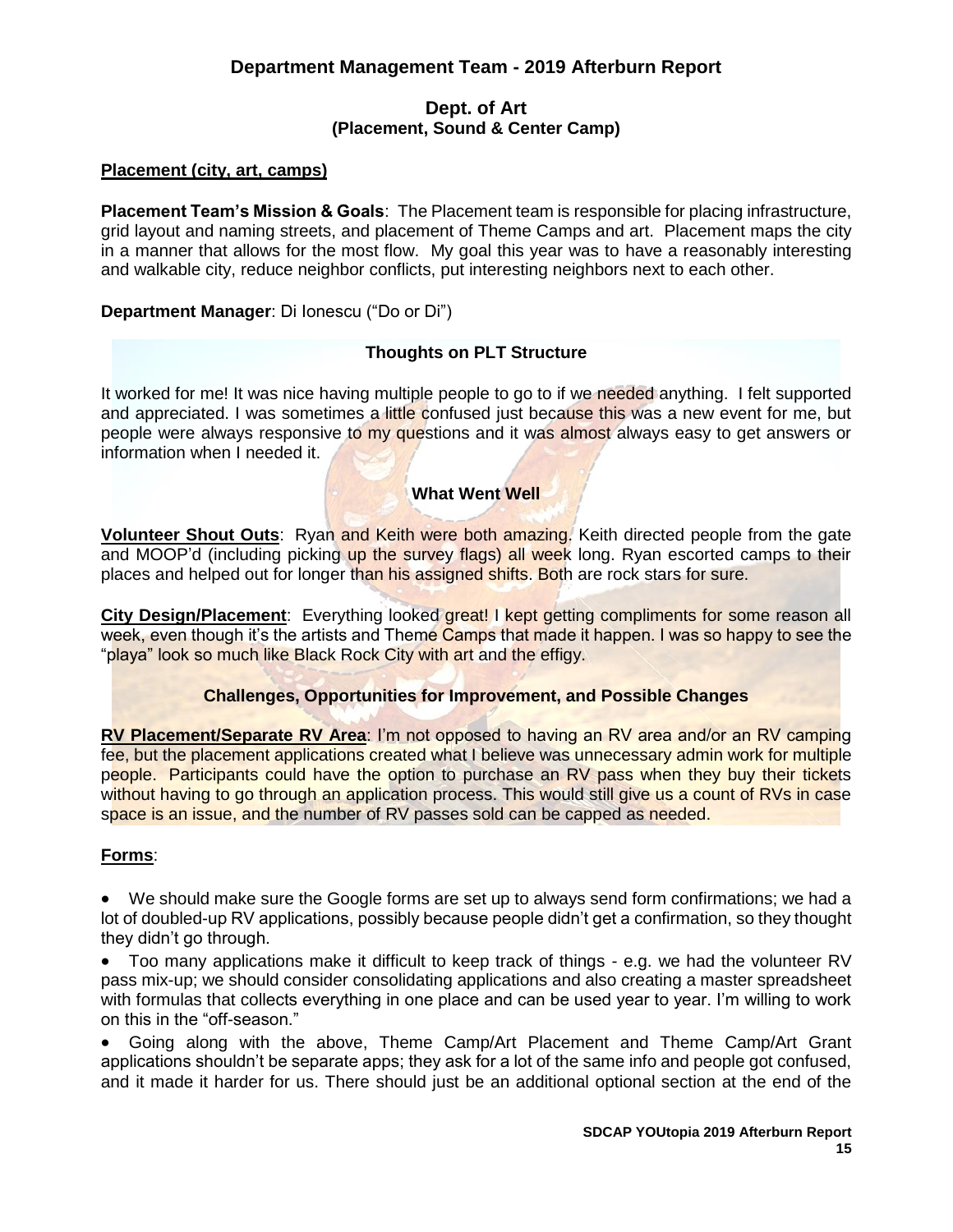placement application for them to attach the info we need for grants ("Yes I want to apply for a grant," budget doc, whatever other documentation is extra for the grant). EVERYONE needs to apply for placement if they want to be on the map or get directed tickets or early arrival, and then they can choose to also apply for a grant if they want money.

**Early Arrivals and Holding Space**: Theme Camp spaces become open camping when Gate opens to all participants. We can't promise them Thursday if the event starts on Wednesday. If a Theme Camp arrives on Thursday, by the time they're set up, they hardly have any time to do their activity or whatever at the event. If they're that relaxed about it, they can set up their Theme Camp in open camping like many others do.

**Sound Placement:** We definitely need to coordinate this a little earlier.

• I should've discussed the sound layout more with the Grid Manager (and the Sound Manager if/when we have one) before even making my first pass at placement. I think we figured out some good principles that will apply to any venue.

• I would recommend NOT allowing camps to categorize themselves as sound camps/primary/secondary. We should just ask specific questions about the size/power demands/volume of their sound system as well as their planned music/noise schedule so we can decide where they fit in best. This is what we ended up doing anyway, and it was only stressful because we were rushing to do it on a tight deadline.

**Power Grid:** I very much support having a power grid that camps can plug into; I think this has advantages regarding safety, efficiency, cost, noise, and other factors. I think most camps would be willing to pay for it if needed. One thing that made me uncomfortable was telling camps and artists that there is no power, then providing power to sound camps and others who requested it. It would be fairer to have clarity and tell everyone if they can request power, then we can say yes or no before the event so they can make alternate plans.

**Overall Admin**: We need a visual timeline with all deadlines (e.g. when the map needs to go to the printer), so that when we shuffle deadlines or other dates, we can easily see if they conflict or get too close to something else. It was silly that we had so many errors on the map just because we made so many last-minute changes. I would I'd love to have a more macro view of deadlines and milestones throughout the planning process. Maybe something as simple as a shared calendar so it's easier to keep track of deadlines that affect each other across departments.

### **Sound & Center Camp**

**Sound**: Due to personal issues the Sound Manager had to quit the team in August. Di and the Grid Manager, Tom, worked together to place the sound camps in a manner that would create flow and harmony of sound. A few days prior to the event, we had someone join the team that wanted to help onsite dealing with sound issues, etc. Unfortunately, again due to personal issues, he was unable to make it to the event as the camps were setting up, so Tom stepped in and helped the sound camps position their equipment.

**Center Camp**: A concentrated effort to have a Center Camp really happened this year. Ultimately, we had to remove the person put in charge of the department as they were not performing. In connection with removing the person, the PLT elected to remove Center Camp from the event this year.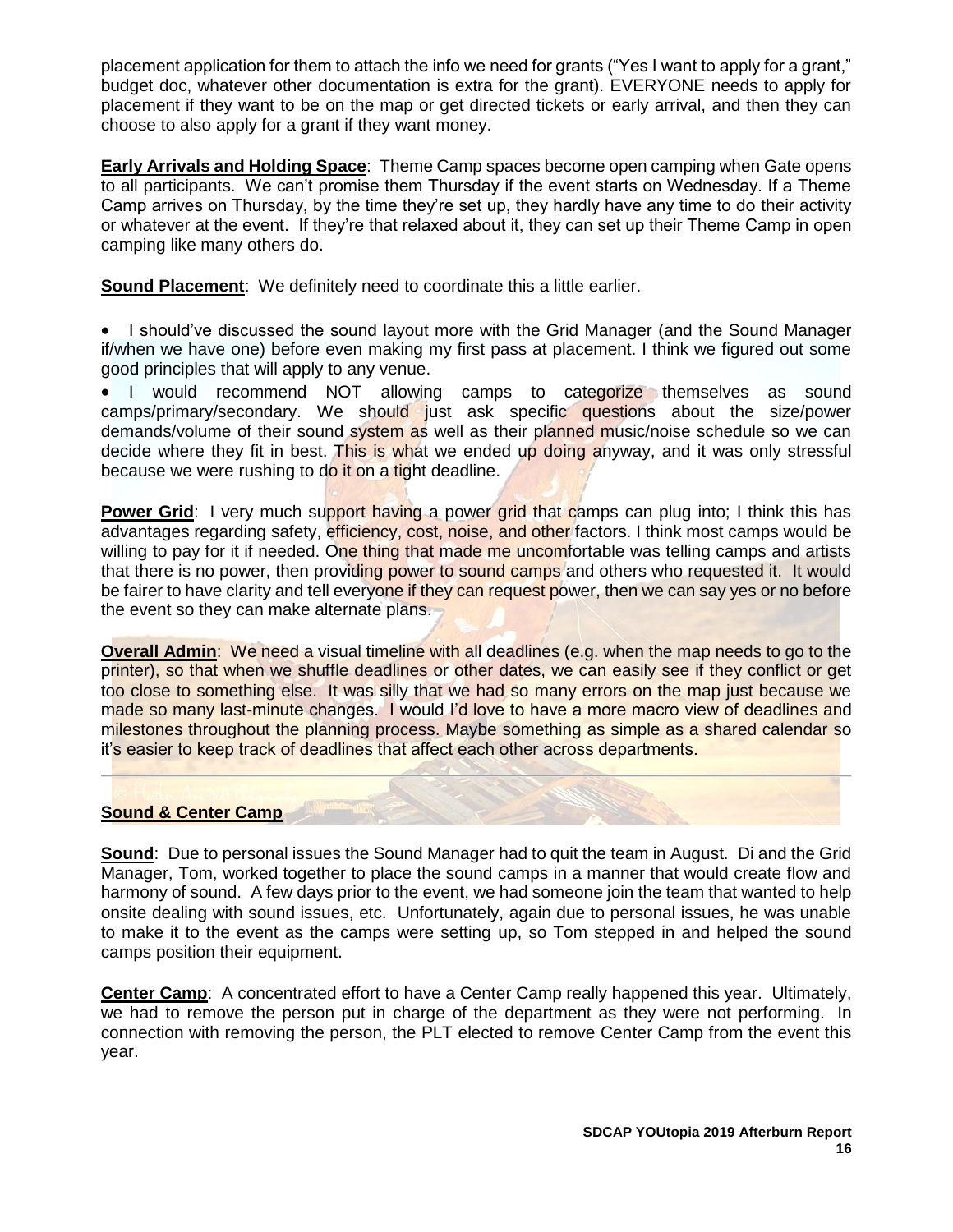#### <span id="page-18-0"></span>**Dept. of Administration & Contracts (Admin, Art Grant Administrator, Theme Camp Liaison, Scholarship Ticketing Administrator & Equipment Contract Procurement & Insurance Manager)**

#### **Admin**

**Admin Role Mission & Goals**: Provide administrative support for the PLT and DMT

**YOUtopia Admin**: Rachele Quiogue

#### **What Went Well**

I came into the role in late July before the venue was secured. I didn't have much work to do up to that point and, actually, for much of the event. I really just came on to help and fill in gaps that were needed. It was fun and I just rolled with it. The team was really easy to work with and I was happy to help wherever I could

### **Challenges, Opportunities for Improvement, and Possible Changes**

If I did this role again, I would want to be involved earlier. Also, it would be helpful to have some more training and not have to be so reactionary. I know the PLT really tried to support me, but they were so slammed doing so many other things that they did the best they could with the time they had. Being that as it was, it wasn't that stressful for me and I was able to support them in areas that they really needed.

#### **Art Grant Administrator**

**Art Grant Administrator Mission & Goals**: Improve the communication and general perception of artists wanting to attend YOUtopia and seeking art grant support.

**YOUtopia Art Grant Administrator**: Heather Fisher

### **Thoughts on PLT Structure**

• The PLT lead I worked with closely was supportive and always available. She let her team have the autonomy to decide the direction and process of our departments.

• This year was set apart from previous mainly because of the PLT. Again, their only goal seemed to truly be to help create and facilitate an event by the community and for the community.

• This was truly the best year ever. I am sure there are tweaks to be made BUT compared to previous years, I'd say the PLT has clearly identified past areas that needed improvement and they brought those improvements this year - big time.

• I felt 100% supported, our department had the freedom to run as the team decided with wisdom and guidance from the PLT lead I worked the closest with.

#### **What Went Well**

**Cohesive Team:** My role was the administrative side of processing art grants. So, even though I wasn't in the Department of Art, I worked closely with Placement and the Theme Camp Liaison. The whole Admin team and Art team were rock stars. The cross collaboration was great and the was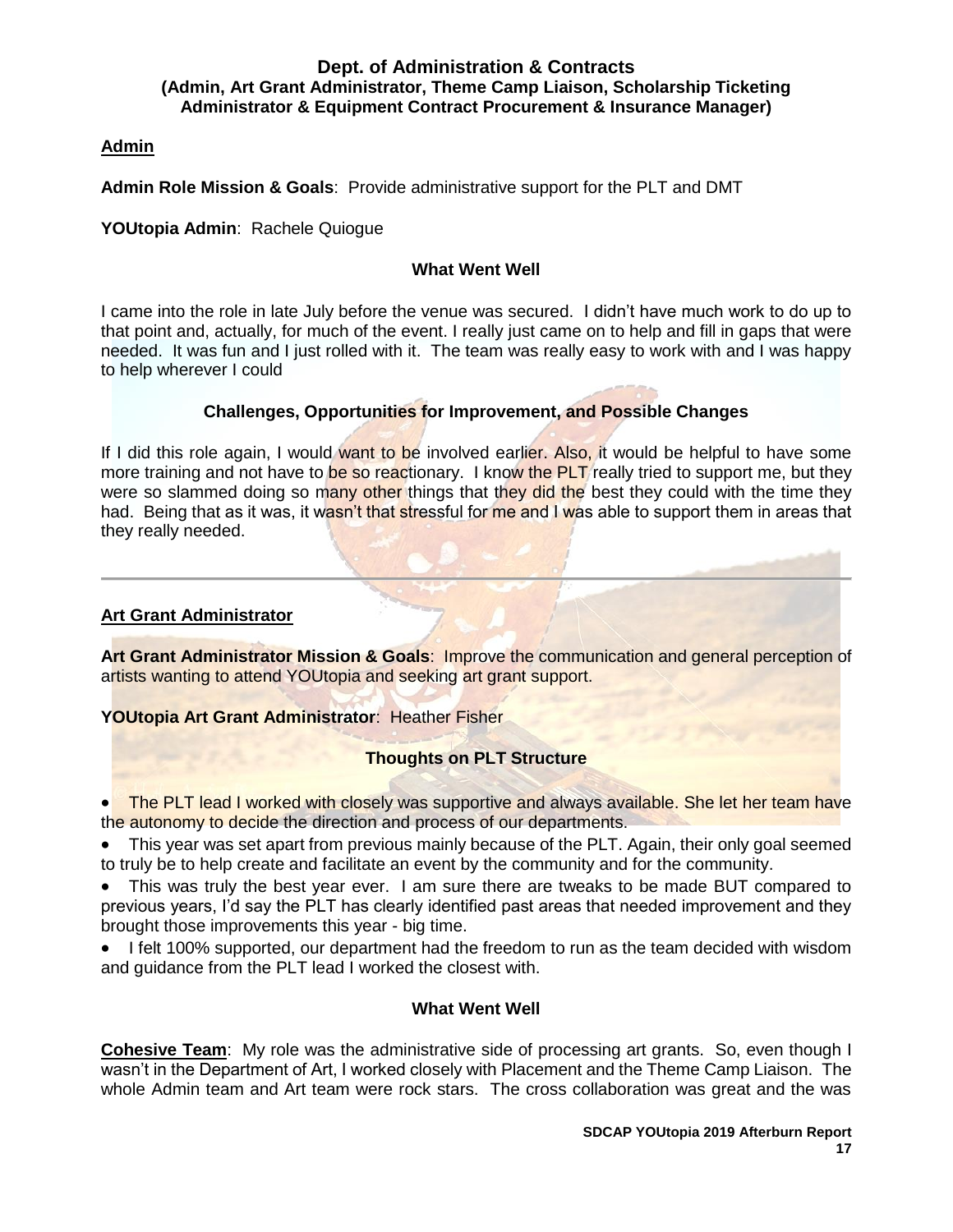team very cohesive. There were no egos or agendas, just the singular goal of creating an event by the community for the community. Our team had the freedom to run as the team decided with wisdom and guidance from the PLT member that worked with us.

**Goals Achieved**: Based on speaking with many artists on site, this year was one of the best as far as the process of art grant applications, ease of communicating with the team and overall support, including on site with HEaT, Wolfpack, and logistical support. The energy this year was one of positive excitement and true group effort. It was palpable during YOUtopia and reflected in the feedback from artists, theme camps and participants on site.

**Teamwork**: Really everyone who made YOUtopia happened was awesome. There was so much cross department support, and everyone just pitched in wherever there was a need. I had personal issues arise and the team was more than generous with support, pitching in and doing whatever it took to make sure our community was well served. It was a true pleasure to be part of a team who seemed so focused on making the event one of camaraderie and excellence.

**Event Support**: This year - infrastructure seemed completely on point! From Commissary to Wolf Pack to HEaT....the infrastructure was one that supported and energized the volunteers. Most artists were blown away by the helpful and responsive nature of the site support they received

## **Challenges, Opportunities for Improvement, and Possible Changes**

**Communication**: There probably could be more communication pre-event about the support teams, their roles and contact info - both to the community and within the DMT.

**Availability:** I personally over committed myself. I think the team, the artists and the community would be better served next year by a more active Art Grant Administrator.

### **Theme Camp Liaison**

**Theme Camp Liaison Mission & Goals**: Create a communication path and flow of information between the production team and the camp leads throughout the event planning process.

**Theme Camp Liaison**: Trish Kaufmann (Trixxy)

### **Thoughts on PLT Structure**

• Division of decision-making duties between more people makes more sense to me than the 2 person model. That being said I never even met or knew who was the 4th member of the team.

• The PLT handled the last-minute change in permitting really well. The event did not get shut down and the camps were amazing with their ability to roll with the very last-minute changes.

• I only worked with Cassy and she was great. I have no idea how the other PLT members performed, but I think there were no major disasters onsite so that's saying something!

• Thank you for the free parking and reduced-price tickets for everyone. That was super helpful in creating goodwill with the camps/artists/volunteers.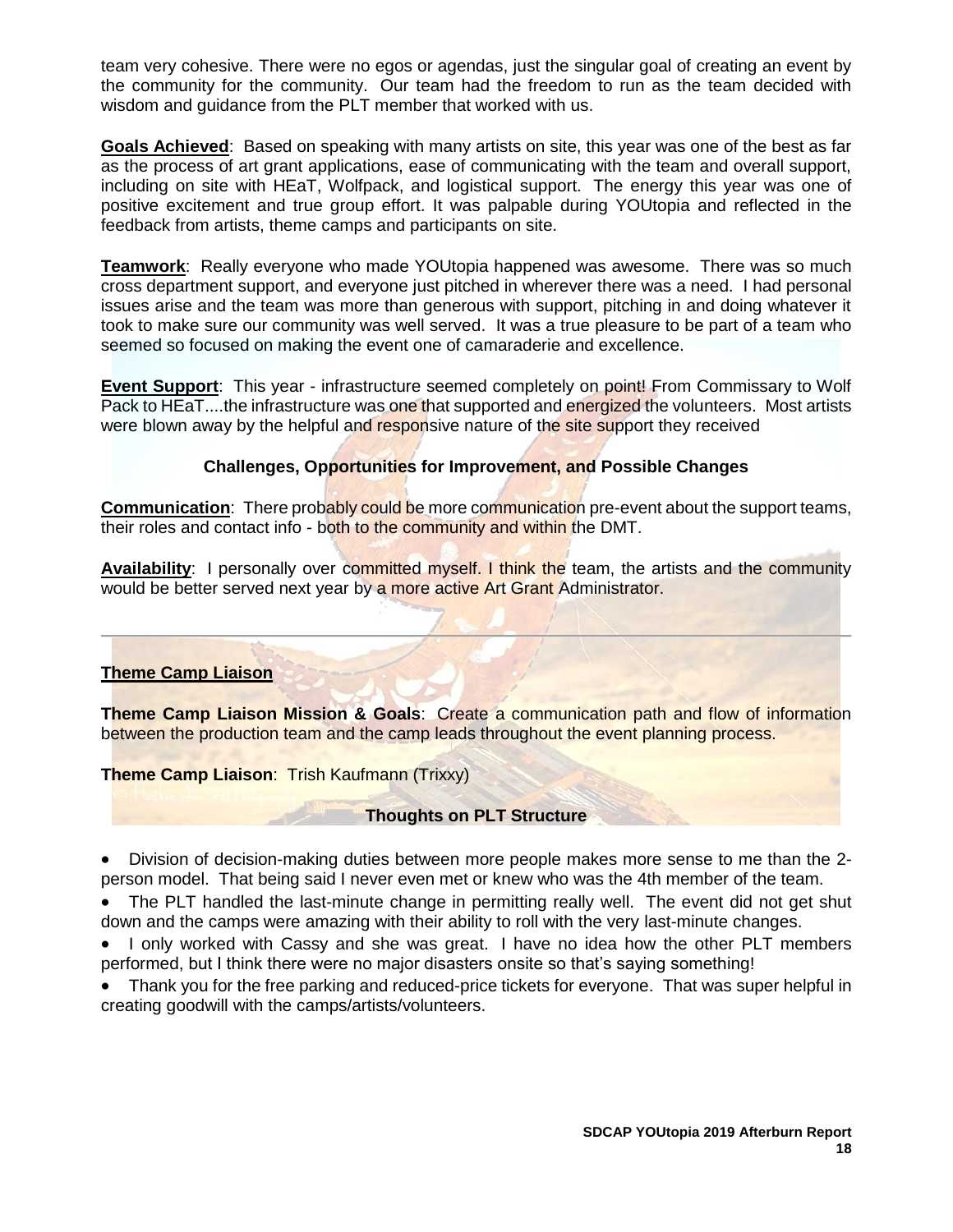#### **What Went Well**

**New Role**: The position of Theme Camp Liaison was a new one for YOUtopia and the initial purpose was to be available to the community to answer questions and share information about the event/rules/policies etc. I created the YOUtopia Theme Camp Alliance page on Facebook towards this goal and communicated constantly with Theme Camps. It wasn't perfect but it was a definite improvement over previous years and helped promote a sense of camaraderie between camps going in to the event that was super rewarding to see play out

**Cross Collaboration**: My official role was within the Dept of Admin & Contracts (DOAC), but for the role I worked solely with the DOA team (Dept. of Art). There is a convergence of information between these departments which make it necessary to work together throughout the planning stages of the event. Additionally, although my role was to be the liaison between production and Theme Camps, I spent a good deal of time helping to do other administrative jobs such as administering art grants, responding to emails from Theme Camps and artists throughout the process. I also jumped in to help with ticketing and setting up Google application forms & spreadsheets. Our department was overseen by Cassy.

### **Challenges, Opportunities for Improvement, and Possible Changes**

**Time Constraints**: I wanted to do pre-YOUtopia outreach events for Theme Camps but due to the accelerated timeline for the event it wasn't feasible.

**Communication**: Getting specific and reliable information ahead of time is always an issue but especially this year with the new venue.

**Team Structure**: While not technically my department, Art Grants should consist of at least 2 leads due to the amount of admin work involved.

**More Collaboration**: More collaboration ahead of time between the other department leads to share information.

**Less Bureaucracy: I'd also like less bureaucracy / more autonomy regarding community outreach** social media posts.

**More Meetings**: 100% would bring back the monthly leads meetings because it is a big part of the team building and community creating experiences. When the event started, I was only acquainted with maybe half of the leads team and that was not ideal.

**Meeting Location & SAFEtopia**: I didn't like the enforced out of town meetings. I would have rather had the meetings at CoLab and learned about the safety measures in smaller segments per month, not in one all-day seminar.

**New Event**: It would be fun to do a SoCal/Vegas Pre-compression event that invites all the camps and communities to get together ahead of time.

#### **Scholarship Ticketing Administrator**

**Scholarship Ticketing Administrator Mission & Goals**: The Scholarship Ticketing Administrator role was a new one this year. The purpose was to help alleviate some of the admin work that comes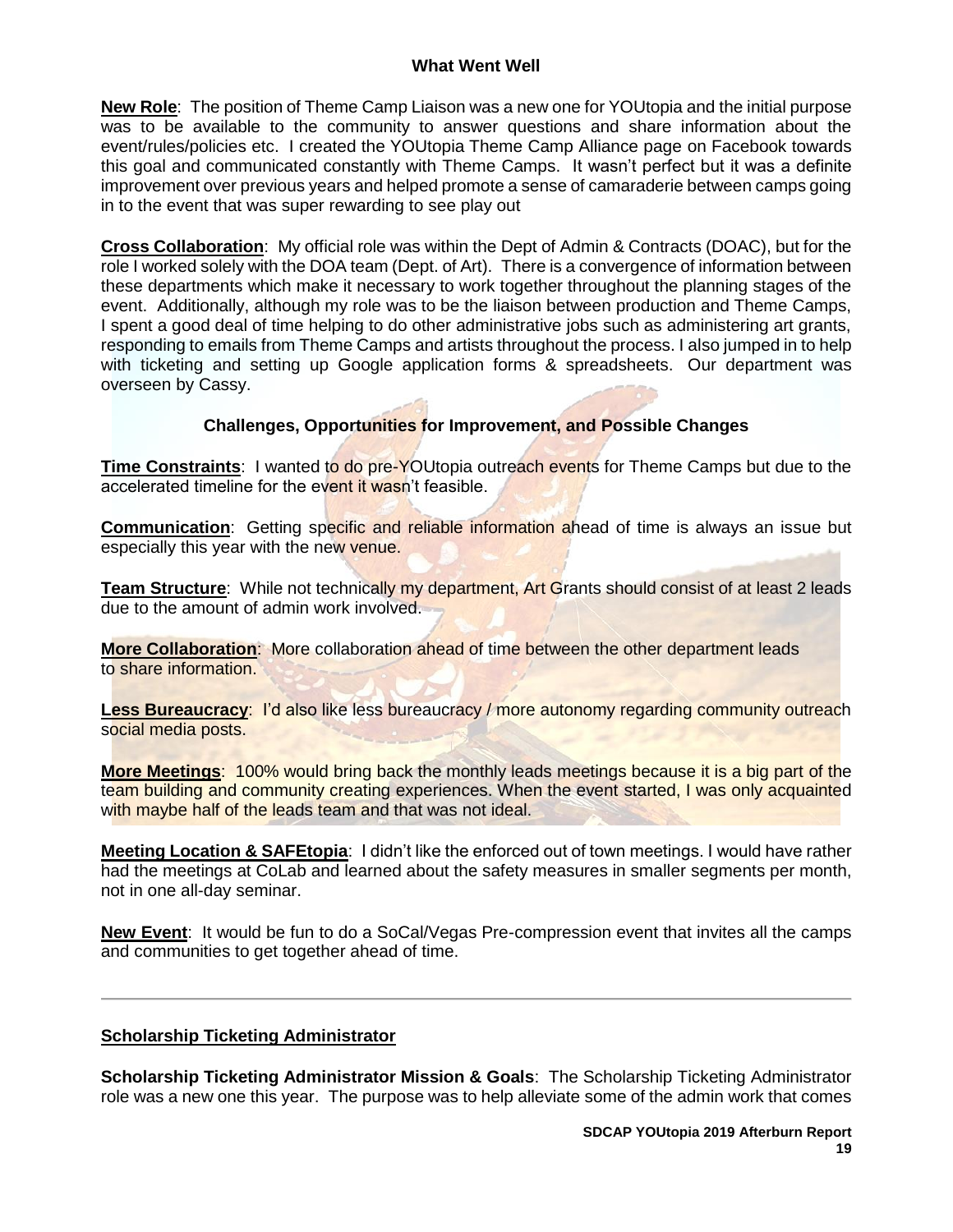about with having to perform analysis regarding Scholarship applications. It's a support role that mainly supports Ticketing. The main goal this year was to create a system to analyze applications and to timely respond to applications.

### **Scholarship Ticketing Administrator**: Fin Turner

### **What Went Well**

At the initial meeting, the Ticketing Manager, Cassy and Fin worked collaboratively to create a system to judge the work that applicants submitted along with their application. The collaboration went well, and we came up with a decent system to analyze Scholarship application requests.

### **Challenges, Opportunities for Improvement, and Possible Changes**

For some reason, as well as we thought our system was, nearly all applicants didn't 'get' that they had to submit something for us to review. They would just include something on their application that they were doing something at the event such as MOOPing or gifting. So, if Scholarships are given next year, then this process needs to be revamped.

**Equipment Contract Procurement & Insurance Manager:** There was no one put in this position. Cassy worked with the team to procure equipment. She also reviewed the contracts and obtained insurance for the event.

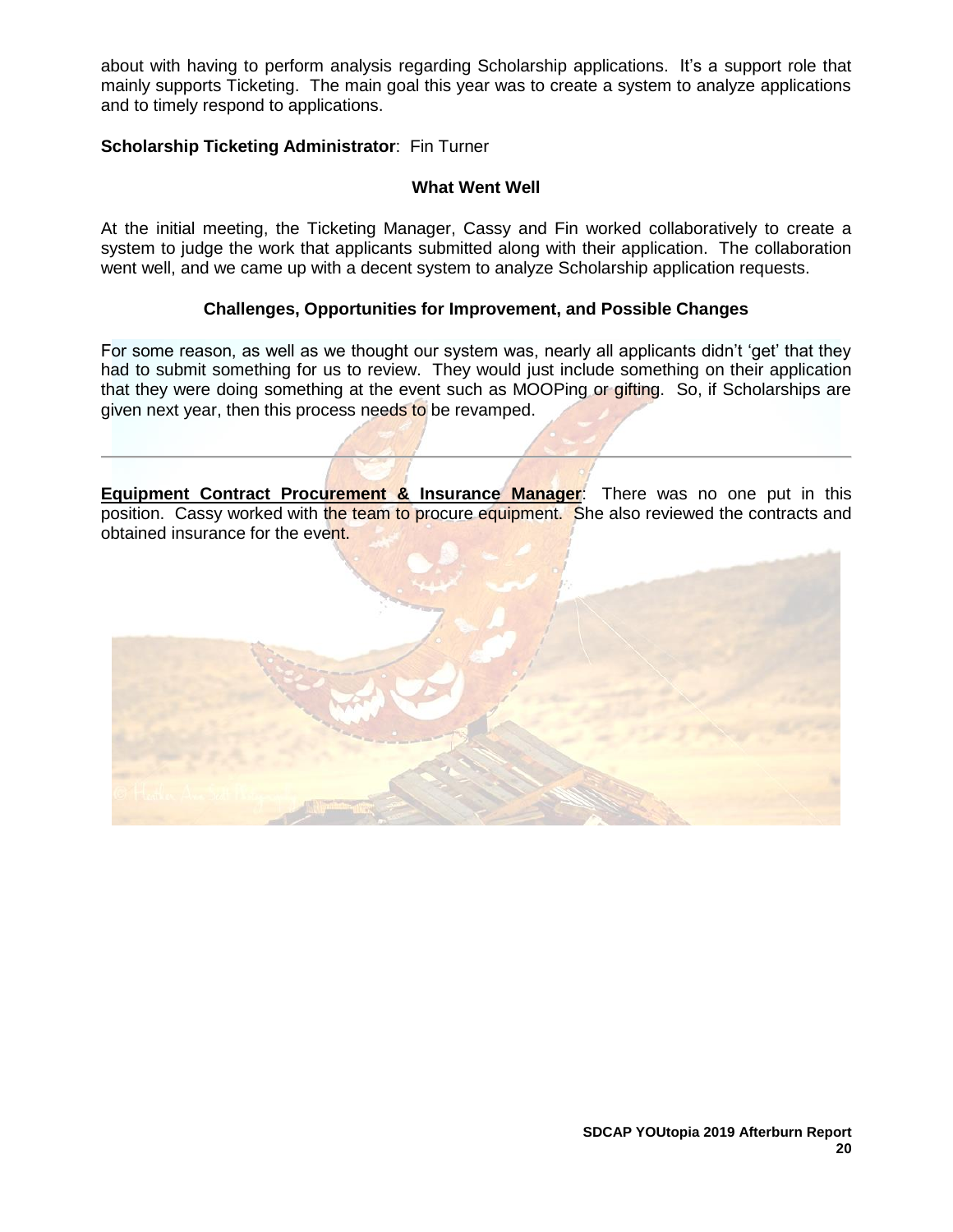### **Dept. of Commerce (Ticketing, Purchasing, Dispensary, Coffee/Ice)**

## <span id="page-22-0"></span>**Ticketing**

**Ticketing Department Mission & Goals**: Ticketing ensures you have adulted properly by acquiring a ticket and parking pass. Ticketing troubleshoots ticketing problems pre-event and answers questions from participants about ticketing troubles.

#### **Ticketing Manager**: Shannon Tunks

#### **What Went Well**

**Eventbrite**: 2019 was the third and final contractually obligated year with the ticket/event vendor, Eventbrite. Eventbrite does a great job with ease of use and integration with social media platforms and the new website.

**Trixxy & Brenda:** The department really suffered this year from lack of engagement by the Ticketing Manager. If not for Trixxy helping out pre-event getting out ticketing codes, etc. and Brenda manning the gate for a decent portion of the event, we would've been up that creek without a paddle. Trixxy and Brenda stepped in and rocked it with their organizational and their 'get it done' skills.

### **Challenges, Opportunities for Improvement, and Possible Changes**

As mentioned, Ticketing really struggled this year. So much so that other people had to step in and help getting ticketing codes out, answer participant questions and step-up onsite. As this is the second year that the department didn't have a co-manager and the second year of struggles, it's clear that in 2020 Ticketing must have a second person staff the department both for pre-event work and onsite tasks. Under no circumstances should this department be allowed to not have at least 2 people managing it.

### **Purchasing**

**Purchasing Department Mission & Goals**: The Purchasing Department oversees identifying vendors to provide equipment, goods and services for the event. Once vendor is chosen, the Purchasing Manager obtains proposals/quotes together for PLT approval and then tracks invoicing and makes sure the SDCAP Treasurer receives all payment terms, dates, and contact information. The main department goals this year was to create a list all purchasing timelines.

### **Purchasing Manager**: Karallyn Kruse

### **Thoughts on PLT Structure**

• I feel like the structure overall is a vast improvement compared to past years. At the same time, I feel like there is room to grow and improve. The structure is still so young that I don't feel that this year's PLT had room to spread their wings and fly.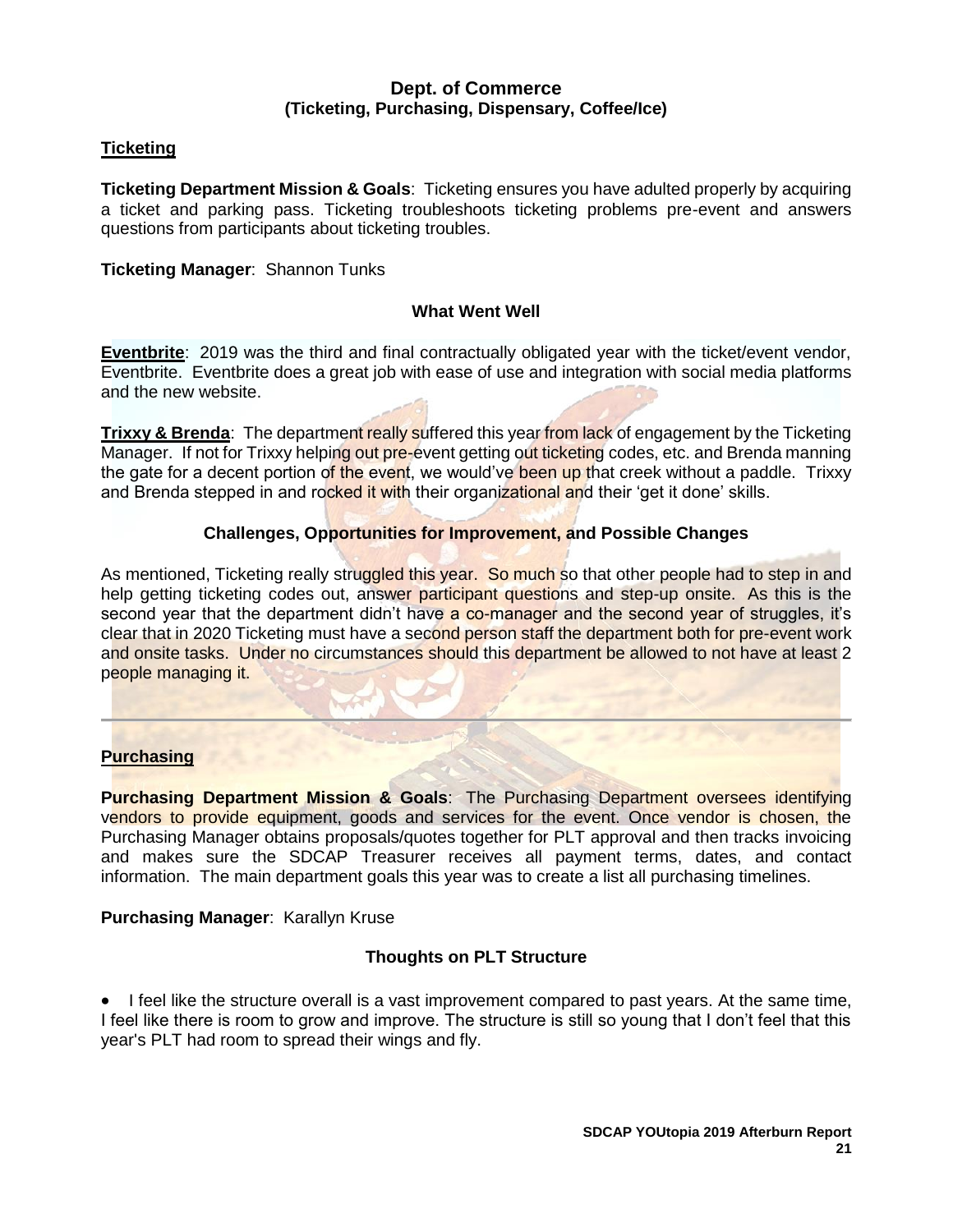• The PLT did a fantastic job this year. They truly knocked it out of the park. As SDCAP Treasurer, I felt at ease, knowing if there was an emergency decision, they could make that call and I would never have to question it (i.e. ABC surprise permit). As Purchasing Manager, I never had to question a purchase. Things that were accounted for in the budget came in at or below cost. As a participant, I would talk to a PLT member and they were always willing to go out of their way to make sure my experience was the best that it could be.

### **What Went Well**

**The Centralized System Works**: As with last year, having the general equipment and supply purchasing centralized greatly improved communications and teamwork that is really needed in order to procure equipment (contract review) and insure it.

**Learning Opportunities**: Purchasing was an interesting department with several learning opportunities

## **Challenges, Opportunities for Improvement, and Possible Changes**

**Point Person**: Going forward, there should be a point person for each department or key service member to coordinate with the **Purchasing Department/Manager.** Each DM should know what they do and be the best equipped to describe what they will need. Communication should start early to coordinate department needs. For future years I would recommend that each DM have a meeting with the Purchasing DM to detail needs early on (especially before the contract portion of the process takes place).

**Job Requirements:** Future Purchasing DMs should note that most of the work must be performed during business hours, so if the Purchasing DM has a day job, that job should be flexible. I would highly discourage a Purchasing DM that cannot operate during 9-5, M-F.

**Checks & Balances**: This year I had the unique position of being both the SDCAP Treasurer and the Purchasing DM. I would recommend against this in the future because one person in both roles lack checks and balances. As the Purchasing DM I made sure to get approval from one or more of the PLT. However, if there was an oversight with obtaining approval, there wouldn't be a third party to catch it. I would discourage future events from having the Purchasing DM be the SDCAP Treasurer at the same time. A third-party check is needed.

**Experience Needed:** Last year (first year of this department), the Purchasing DM had enough knowledge of all the departments to know what people need. This year that was not the case and I felt that I missed details that caused hiccups elsewhere. Someone in this position should have a good handle on event needs.

**Centralize Schwag & Deadlines**: This year was a great improvement to volunteer morale. My one suggestion is to centralize shwag one more time unless a DM requests otherwise. Additionally, make an earlier cutoff date for shwag. DMs were getting their purchases in the week before the event. While it was possible it was very taxing because no one wants to leave their volunteers in the dust.

### **Dispensary**

**Dispensary Department Mission & Goals**: Dispensary is responsible for inventory organization, deployment, and then return of equipment and infrastructure for all the departments that help build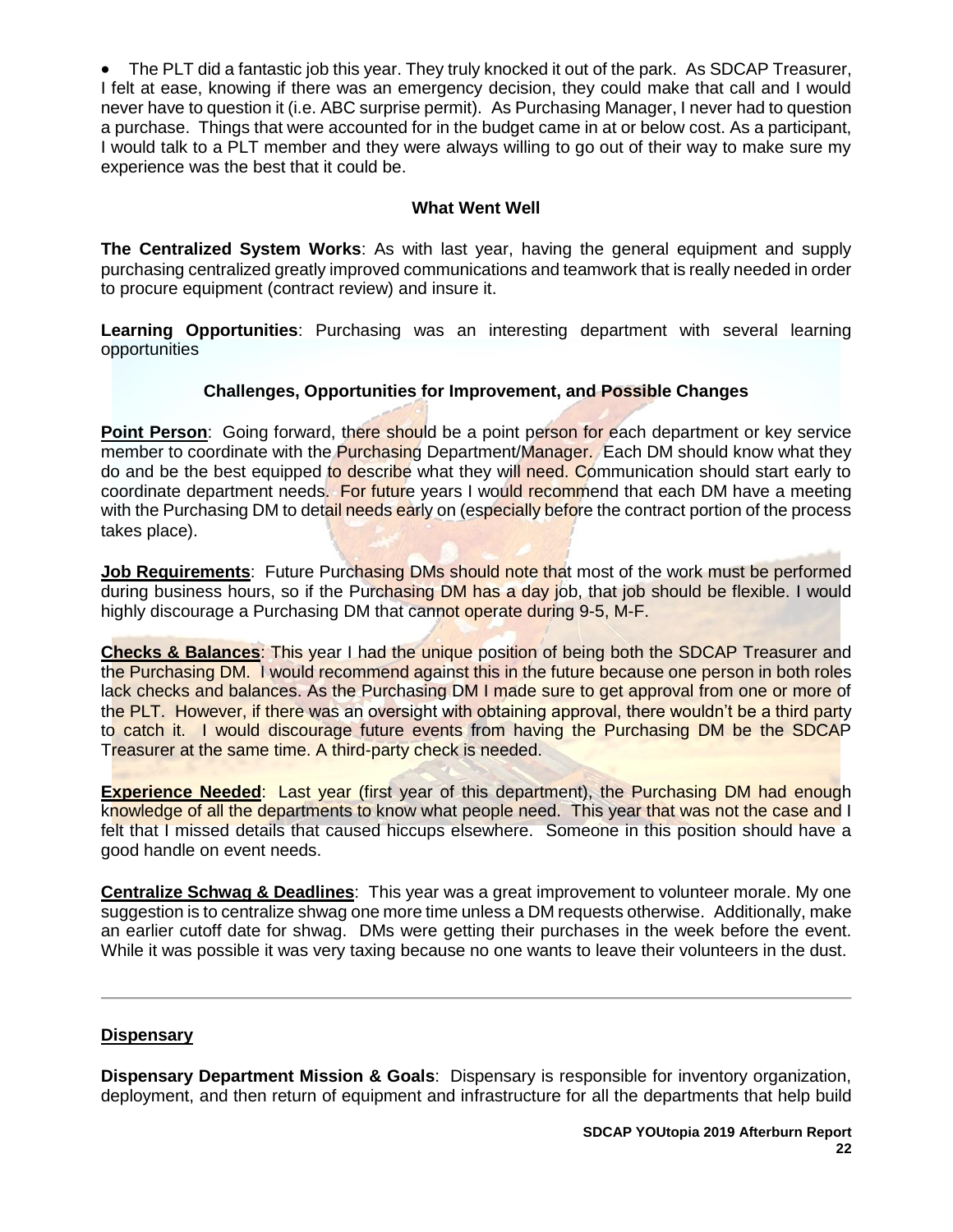YOUtopia. We manage checking the inventory, coordinating department needs, and working with Purchasing to get those items. Dispensary also coordinates load up of the inventory from our site at CoLab pre-event as well as the load out of the inventory after the event. Goals this year included getting all the radios back! Additionally, the goal was to make sure that we had a better system for carports and deployment.

## **Dispensary Manager**: Dan Smith (Professor)

## **Thoughts on PLT Structure**

• I felt it worked pretty well! I still think we could have used some more 'Hub' style leads but the flattened structure definitely worked better than I had expected.

• I always felt supported and they were very responsive!

#### **What Went Well**

**Teamwork**: Yeah Tom, Jamie Rage, King and I pretty much emptied the entire loading truck ourselves after the event! Couldn't wait and we had too much to do so we got it done!

**Rockstar Volunteers**: Ian 'Eco' Cohen and Kristen 'Sapphire' Woo were amazing rock stars and covered almost every morning shift while I went to all-hands meetings (despite not being assigned to those shifts). Andy 'Shit Wizard' and Andrea 'Star Child' killed it on Saturday night when I wanted to take some much-needed time off comms to spend with my camp. John 'Headless' Perkins stuck out some hellish winds on Sunday night to help with load up on Monday, and Dave Hubbard also stuck it out to Monday even though he wasn't scheduled.

## **Challenges, Opportunities for Improvement, and Possible Changes**

**Need a Partner:** I would say that pre- and post-event time commitments met my expectations, though not having enough volunteers and no co-lead (which was my choice) led to probably overcommitment during the event.

**Volunteer Shortfall**: For some reasons, volunteers fell out at the last minute, so I had to lean pretty heavily on a core group that really went above and beyond.

**Stuff Reduction:** Reduce inventory even more! We got it down by quite a bit this year, but I want to cut extraneous things even more. The less we take up, the less we must pack in, pack out and inventory.

**Kubota Key Management**: A big opportunity for improvement managing Kubota keys. I like the idea of a white board where you can sign keys in and out after showing your ID maybe? I dunno, going to have to give this one some thought.

**YOUtopia Land**: We need our own space! I know it's what we're looking for but seeing how other events are creating their own spaces that meet their needs, I'm excited to have an opportunity to do that for ourselves. We just need to keep an eye on the prize of getting our own space, and part of that means recognizing that if we're a desert location, we might not ever get back to the nearly 3000 person event of yesteryear. It's okay to get a space for 1500 and consistently sell out every year if it means that we get to continue funding CoLab and the artists in our community. We don't need sustained growth year over year, we just need stability to keep a consistent funding source for these opportunities.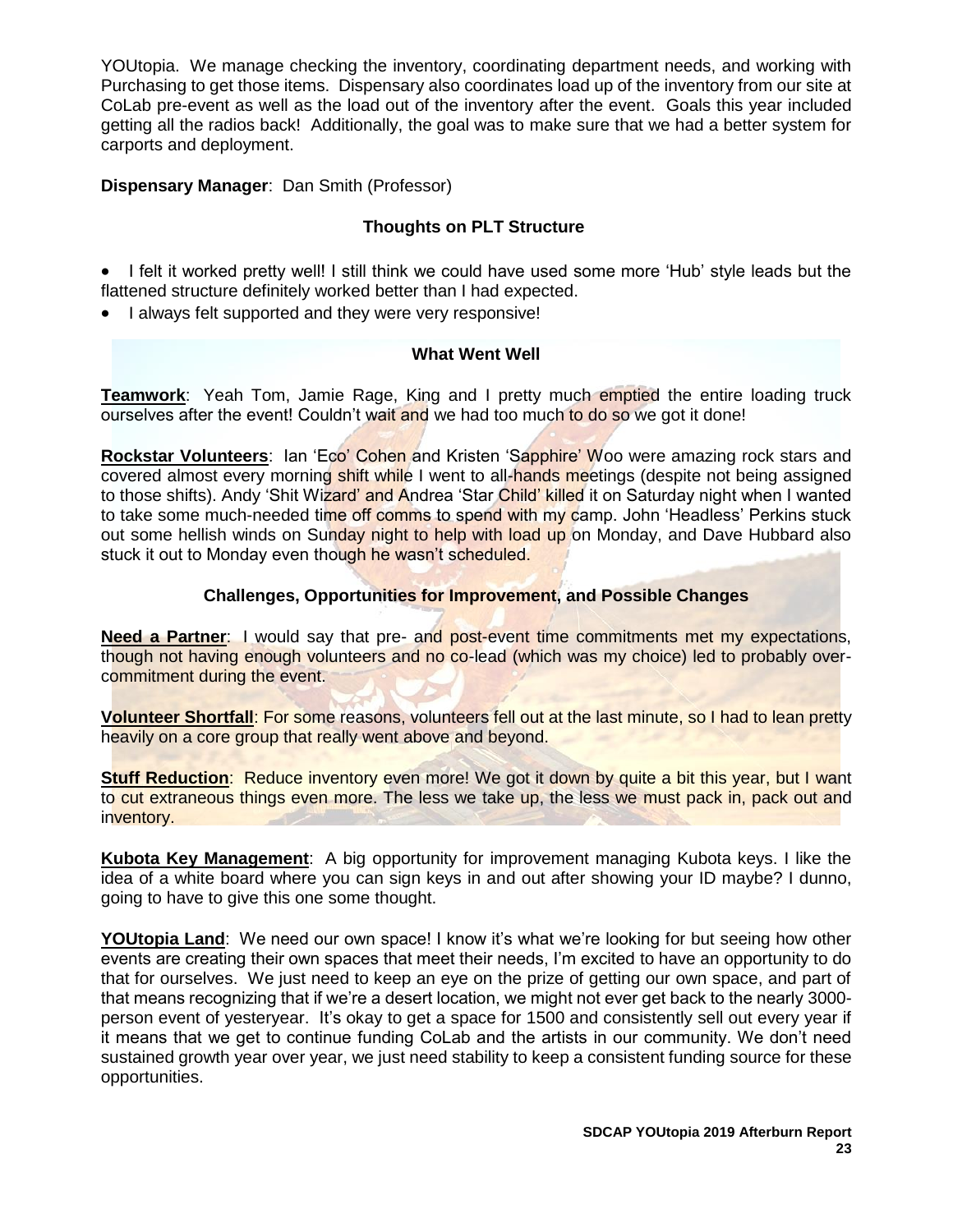## **Coffee/Ice**

**Coffee & Ice Dept. Mission & Goals**: Coffee and ice are the only things sold inside the event. Coffee/Ice Sales manages this, including interfacing with outside vendors, managing the cafe, record keeping, cash handling, and making seriously tasty coffee.

**Coffee/Ice Dept. Managers**: Emily Effner (Leaf) & Sean

#### **What Went Well**

Kudos from Fellow DM: Pursuant to the Purchasing DM's (aka the SDCAP Treasurer) Afterburn Report:

• "The best part by far this year was the smoothness at YOUtopia with ice/coffee. The DMs for this department were absolute rock stars when it came to tracking sales and petty cash.

**The DMs from this department partner with the SDCAP Treasurer to handle petty cash. This** year Emily and Sean truly rose above and beyond. They created their own tracking sheets and were very diligent about reporting sales. While we had a lot of work to do regarding tallying every day, their effectiveness made the process smooth and efficient."

**Ice Vendor**: The ice vendor we used this year was fine and their representative went the extra mile for us when we were getting low on ice.

#### **Challenges, Opportunities for Improvement, and Possible Changes**

<span id="page-25-0"></span>**Ice Management**: Suggest monitor ice sales on Thursday and Friday of event, to ensure ice inventory for Saturday-Sunday. If more ice is needed, then plan for it pre-event so there isn't a lastminute scramble to obtain ice (especially difficult in semi-remote locations).

#### **Dept. of YOUtopia Environment (Grid, Wolfpack and LNT)**

### **Grid Department**

**Grid Department Mission & Goals**: Grid was a new department this year and is an offshoot from Wolfpack, but still under the DPW umbrella. This department is responsible for the electrical infrastructure for the event. Our biggest goal and accomplishment were to change the thought process on how the grid is designed.

**Grid Manager**: Tom Solmes (Yeah Tom)

### **Thoughts on the PLT Structure**

- Loved the structure, Loved the Team.
- I felt the Love from PLT!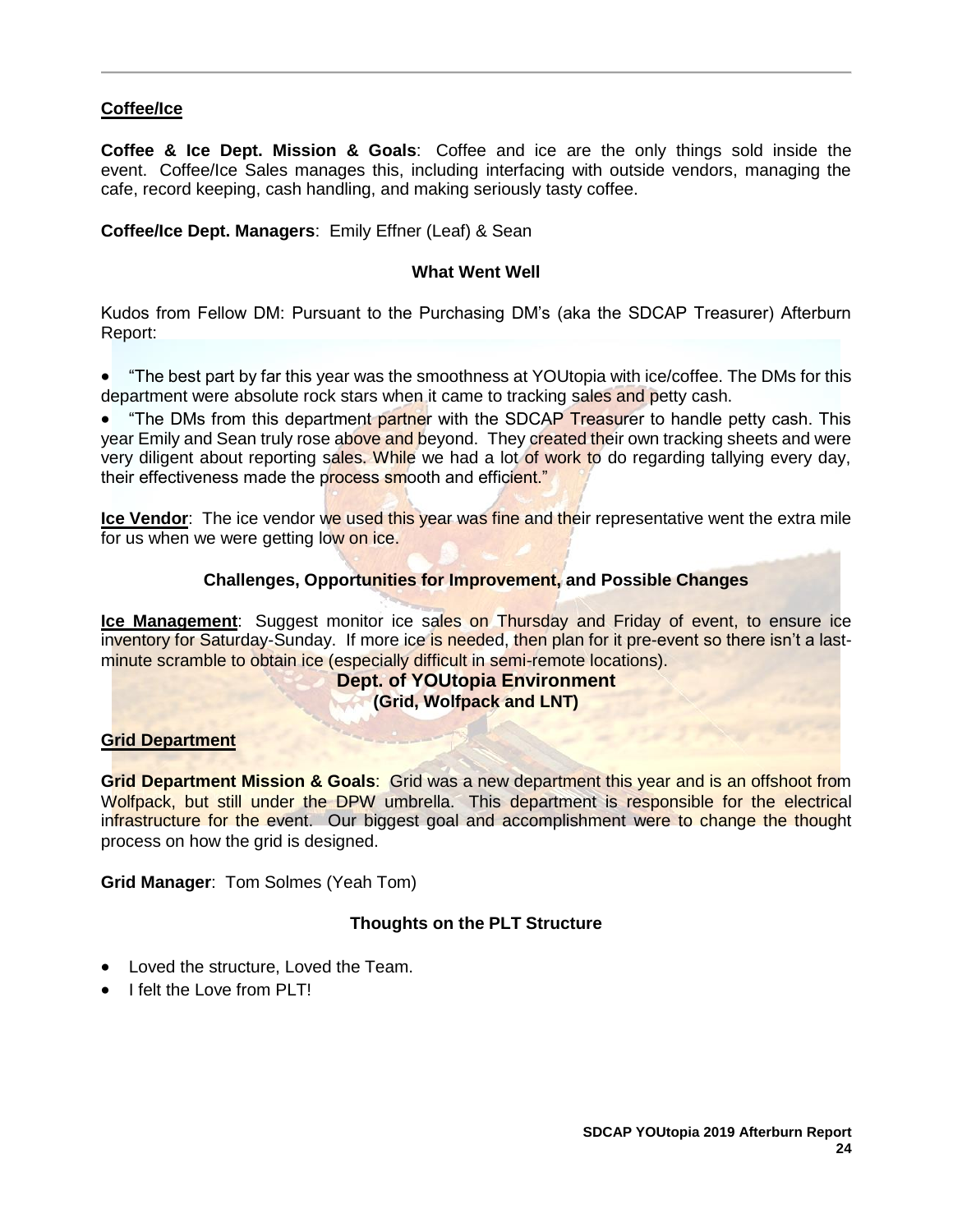### **What Went Well**

**Coordination**: Pre-event responsibilities included working with Theme Camps regarding power needs and the Placement team to collaborate on camp placement. I also had to coordinate with PLT to determine power needs of event, including ESD and Ops. This process went fairly well.

**Onsite Coordination**: Onsite, the "grid" was received, installed, and tested before granting access to power. I performed routine twice-daily check-ups on all equipment to ensure operating properly.

**Teamwork**: Every time I struggled, Wolfpack had my back.

**Goal Achieved**: Our biggest goal and accomplishment was to change the thought process on how the grid is designed. I decided to use smaller generators (and more of them) in lieu of (less) larger generators. This worked out great.

### **Challenges, Opportunities for Improvement, and Possible Changes**

**Timeline Impacts**: Things went pretty smooth but the compressed timeline it impacted the timeline of securing the contract for equipment.

**Delivery & Return of Equipment:** Herc delivered all the equipment that we ordered but the timeliness of delivery and pick up of their equipment needs improvement.

**PLT Conflict:** There was one situation that put me in the middle of a couple of the PLT members. One PLT member wanted a larger generator for ESD RVs and the other PLT member was fixated on staying under budget for varying reasons (event size, ticket sales, etc.). This put me in an awkward position. In the end, we (myself and the budget conscious PLT member) attempted to placate the other PLT member by adding another smaller generator to assist with power needs for ESD RVs. It helped but didn't quite work out as intended. Next year the PLT should have a more thorough conversation for situations such as this so that their DM isn't put in the middle.

### **Wolfpack**

**Wolfpack Mission & Goals**: Abiding by their motto, "First to Come, Last to Pull Out," the Wolfpack are a die-hard crew. Literally building the event from the ground up, this crew sees to it that the infrastructure for our fair YOUtopian city is in place for the event. They are also responsible for disassembling everything at the conclusion of the event, so our city leaves no trace.

**Wolfpack Department Managers**: Aaron Ward (Man Candy) and King

### **What Went Well**

**Load In/Load Out/Deployment**: The Wolfpack team crushed it with loading the YOUtopia truck and unloading it on site. The truck was loaded within 2 hours at CoLab, arrived on Sunday at the venue and was unloaded within a couple of hours. On Monday, the city was 85% built by late Monday afternoon. On top of that, there were other tasks that the team took on such as putting up additional signage along the dirt road into the event for participants.

**HEaT**: Our HEaT department was flawless. Having Will on standby allowed us to prevent getting backlogged and allowed our participants to stay on track with their setups/breakdowns. We must have a two-person team like this next year as well.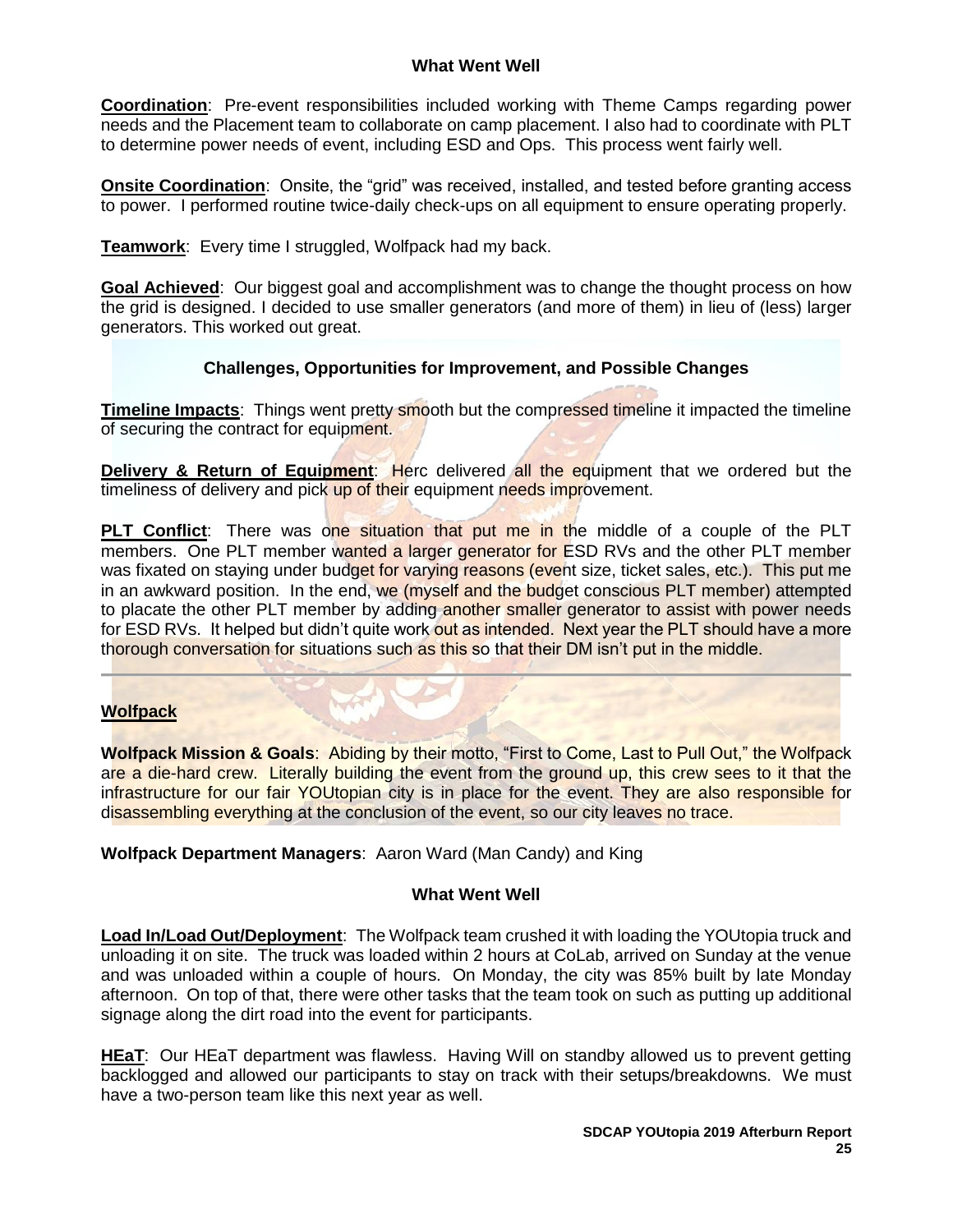**Equipment**: Overall our equipment worked and got the job done. The forklift was necessary. The earth auger was necessary. The trencher was also necessary and effective.

**Power**: Our generators worked out well. For the community, sound stages and other high-power demand camps, we did a series of smaller generators which everyone seemed satisfied with their needs being fulfilled. From an energy standpoint, that worked out and might be the best solution overall.

**Adapt & Overcome**: I was honestly blown away with every department's ability to adjust to this new environment and to their different roles.

### **Challenges, Opportunities for Improvement, and Possible Changes**

**Vendors**: We should make sure to have vendors that are local to the event location as much as possible (although this location didn't allow for very many local vendors). To the extent possible, we should also have a list of secondary vendors if the vendor is unable to meet our demands. We should use as many Burner vendors as possible,

**Experienced Volunteers:** It is crucial we have volunteers we can count on to successfully get what's needed went sent on supply runs. For example, for the run to get the commissary tent walls, the vendor originally gave the volunteers we sent components that weren't fire resistant and luckily the hand-picked volunteer on hand for this situation, Pants (playa name), caught that crucial difference and corrected it before they came back. When we had to do the ice run, the other handpicked volunteer, Boots (playa name), suggested using the pallets for insulation between the ice and the metal truck bed. Volunteers are great but making sure we're sending the right person for the job is critical.

**Onsite Deliveries**: Deliveries need to be scheduled for civilized hours – 7am delivery is a stretch at any time, but most especially the morning after the burn. We also need a dedicated volunteer, one who has a radio, to sign for/direct a scheduled delivery when it arrives. Accidents/mistakes happen and having a clear chain of command for them makes them less impactful.

**Street Signage**: The street signs were beautiful, and Jamie Rage did a fantastic job. However, making the signs double sided so they easily visible from both directions and to add reflective tape to the first letter of each street name would be an improvement for next year.

**Gennies**: There was some concern that we had to count our milliamps in Ops. For production we need to have a generator with higher capabilities then we would need. Lastly on generators, we need to have padlocks for each one of them as we had a participant open up the panels and look inside. As far as I know nothing became of this incident, but it potentially could be with the wrong person doing the same and going further, potentially damaging the generator or hurting themselves or someone else.

**Equipment**: The trencher was fine, but we need a fast mode of transporting it. Also, the auger was helpful but if we're going to be in a location like this in the future, we recommend we purchase a more powerful one as we had difficulty digging to a reasonable depth before the auger would cease to bore downward. This led to us having shallow holes for our street signs and ultimately that was a nonissue, but we cannot expect to be that lucky every time.

**Training**: We have an amazing team of people that need some extra training and guidance so we can continue to improve and grow this event. We know radio training was given to the team and most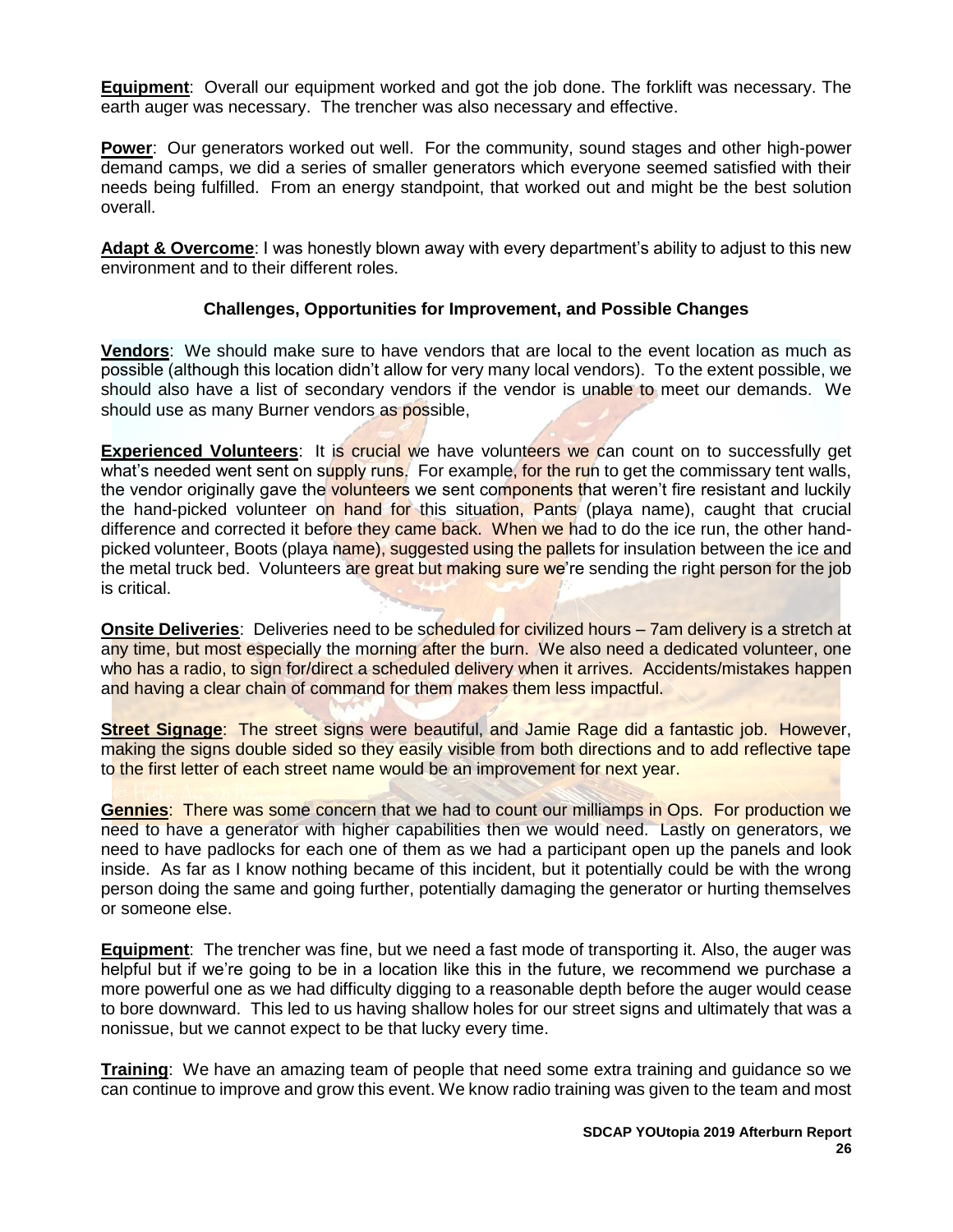people showed up for it, but there was some confusion for some of our DMs. Another training session would benefit everyone and calm their nerves about using a radio. I know we have an overly qualified medical staff and odds are our participants will use CPR outside of YOUtopia than at it, but the training would be beneficial to our DMs and camp leads. We heard of 3 flat Kubota tires which occurred. It is incredibly easy to apply a flat tire patch to the Kubotas. We should train whoever on our team wants to learn how to fix a flat to do so and have flat tire kits on hand.

## **Volunteer Scheduling**

• The way that we have volunteer scheduling currently set up causes numerous issues. Requiring each department to locate and schedule their own volunteers is impossible to do for some of the larger departments.

• We don't allow our volunteers to sign up for multiple departments. When we force volunteers to only work for one department it hinders their possibilities to explore other departments which they may have a passion and/or heightened ability to perform the requested tasks. It makes it harder for leads to fulfill their required shifts because now you can only use people who are among your select volunteers.

• Our DMs do not all know their number of required volunteers and shifts because they have not been trained in how to break down their duties.

• Volunteer Coordination needs to be the primary location that volunteers check-in onsite and should managed by 2 to 3 core team members. It helps with confusion as having multiple areas to meet for each department, makes it near impossible to tell if all your volunteers have arrived, especially if you have a large team checking in as is the case with Wolfpack.

• We need to do some serious rehauling on how our volunteers sign up and what information we request. Starting from the initial interaction, volunteers need to have the possibility to sign up for shifts rather than departments. This will allow our volunteers to schedule themselves in a manner that allows them to have the maximum amount of fun. Some volunteers like to front load their YOUtopia experience with shifts and enjoy not being tied to anything from there on. Some like to backload and some like to spread their shifts throughout for their own decided reasons. One of the most beneficial returns that production gets when we do this is volunteers that find a specific position they excel at and have a passion for which makes our jobs so much easier.

### **Leave No Trace (LNT)**

**LNT Dept. Mission & Goals**: LNT oversees a diverse set of techniques to make sure we leave the site cleaner than we found it. This includes promoting public awareness, managing MOOP during the event, MOOP sweeping post event, and assisting with the MOOP map. The LNT crew makes sure participants leave a pristine location when the event is over. They help educate participants on minimizing ecological impact and "Pack It In, Pack It Out" principles.

**LNT Dept. Manager**: Melissa Vilencia (MoMo)

## **Thoughts on the PLT Structure**

• I was just constantly impressed by the PLT. Crying now thinking of the tireless work they put into making this magic happen so well and quickly. Unbelievable!!!! I love you guys!!!!!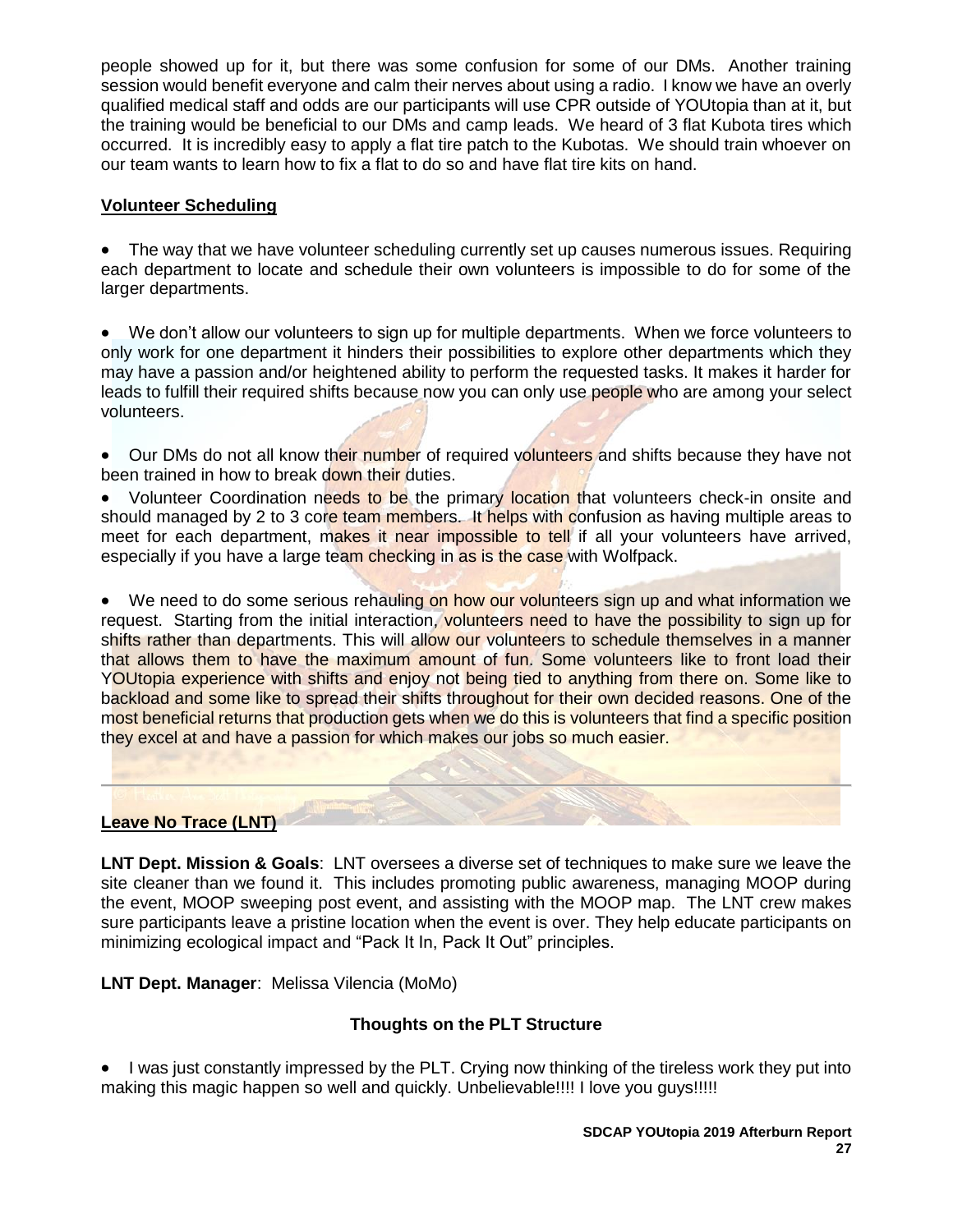- I felt 100% supported at all times
- Just keep up the good work & we will continue to be successful

### **What Went Well**

**MOAR!**: We should do more events like this one!!!!!! Community unite!!! So impressed with the love, work, willingness, & ability to kick ass and take names! I'd work with any & all of you all over again!!!!!

**Volunteer Shout Out**: Les (Brobare) was the biggest rockstar of them all- he MOOP'd his heart out throughout the entire event. I would work with him anytime.

**Volunteers**: I had 13 volunteers scheduled but 2 were no-show's (and I didn't get the notice until after the event). I think we were fine though- definitely didn't need 2 people in the booth- so we put them out on MOOP duty.

**Support**: Wolfpack had my back every step of the way and I am so grateful to them. Anything that was too heavy or anytime I couldn't make a trash run, they did it for me. I love them so much! No questions asked and they never made me feel like I was asking too much. Actually, all departments really had each other's backs though and it was a beautiful thing to see. I was overly impressed and grateful constantly throughout the event. So much gratitude.

**Collaboration & Organized: Commissary kicked butt too!!!! They were super organized with trash** and made it easy.

**Oops!:** I used the vendor for printing pocket ashtrays and even with their time constraints, they did an exceptional job. Howevverrrrrrrr, they left a principle off the pouch. I mean... reallly what were we to do with a 9 Principled pouch? So, we came up with a game called "Name the Missing Principle" and people loved it!!!! Woosh, embarrassment averted!!!!!!

### **Challenges, Opportunities for Improvement, and Possible Changes**

**Volunteer Coordination**: I think Volunteer Coordination (VC) can handle volunteer check ins and lost/found if they are put together. Also, I think if we coordinate with the VC better, we can make sure to keep better track of volunteers. But that's something we would have to discuss with VC if they are willing to help. Honestly, though, everyone was so willing & supportive through the whole event I was humbled.

**Recycling**: If I had more people, we could have organized recycling/trash pirates but there wasn't enough time to get all that in order. If we want to make an environmental impact, then I would need more help

**Communication**: I think communication I key. Being available and able to help the volunteers is important. A can-do attitude and always having a smile are how successful managers create teams of beasts!!!!!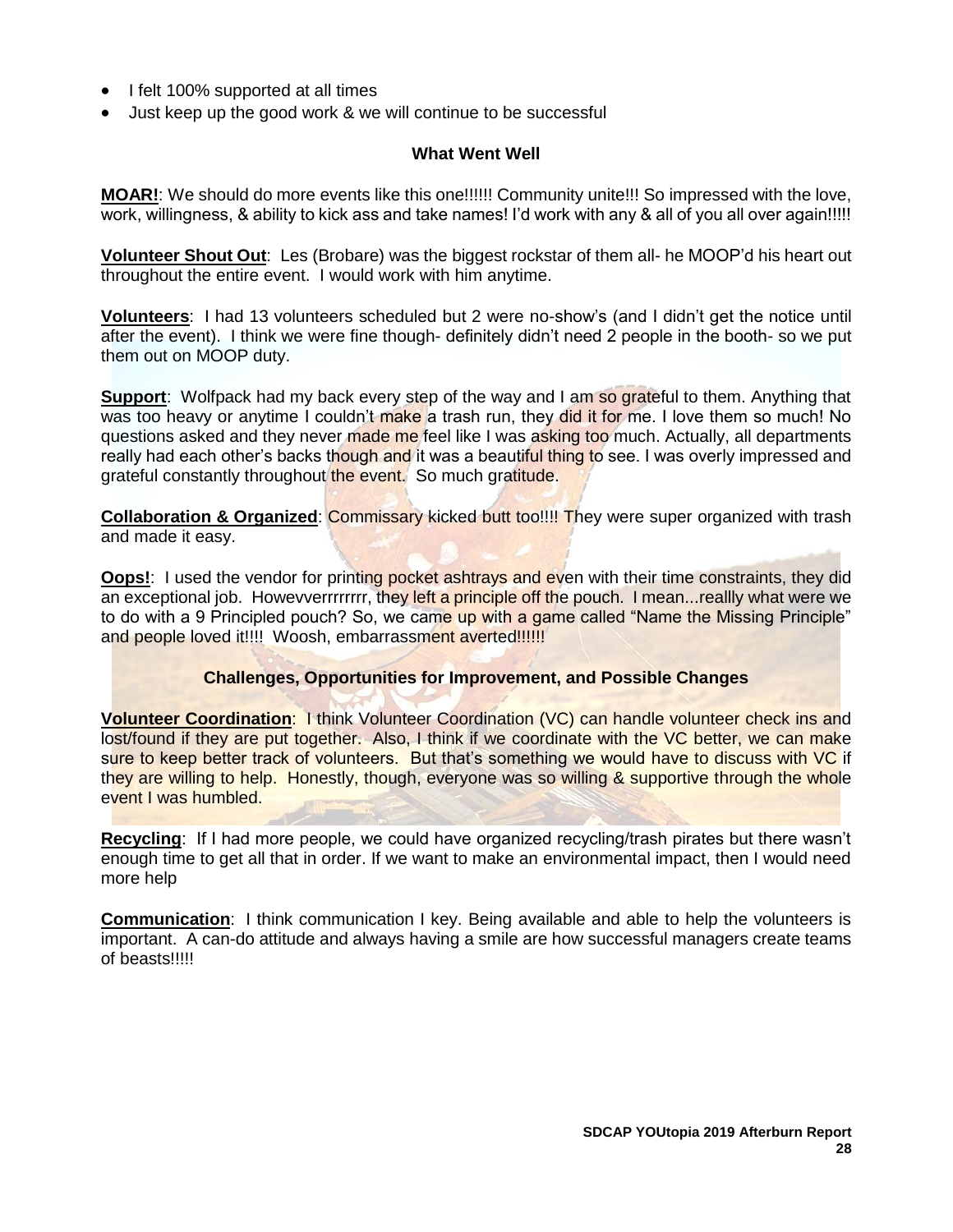### **Dept. of People (Volunteer Coordination, Please Dept., Greeters, Commissary)**

### <span id="page-30-0"></span>**Volunteer Coordination**

**Volunteer Coordination Mission & Goals**: The mission of the Volunteer Coordination Department (VC) is to recruit, manage and allocate YOUtopia volunteers. VC helps ensure every department is staffed, communicates with volunteers, track volunteer attendance, hours and performance. VC also collaborates with the Ticketing Department to issue volunteer tickets.

## **Volunteer Coordinator**: Brenda De La Cruz (Brendizzle)

## **Thoughts on the PLT Structure**

• I felt extremely supported this year and also well taken care of. My concerns were never dismissed and my interactions with Ali and Cassy left me feeling valued every step of the way.

• The PLT ensured the volunteers would be well taken care of and I thank you for standing by your word.

## **What Went Well**

**Thank You**: Without volunteers, we couldn't make this wonderful event happen!

**Volunteer Experience**: The new volunteer policies were beneficial in attracting new volunteers as well as signing up those that had volunteered in the past. Without the change, I doubt we would have been as successful as we were. Overall, the volunteers were extremely happy this year and felt not only appreciated but valued. The responses to the Volunteer Experience Survey were extremely positive.

**New DMs**: Please Department did a great job. Champagne handled all communication and scheduling for Please Department while Kuddlz was responsible for everything on site. Both of these two new DMs were eager and willing to take direction from me during the volunteer selection process. They also kept in constant contact with their volunteers up to and throughout the entire event. Split was great pre-event and on site. His volunteers were actively engaged, and he kept a close eye on his schedule and contacting his volunteers. His volunteers also knew where to check in and at what time on site.

### **Challenges, Opportunities for Improvement, and Possible Changes**

**Two People Needed**: Yin (Commissary) didn't have a co-lead so I took over communication and scheduling for Commissary. It's absolutely crucial that each department has two leads. It's too much for one to handle on their own and especially when we expect them to keep their volunteers engaged for months before the event occurs.

**Interaction with VC**: Interaction with various DMs ran the gamut of no problems to some personality conflicts. I think that some of the new DMs just weren't used to having so much oversight from the VC. There were times asked the PLT to intervene when I was being sidestepped and/or ignored. This conflict didn't exist once we were on site.

**Communication**: Communication is really important to keep volunteers engaged. The Wolfpack and Ticketing DMs did not communicate with their volunteers until it came to scheduling and even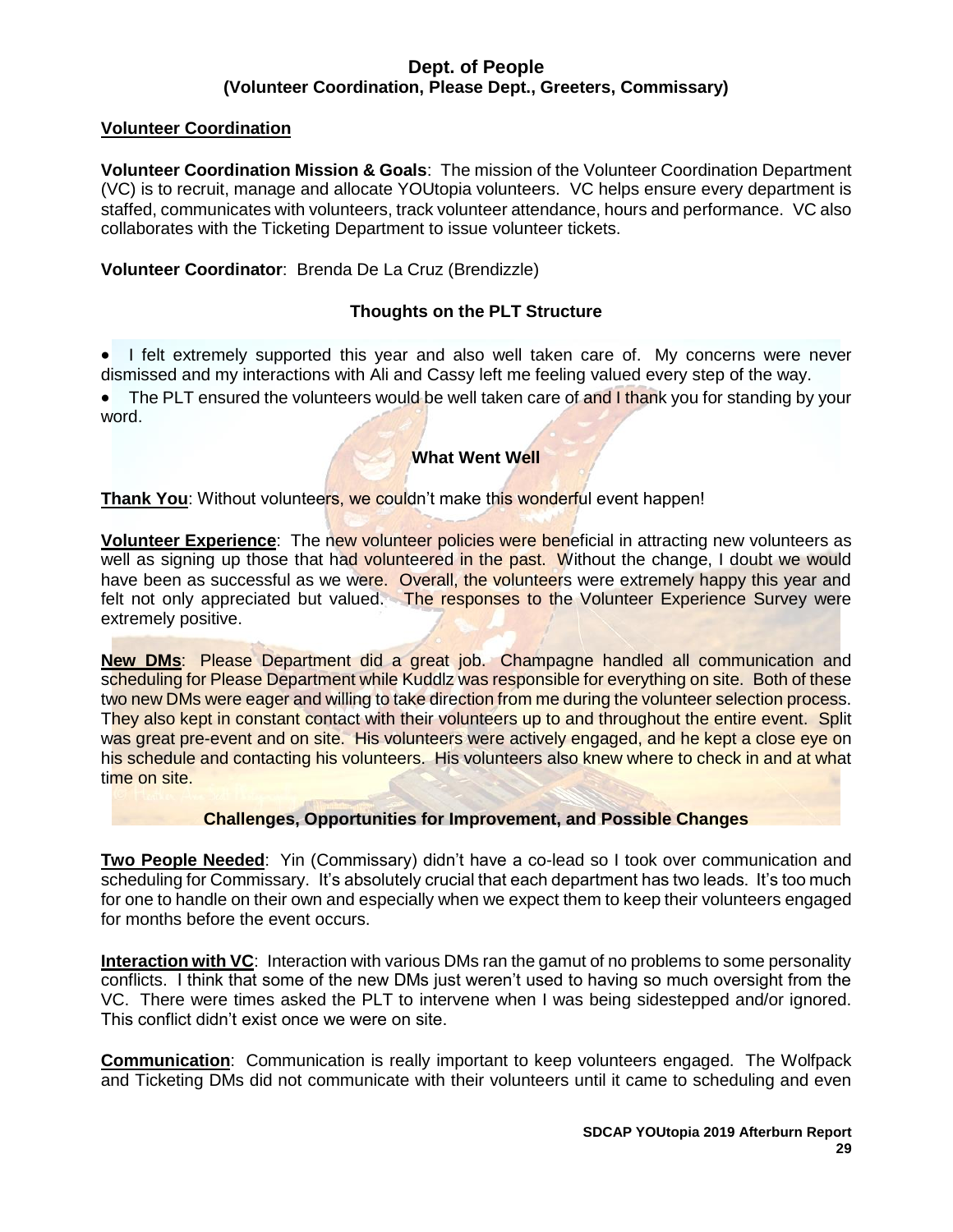then, it was minimal. I was continuously fielding emails from Wolfpack and Ticketing volunteers, assuring them that they were on the schedule and to remain patient.

#### **Please Department**

**Please Dept. Mission & Goals**: The primary objective of the Please Dept. is to take care of the hard-working department leads and volunteers during the event. The Please Dept. is the bringer of good news and smiles!

**Please Dept. DMs**: Michelle Lecours (Champagne) and Ladonna Alequin (Kuddlz)

#### **What Went Wel**l

The event as a whole went exceptionally well. Even with the small snags, like the missing commissary walls or last min health permits, we worked quickly and efficiently to handle everything.

#### **Challenges, Opportunities for Improvement, and Possible Changes**

**Strategic Adjustments:** We will probably need some strategic adjustments if we are remaining in that location or any location similar to it. Overnight crews were adjusted at the last min which did lead to some confusion for volunteers. The department ran efficiently with many of our volunteers assisting other departments when they needed some extra hands on duty.

**Infrastructure**: Strongly suggest buying at least two more propane fire pits if we remain at that location. Personal fire pits provided much needed comfort on late night shifts. Would also recommend stronger straps, and structures for high winds. We nearly lost the commissary on Sunday night due to extraordinary high winds. Thankfully Wolfpack held it down like they always do.

#### **Greeters**

**Greeter Dept. Mission**: Greeters are the folks who welcome participants with open arms into YOUtopia, while making sure you know where you're going, answering your questions, and getting you to your place of party as fast as possible! Greeters work with Gate and Placement to make entry nice and smooth.

#### **Greeter DMs**: Jamie Rage and Xena

<span id="page-31-0"></span>**PLT Thoughts on Greeters**: Jamie did a great job this year and so did her volunteers. Jamie nearly single-handedly managed her volunteer teams like a champ before and during the event. Due to Jamie's efforts, the Greeter station had a flow area so that Participants coming into the City were welcomed by smiling faces and people performing for them. Greeters did an excellent job of informing Participants where they needed to go.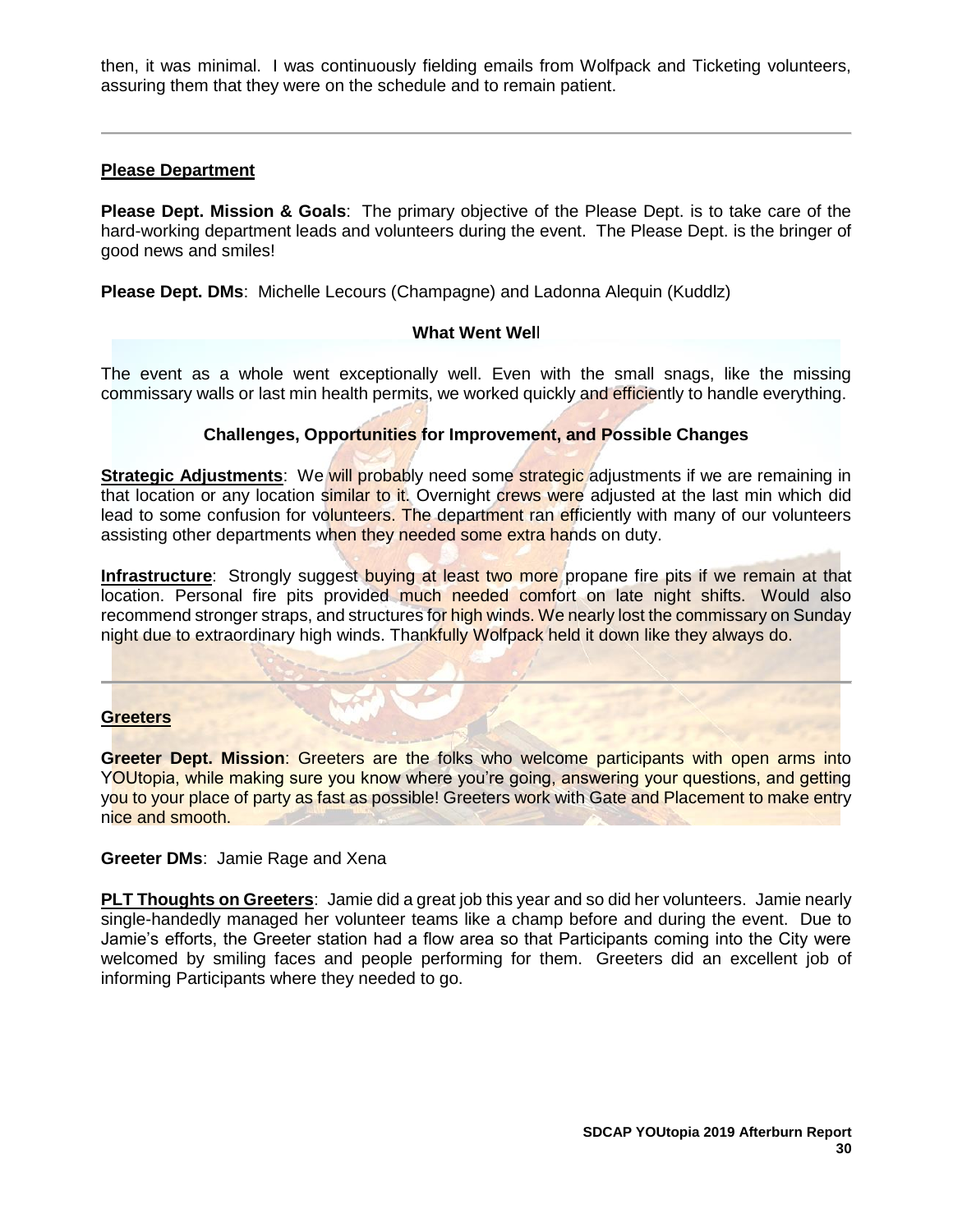### **Dept. of Propaganda (Communications/Marketing and Media)**

### **Communications/Marketing**

**Communications/Marketing Dept. Mission & Goals**: The primary mission of the Communications team is to spread the word about YOUtopia as an official regional Burning Man event by promoting and encouraging Burning Man culture in the form of the 10 principles of Burning Man. The Communications/Media team accomplishes this task by utilizing various social media outlets and email list blasts to promote YOUtopia, the 10 principles, YOUtopia art grants, ticket sales, and much more.

### **Communications/Marketing Manager**: Zack Rieger

#### **What Went Well**

**New Website**: Zack created a brand-new website this year and it looks great! It took a bunch of effort but once we got the venue secured, Zack crushed it by getting everything updated to reflect the new venue and make sure all the bells and whistles were working right. We had a hard date of 8/1/19 to get the website launched and ticket sales going, and Zack met that deadline.

**Event Graphics**: As with 2018, the 2019 event graphics were **AWESOME**, which were created by Zack who lent his extensive experience, artistic talents and time to the event.

**Marketing/Social Media:** Zack and Cassy worked really well together to keep social media posts moving along and keeping YOUtopians updated about deadlines and information. Zack created several email blasts that went out to supplement the social media posts.

### **Challenges, Opportunities for Improvement, and Possible Changes**

**The Burn, It Hurts!** There HAS/MUST be at least two people managing this department. Zack was technically the only DM for Comms/Marketing and he did a fantastic job doing all the things, coming up with art and ideas for social media posts, creating the map etc. However, Cassy had to act as the second DM for this department and it was simply too much. It got to the point of intense stress and near burn out. Add in the suppressed timeline and it was a Christmas miracle we got as much done as we did.

#### **Media**

**Media Dept. Mission & Goals**: Media is the visual documentation department for YOUtopia and captures the magic of the event through photography and/or videography. The Media Department also has the responsibility to archive media shared by the community and to address and educate the community about photo consent matters.

**Media DMs**: Jules Frazier and Heather Scott

### **Thoughts on PLT Structure**

No strong feelings either way. It seemed to work well from my perspective. I felt appreciated.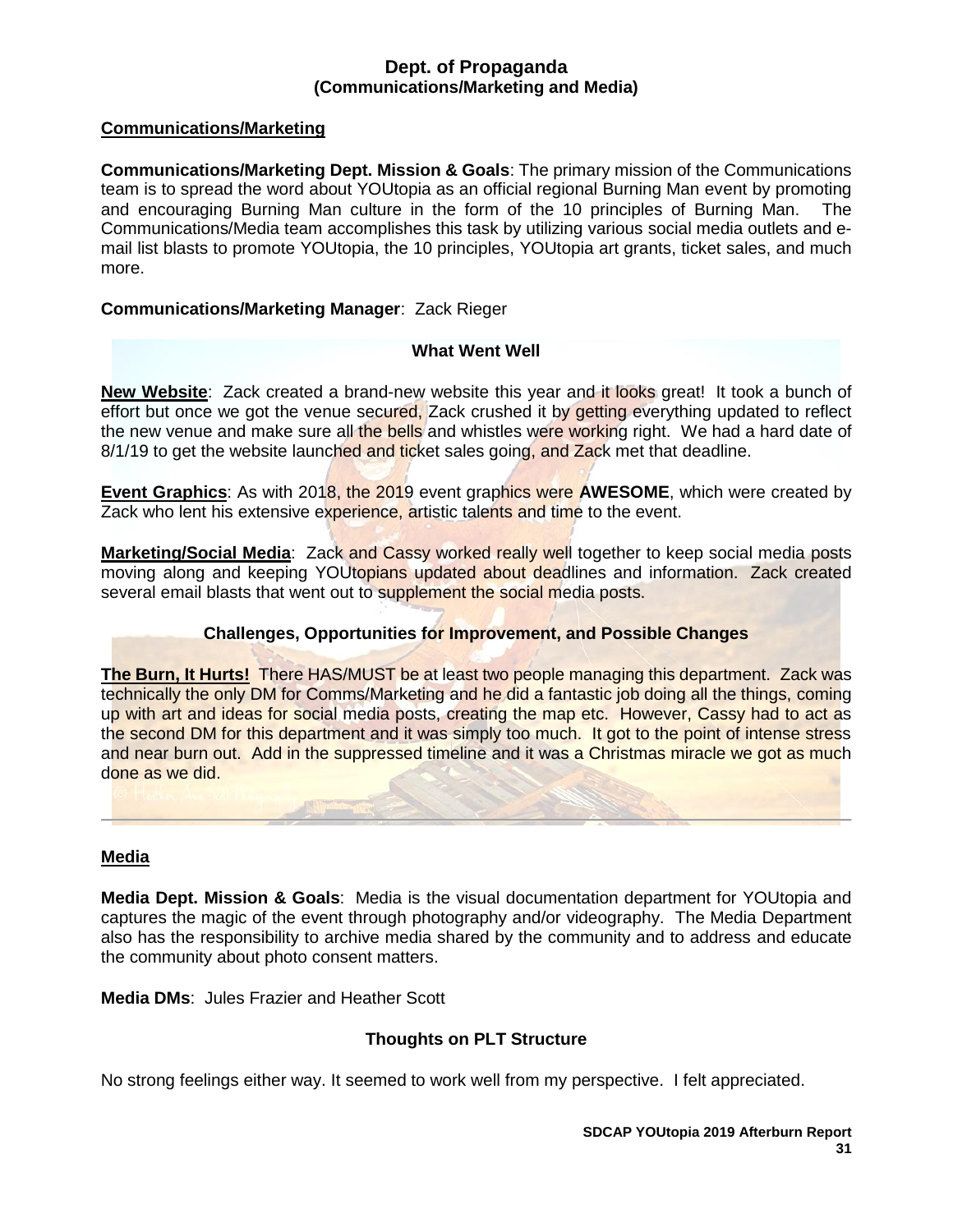### **What Went Well**

**Effigy Burn**: We captured 360 (high angle) and regular video of YOUtopia's first ever effigy burn, including the fire conclave and general video of the event.

## **Challenges, Opportunities for Improvement, and Possible Changes**

**Infrastructure**: Based on location, it would be good to set up some infrastructure, such as a small tower to get some time lapse video and serve as a base for the camera for effigy burn. Also hoping to fly drones next year.

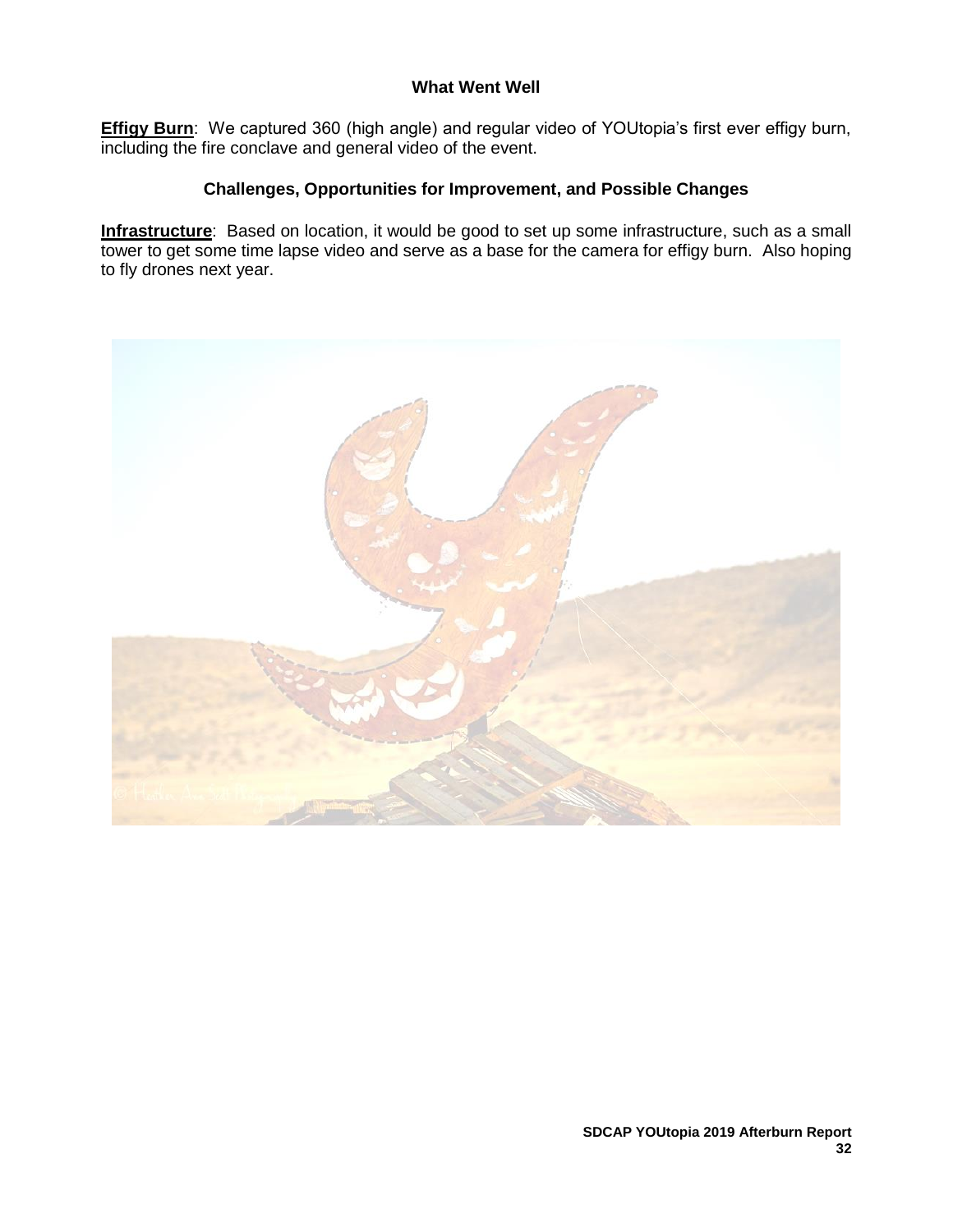#### **Dept. of Vehicle Management (Gate, Traffic/Parking/DMV, Perimeter)**

### <span id="page-34-0"></span>**Gate**

**Gate Dept. Mission & Goals**: This crew ensures you have adulted properly by acquiring a ticket, parking pass, and have left your dog, cat, or iguana at home. This team works with Greeters, Ticketing, and Placement to help you reach your desired destination. Critical thinking and communication skills are a must.

#### **Gate DM**: Sabella Lichtman (Bella)

### **Thoughts on PLT**

I was insanely happy to witness four people working so well together. No clashing control freaks, no visual drama or stress working with each other. I did not see a division in authority (compared to previous years). I loved having Cassa Frass, Ali, 51, and Mystic as the four head honchos. I felt that everyone was able to take charge at the challenges. while being silly and loving and playful. All light-hearted energy with these four.

#### **What Went Well**

Alone, but Not: This year I was leading the Gate solo, after my co-lead backed out 2 months prior to the event. Turns out I didn't do anything alone as I had the best volunteer crew, all solid workers. Brenda was my wing woman all week during the event. I did a lot of work leading up to the event, but I loved not having to coordinate and answer to another person regarding the big decisions. I enjoy being in control! I felt like everyone stepped up to help me, all having full respect that I was juggling a lot.

**Crushed It**: During the event, I opened on time, ran the Ticketing for a bit while Shannon was absent, transported volunteers and ran errands for people, trained and managed, held down the fort after hours. I had a few nerve-wracking situations with some people at the gate and I handled it professionally yet having a smile on my face. Gave information as a greeter would. Worked my butt off. Almost every night I ended up closing gate ranging from 1-4am and waiting for people to get on the grounds without an actual gate.\*

**Ops/Production:** I loved the way commissary was set up. Bathrooms with handwashing stations= PRISTINE. Cleanest event I've been to. We should step it up.... have an adopt-a-porto and dress it up and make it like a fun and pleasant bathroom experience while on playa. I loved that our "center camp" was like its own downtown- the busiest street and intersection. I loved how spread out the whole Ops & Production area was.

**Theme Camps**: Much less drama and different camps got to shine. Having the flat grid to display the camps, we saw YOUtopia in its entirety of magical…such a fabulous layout and venue space. It's just so far from SD! But having YOUtopia on open flat desert should be FOREVERRR!! Burn night was just fabulous.

**DM Shout Outs**: Placement was AMAZING and so spacious. Well done Di!!! Commissary: Using these guys was the best idea yet. Continue the good work with feeding us extra well!!! Please Dept: Kuddlz ROCKED IT! She gave us NOURISHMENT and nutrition. Teas and nuts, heaters and hand warmers, Advil when the med tent didn't have any. Another MVP volunteer was Keith Split. He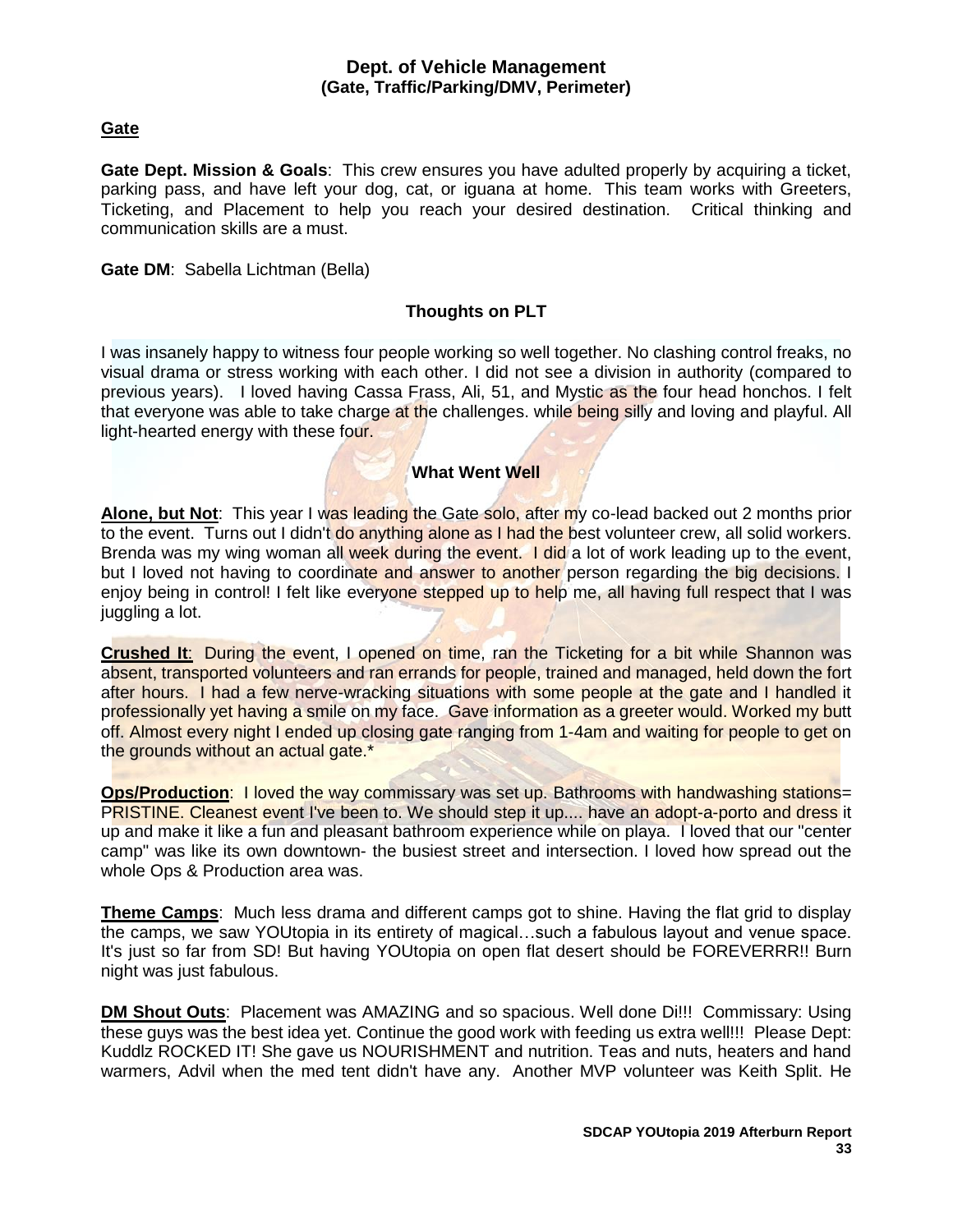ensured the gate had safety and support all week. He was awesome and helped me with so much. Love him.

**Volunteer Shout Outs**: I was allotted 20 volunteers and only 14 ended up showing up. This turned out to be a perfect amount. During the busy times, we had a perfect amount to handle the cars. At no point we had backup or waiting for over 5 minutes. A constant flow the whole time!! All of our people were freaking AWESOME. All characters and bringing something beautiful and hilarious in themselves. All worked hard. Everyone got along and worked hard in their own ways. I give it all to them for running the show!

### **Challenges, Opportunities for Improvement, and Possible Changes**

**Need a Pardner**: I liked doing my own thing, but I DO need a co-lead for the event. I opened & closed the long hours on time, with only a few breaks in between. Next year I will definitely need to have more help during the event.

**Gotta Do Better**: What we lacked this year was thorough checking. I justified this leniency because this year we did not prohibit our past years' list. (glass, lighter fluid, etc.) We didn't check the cars actually and for that safety concern I regret that. I tend to think of the worst and Goddess forbid someone got in with weapons. Anyway, I plan to add a car search to the volunteer protocol. I did not get to "train" every single volunteer- and especially the ticketing volunteers that joined gate. It was great having them, but a quick 5-minute training spiel is necessary for all new volunteers on schedule. Everyone should have the same checklist & protocol.

**Scanners**: WE NEED THOSE. The tracking got so hectic with having to use PAPER waivers to count all the attendees. Never again!

**Training**: Improvements for next year: training every volunteer so we have the same protocol with every vehicle that comes in the gate. Too many people doing their own thing = convoluted information to newcomers.

**Key Volunteer**: Next year, I will choose my key volunteer upon how hard they showed up to kick ass this year.

**Pretty 'Em Up:** Medical tents could be better- more comforting and feminine. So maybe some tapestries or cozier things.

**Barrier**: We have to have a gate, LIKE A PHYSICAL GATE for when we are open & closed. We need this so everyone driving in will know it. This year we had no barrier, no 24-hour patrolling, no way of knowing who is coming in our gate after hours. Not cool to do that ever again. Maybe we can construct a cool YOUtopia gate/welcome archway…it can be inviting yet also a way to keep people out before/after closing.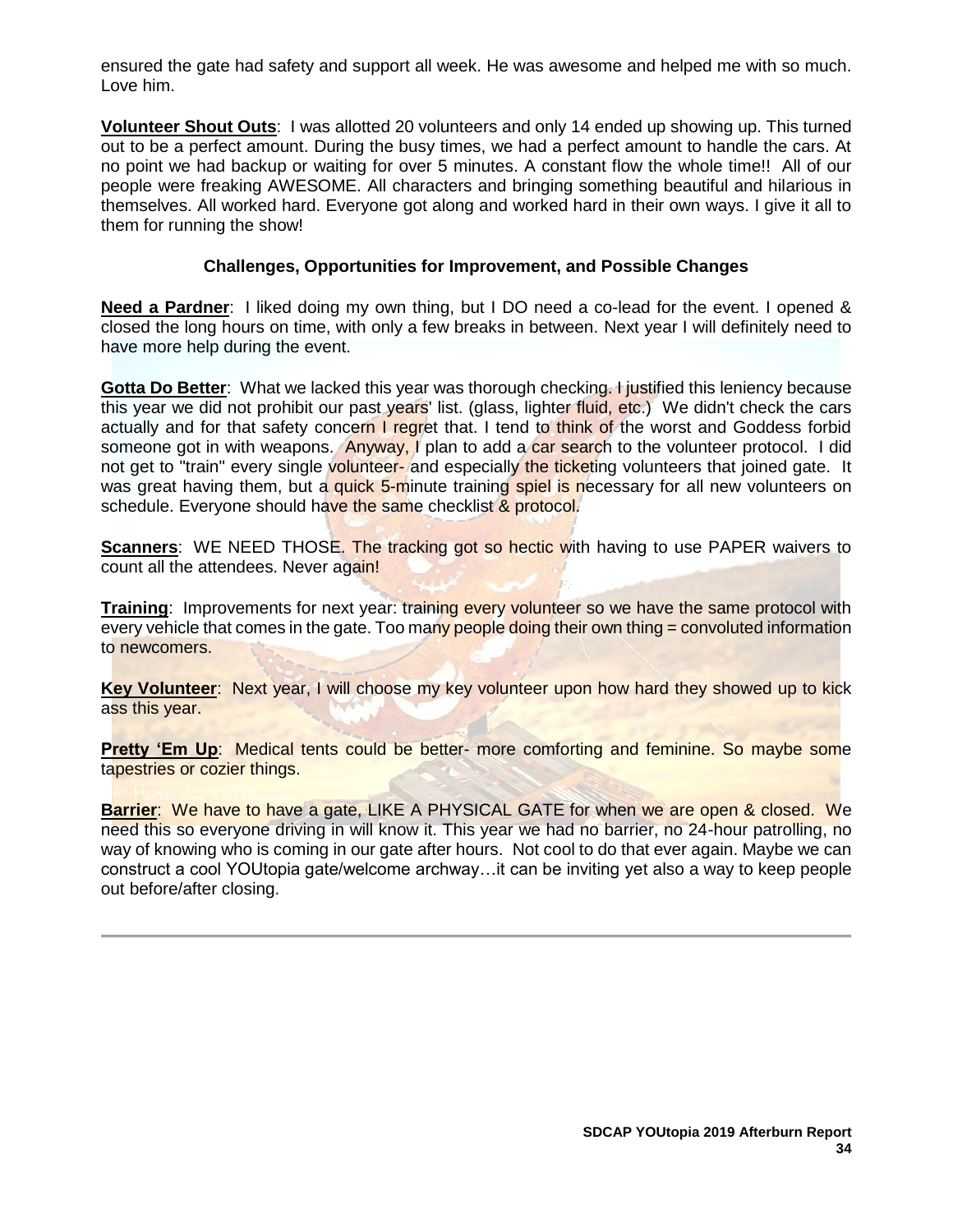#### **Traffic/Parking/DMV & Perimeter**

**Dept. Mission & Goals**: Traffic is responsible for controlling the flow of traffic, address issues as they arise. The Department of Mutant Vehicles approves and licenses art cars to help cruise participants around YOUtopia in style. Perimeter was a brand-new part of the department this year as YOUtopia has never had a perimeter before. Perimeter goals were to keep unticketed people out and ticketed people in!

**Traffic/Perimeter DMs**: Keith Macgregor (Split) and Aaron Perez (Klutch)

#### **What Went Well**

**Success**: The event was a success on many levels. Feedback received over the course of the event from community in attendance was nothing but positive. A number of people went so far as to say "Best YOUtopia ever" and "Feels like Wednesday of build week" and we all know build week is like the Burning Man of yore.

**VC Crushed It**: Volunteer Coordinator was on point providing the requested 40 plus volunteers for the department. Creating a new department can be challenging in a number of ways. Brenda and I (Split) worked well together. The department would not have been a success without her assigning people.

**Pre-Event Site Visit**: The site visit prior to the event was critical. It allowed us to liaison with the landowner as well as get eyes on the property. The landowner was kind enough to give Split an hour-long tour of the property. He highlighted the do and don'ts as well as some of the challenges he has encountered with the local population.

**Team Work Makes the Dream Work**: Interdepartmental collaboration was great. Due to time constraints, it became necessary to rely on Wolfpack to deploy the County mandated road traffic signs. Dispensary and Wolfpack supported the department without error or delay. When it became clear that additional Kubota's were needed for the department, Dispensary shifted its resources and supplied as needed. When additional radios were requested, the request was fulfilled in minutes. Twice during the event Kubota's had flat tires. Wolfpack came through strong and got them back on patrol within an hour. The "can do" spirit supported the department immensely in its time of need.

**Volunteers**: Volunteers were outstanding! Everybody who signed up for shifts showed up and enjoyed the work. This is a win not only for the event but also for the Perimeter Department as a whole.

**Made Me A Believer**: Despite initial trepidations on my behalf, the department was a success due to stand up senior leadership (Cassy and Brenda) amazing Inter-Departmental collaboration (Wolfpack and Dispensary) and a committed community of volunteers. I hope that I was able to create a system and impart knowledge to an up and coming leader in the San Diego community (Klutch). I had an amazing time supporting the San Diego Region and the Southwest Regional Burning Man Community.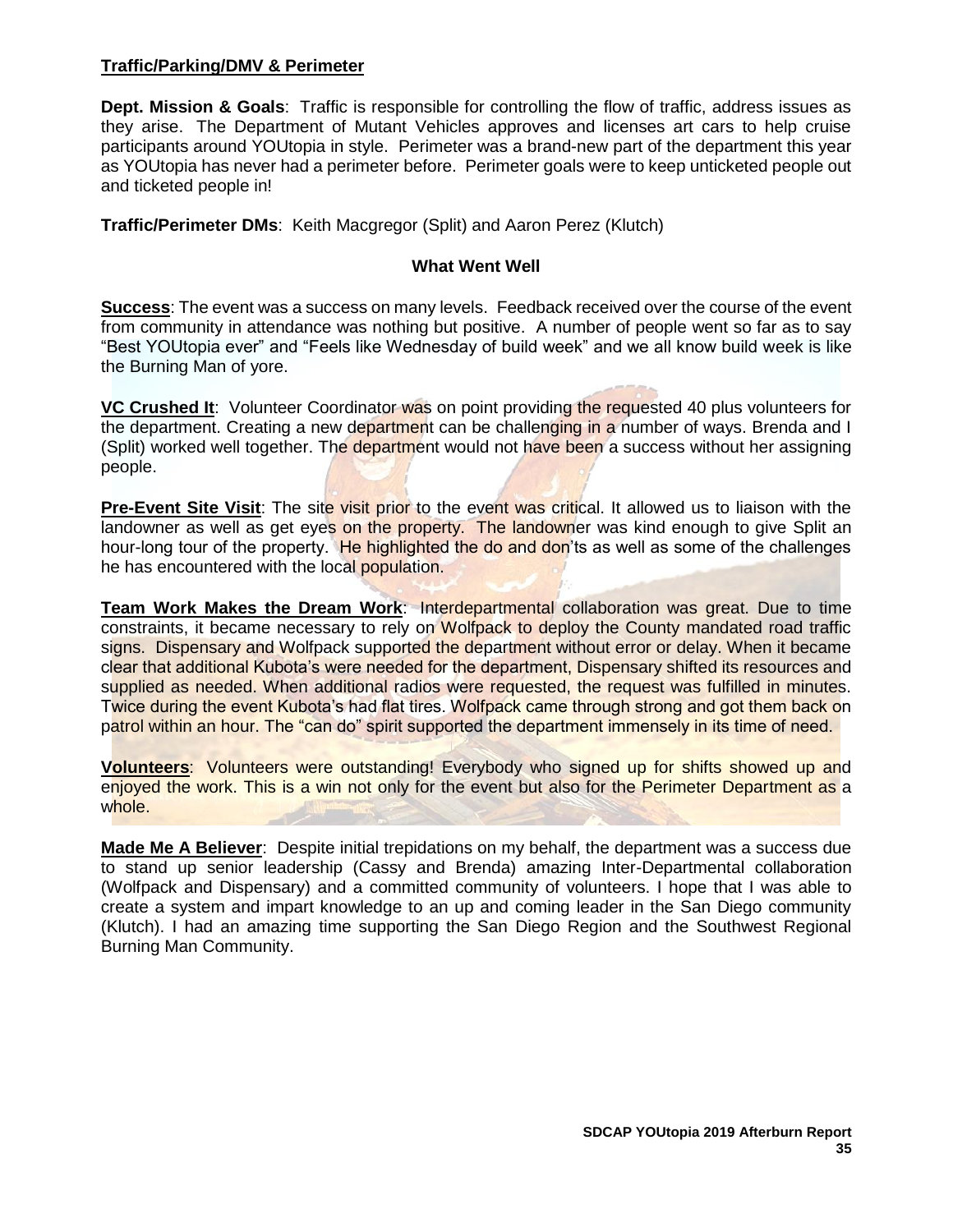## **Emergency Services Department & Rangers/Security (FAST, Rangers, Staff & Vendors)**

<span id="page-37-0"></span>**Department Mission**: ESD monitors most aspects of physical and environmental safety pre, during and post-event. ESD also creates and delivers training for YOUtopia leads in emergency and radio protocols throughout the year and at our annual on-site safety training event – SAFEtopia.

\*\***Note**, except for Rangers there were no designated Department Managers for this area. However, 51 led the fire/medical teams and Mystic was the Ranger and Security team's point of contact.

The ESD of YOUtopia offered the following services at this location:

- 1. Fire suppression and prevention w/ a type VI engine and water tender, plus Fire Chief
- 2. Medical tent plus two roving medical rescue teams
- 3. Crisis Intervention team (for Domestic Violence, Sexual Assault and 5150s)
- 4. Fire Art Safety Team (FAST)
- 5. Dispatch services

#### **What Went Well**

Fire Suppression: Fire Suppression services were a part of YOUtopia again this year, including SDCAP's type VI Engine skid unit (mounted on a Ford F350) and the hiring of 7 professional firefighters. Water was sourced through a fire-hydrant in California City pumped into a 1,500-gallon water tender. A professional fire crew was hired and paid per 24-hour shift. Chief Frank Padilla Jr. took command of the fire crew with Captain Doug Kilpatrick, Lt Joey Villasista, Lt. Tim Harris, and firefighters Kieth Huff, Lawrence Green and Wendy Sorber supporting.

**Managed Incidents**: Among others, some of ESD's well-coordinated responses were:

• **Vehicle Stuck in Sand**: Friday October 25 at approximately 1705hrs, Fire personnel responded to a reported 18-wheeler stuck in the sand 4th Street and F. Upon arrival, Engine 1 noted the cab of a semi-truck was stuck in the sand and unable to move under its own power. HEaT was called, and a large fork lift was moved into place to gently dislodge the large vehicle. No vehicle damage was noted post removal. The area was closed to vehicles with caution tape.

• **Diesel Spill**: Wednesday October 23 at approximately 1359hrs, Fire responded to a report of a diesel fuel spill at Scrabble Camp (4th Street and E). On arrival, Eng 1 noted a small area of what appears to be approximately 1 gallon of diesel fuel already absorbed into the sand. The sand was removed by shovel into a plastic bag and later placed at the base of the Effigy to be part of the planned burn.

• **Unauthorized Fire Art Flame Effect**: Saturday October 25 at approximately 2300hrs, Kern County Fire Safety Officers requested to meet regarding the active use of an unauthorized fire art flame effect. On arrival Fire Duty Chief Bever met with KCoFD personnel and the artist. Artist has been counseled on the impact of this decision (post event).

**Effigy Burn**: YOUtopia has always been held in an area where an effigy burn was not possible. This year however, the new location is clear desert with limited fire risk. An artist was commissioned, and an effigy was built and installed. Following our very strict fire burn plan, the effigy was fueled and ignited without incident within 4 minutes of the planned timeline (delayed while clearing fire lanes on the east side of the burn).